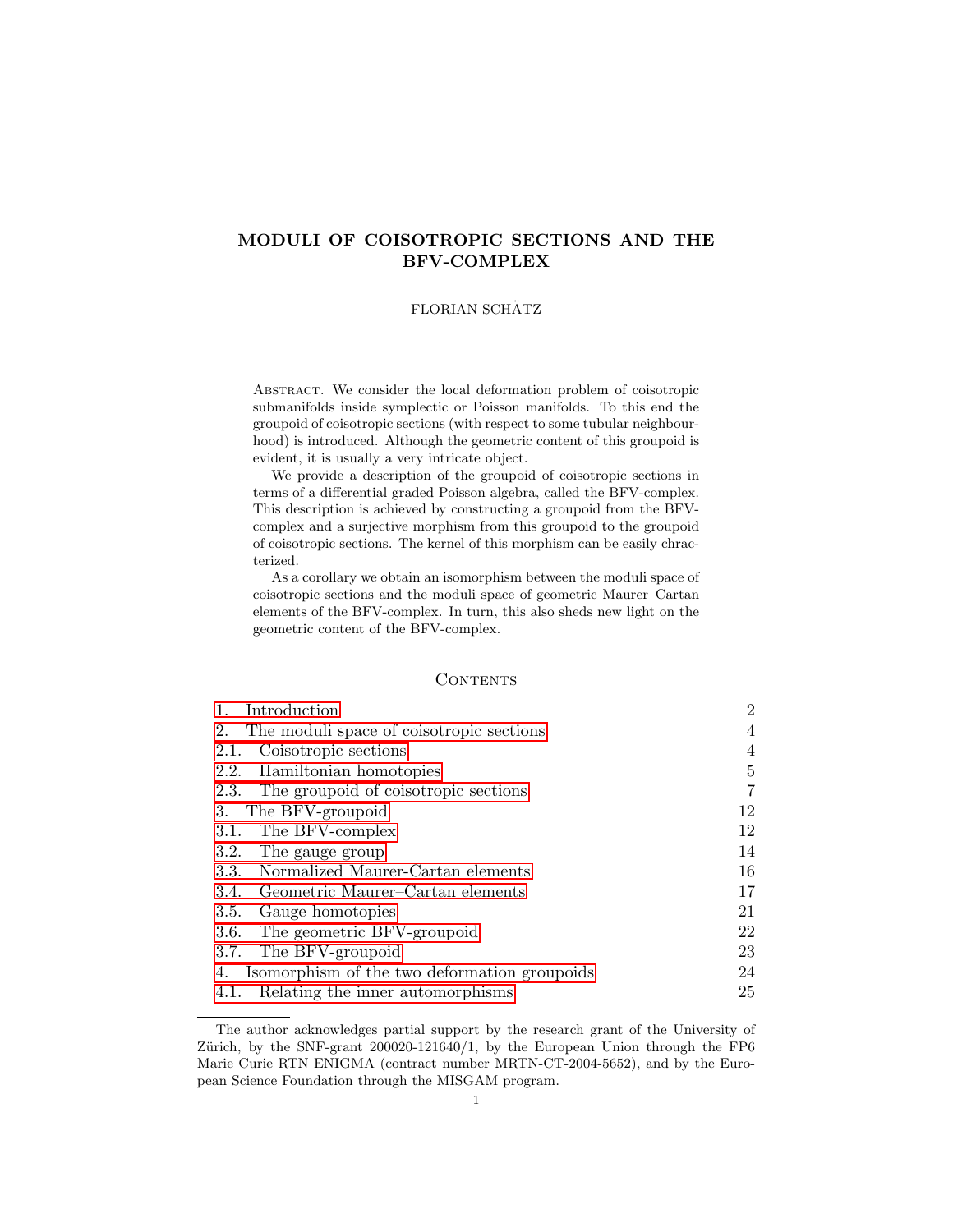| 4.2. An isomorphism of moduli spaces |    |
|--------------------------------------|----|
| 4.3. A morphism of groupoids         |    |
| 4.4. An isomorphism of groupoids     | 32 |
| References                           | 34 |

Acknowledgement. First of all I thank Alberto Cattaneo for his enduring support and inspiration. I thank James Stasheff for valuable discussions and insightful comments on a draft of this paper. Moreover I thank Peter Michor and Alan Weinstein for helpful discussions. Last but not least I am in debt of Thomas Preu for countless discussions on various matters.

#### 1. Introduction

<span id="page-1-0"></span>It is well-known that the nearby deformations of a Lagrangian submanifold L inside a symplectic manifold  $(M, \omega)$  are controlled by the first de Rham cohomology $H^1(L, \mathbb{R})$  of L: The Darboux–Weinstein theorem ([\[W1\]](#page-33-1)) implies that one can replace  $L \hookrightarrow (M, \omega)$  by  $L \hookrightarrow (T^*L, \omega_{can})$  where  $\omega_{can}$  is the standard symplectic structure on  $T^*L$ . Graphs of sections of  $T^*L \to L$ are Lagrangian if and only if they are closed with respect to the de Rham differential. Moreover it is possible to prove that two such sections can be connected by a one-parameter family of Hamiltonian diffeomorphisms if and only if their cohomology classes coincide.

One can try to generalize this situation in two ways. On the one hand one can try to incorporate effects of global nature. This is usually done by "counting" suitable pseudoholomorphic objects. This idea goes back to Gromov([\[G\]](#page-33-2)) and Floer([\[F\]](#page-33-3)) and was developed to a full-fledged theory in recent years – see [\[FOOO\]](#page-33-4) for instance.

On the other hand one can try to understand the local deformation problem of more general objects than Lagrangian submanifolds. A natural class of submanifolds containing Lagrangian ones is given by coisotropic submanifolds. The notion of coisotropic submanifolds can be easily extended to Poisson geometry and it constitutes a very interesting class of subobjects there, see [\[W2\]](#page-33-5). Recently coisotropic submanifolds attracted attention because they naturally arise in the study of physical objects known as "branes" in the framework of topological string theory([\[KO\]](#page-33-6)) and the Poisson sigma model([\[CF1\]](#page-33-7)).

The study of the nearby deformations of coisotropic submanifolds inside symplectic manifolds was started by Zambon. In [\[Z\]](#page-33-8) it was shown that the space of nearby deformations of a given coisotropic submanifold does not always carry the structure of a (infinite-dimensional) manifold. In [\[OP\]](#page-33-9) this result was explained in terms of a structure called "strong homotopy Lie algebroid". This notion refers to an enrichment of the Lie algebroid complex associated to a coisotropic submanifold. It was proved that nearby deformations of coisotropic submanifolds are in one-to-one correspondence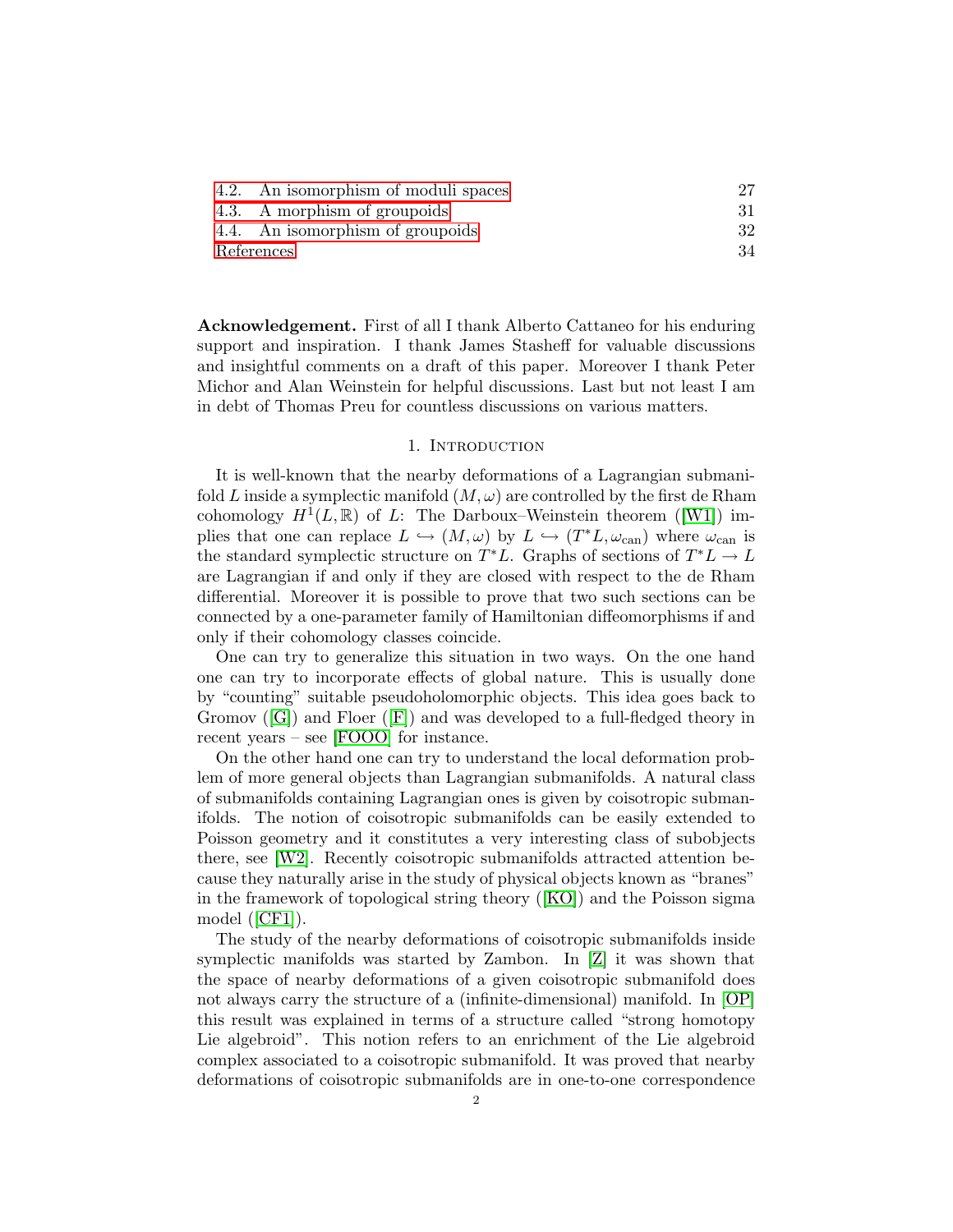to solutions of a certain equation, called the Maurer–Cartan equation, which is naturally associated to the strong homotopy Lie algebroid.

As remarked in [\[Sch1\]](#page-33-10) this correspondence fails for Poisson manifolds. For instance, the strong homotopy Lie algebroid cannot distinguish

$$
\{0\} \hookrightarrow (\mathbb{R}^2, 0) \quad \text{from} \quad \{0\} \hookrightarrow (\mathbb{R}^2, e^{-\frac{1}{x^2+y^2}} \frac{\partial}{\partial x} \wedge \frac{\partial}{\partial y}).
$$

However, every point in  $\mathbb{R}^2$  is coisotropic with respect to the first Poisson bivector field, whereas 0 is the only point in  $\mathbb{R}^2$  that is coisotropic with respect to the seond Poisson bivector field. In [\[Sch1\]](#page-33-10) it was shown that another algebraic structure, which is tightly related to the strong homotopy Lie algebroid, can be used to restore the correspondence between nearby deformations and solutions of the Maurer–Cartan equation (up to certain equivalences). This other structure is known as the "BFV-complex", which was originally introduce in [\[BF\]](#page-33-0) and [\[BV\]](#page-33-11) respectively.

In this paper we incorporate the fact that certain deformations of a coisotropic submanifold should be considered equivalent. Roughly speaking, two deformations are equivalent whenever they can be connected by a smooth one-parameter family of Hamiltonian diffeomorphisms. We are interested in the set of nearby deformations of a fixed coisotropic submanifold modulo equivalences. It turns out that this set can be realized as the set of isomorphism classes of objects in a certain groupoid  $\mathcal{C}(E,\Pi)$ , the groupoid of coisotropic sections. Observe that, even in the symplectic case, an algebraic characterization of these natural geometric equivalences has not been treated in the literature.

We provide a sef of certain Maurer–Cartan elements of the BFV-complex – called geometric Maurer–Cartan elements – that can be equipped with the structure of a groupoid which we denote by  $\hat{\mathcal{D}}_{\text{geo}}(E,\Pi)$ . Furthermore there is a surjective morphism of groupoids from  $\hat{\mathcal{D}}_{\text{geo}}(E,\Pi)$  to  $\hat{\mathcal{C}}(E,\Pi)$ . The kernel of this morphism can be easily characterized and consequently we obtain a description of  $\mathcal{C}(E,\Pi)$  in terms of the BFV-complex (Theorem [5](#page-32-0) Subsection [4.4\)](#page-31-0). This also yields an isomorphism between the set of deformations of a fixed coisotropic submanifold up to equivalence and the set of geometric Maurer–Cartan elements up to an adapted version of gauge equivalence (Theorem [4,](#page-27-0) Subsection [4.2\)](#page-26-0).

The connection between the groupoid of coisotropic sections  $\hat{\mathcal{C}}(E,\Pi)$  and the BFV-complex, which we establish here, can be read in two directions. First it provides a new approach to the deformation problem of coisotropic submanifolds. Second it clarifies the geometric information encoded in the BFV-complex which is usually introduced as the starting point for a very different problem: the (geometric or deformation) quantization of coisotropic submanifolds. As a continuation of this work, it would be interesting to see, whether it is possible to derive stability conditions for a given coisotropic submanifold in terms of the BFV-complex.

Let us briefly summerize the structure of this paper: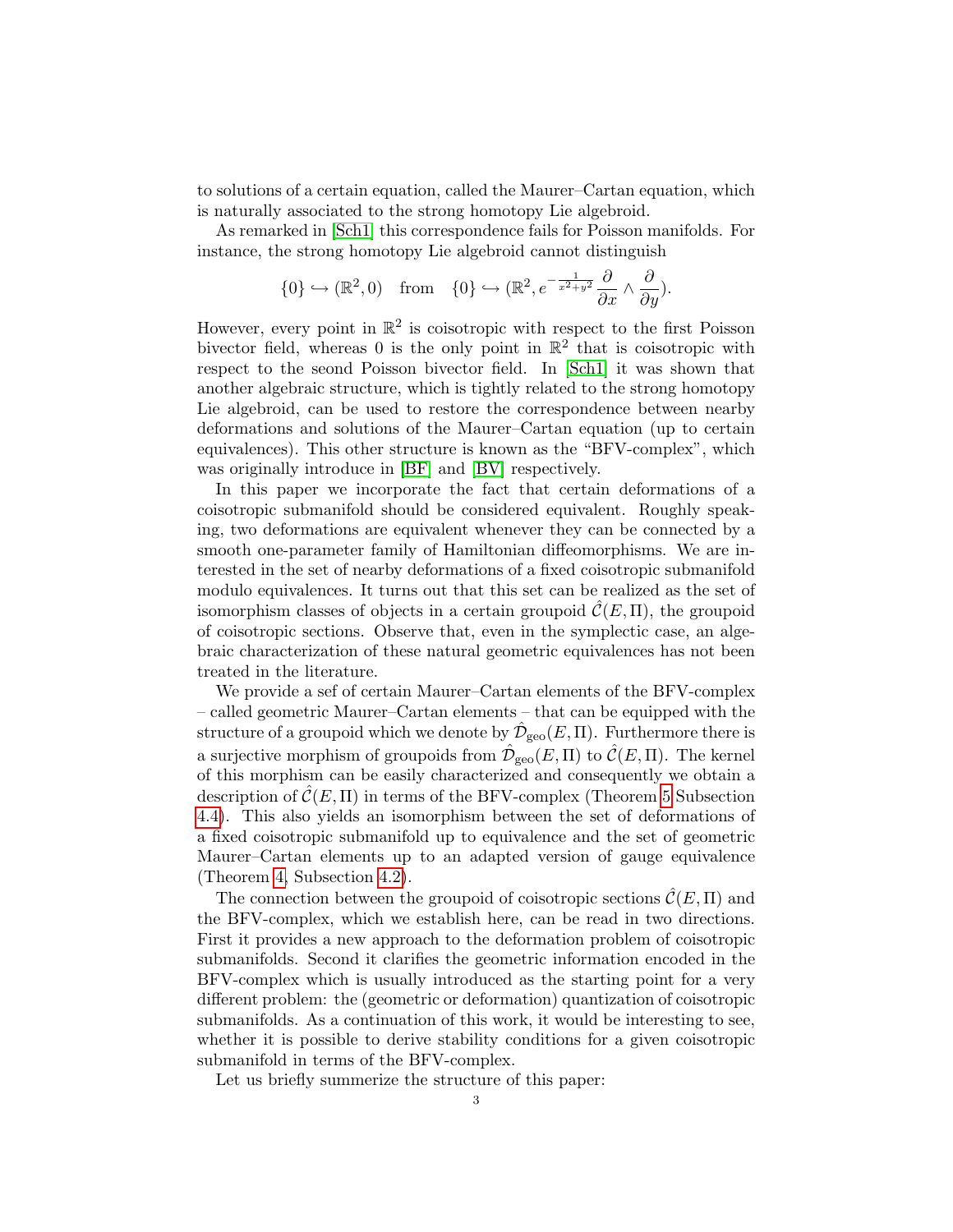In Section [2](#page-3-0) the appropriate equivalence relation on the set of coisotropic submanifolds is introduced. Then the set of equivalence classes with respect to this equivalence relation is realized as the orbit set of a small groupoid.

In Section [3](#page-11-0) we review the construction of the BFV-complex. Two special classes of Maurer–Cartan elements – the "normalized" and the "geometric" ones – are investigated. The set of geometric Maurer–Cartan elements is equipped with a groupoid structure. This groupoid comes along with a full normal subgroupoid and the BFV-groupoid is defined to be the corresponding quotient groupoid.

Section [4](#page-23-0) provides the link between the BFV-complex and geometry: Theorem [5](#page-32-0) in Subsection [4.4](#page-31-0) asserts that the groupoid associated to the nearby deformations of a coisotropic submanifold is isomorphic to the BFVgroupoid. In particular their orbit spaces are isomorphic and hence the moduli space of nearby deformations of coisotropic submanifolds is isomorphic to the moduli space of geometric Maurer–Cartan elements (Theorem [4](#page-27-0) in Subsection [4.2\)](#page-26-0).

### 2. The moduli space of coisotropic sections

<span id="page-3-0"></span>We briefly review basic definitions of Poisson geometry and coisotropic submanifolds thereof in Subsection [2.1.](#page-3-1) Moreover coisotropic vector bundles and coisotropic sections are introduced. In Subsection [2.2](#page-4-0) a certain equivalence relation  $\sim_H$  on the set of coisotropic sections is defined. The set of equivalence classes with respect to  $\sim_H$  is a good candidate for the moduli space of coisotropic sections of a coisotropic vector bundle. In Subsection [2.3](#page-6-0) a groupoid which provides a refinement of  $\sim_H$  is constructed. Finally a short summary of results in relation to this groupoid is given. Here we mostly follow [\[W1\]](#page-33-1),  $[Z]$ ,  $[OP]$ ,  $[CF2]$  and  $[Sch1]$ .

<span id="page-3-1"></span>2.1. Coisotropic sections. Let  $M$  be a smooth finite dimensional manifold equipped with a *Poisson bivector field*  $\Pi$ , i.e. a section of  $\wedge^2 TM$  that satisfies  $[\Pi, \Pi]_{SN} = 0$ . Here  $[\cdot, \cdot]_{SN}$  denotes the Schouten–Nijenhuis bracket on  $\Gamma(\wedge TM)$ . Instead of  $\Pi$  one can consider the associated *Poisson bracket*  ${\{\cdot,\cdot\}}_\Pi$  which is a biderivation of the algebra of smooth functions  $\mathcal{C}^\infty(M)$  on M. It is given by

$$
\{f,g\}_{\Pi}:=<\Pi, df\wedge dg>
$$

where  $\langle \cdot, \cdot \rangle$  is the natural contraction between  $\wedge TM$  and  $\wedge T^*M$ . The condition  $[\Pi,\Pi]_{SN} = 0$  is equivalent to  $(\mathcal{C}^{\infty}(M),\{\cdot,\cdot\}_{\Pi})$  being a Lie algebra.

Given a Poisson bivector field Π, one defines a bundle map via

$$
\Pi^{\#}: T^*M \to TM, \quad \alpha \mapsto \langle \Pi, \alpha \rangle.
$$

Let S be a submanifold of M. The conormal bundle  $N^*S$  of S in M is defined via the following short exact sequence of vector bundles over S:

$$
0 \longrightarrow N^*S \longrightarrow T^*_SM \longrightarrow T^*S \longrightarrow 0.
$$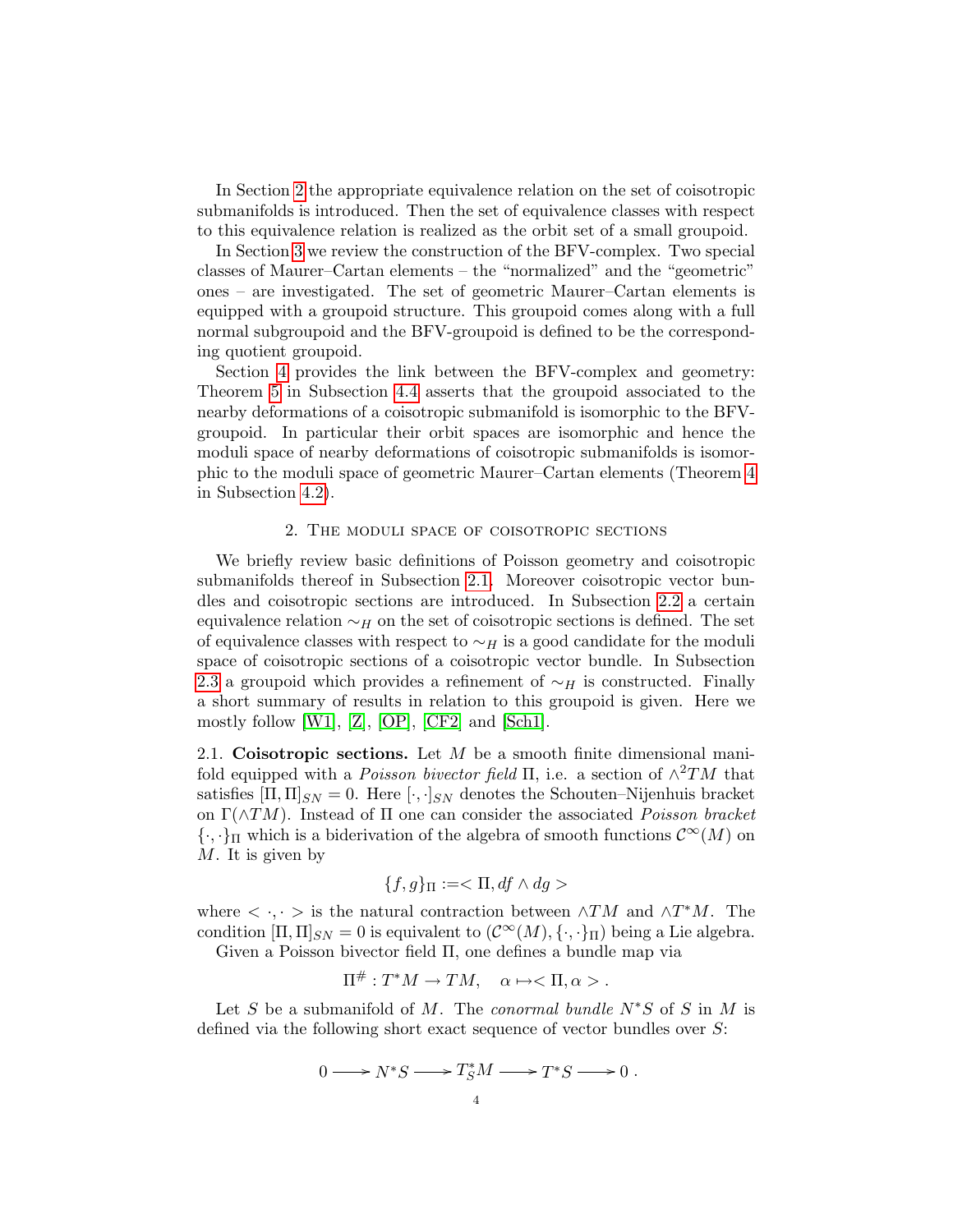Definition 1. A submanifold S of a smooth finite dimensional Poisson manifold  $(M, \Pi)$  is called coisotropic if the restriction of  $\Pi^{\#}$  to  $N^*S$  has image in  $TS$ .

An equivalent definition can be given in terms of the vanishing ideal of S in M defined by

$$
\mathcal{I}_S := \{ f \in \mathcal{C}^\infty(M) : f|_S \equiv 0 \}.
$$

The multiplicative ideal  $\mathcal{I}_S$  is called a *coisotrope* in  $\mathcal{C}^{\infty}(M)$  if it is a Lie subalgebra of  $(C^{\infty}(M), \{\cdot,\cdot\}_{\Pi})$ . Given a submanifold S, it is straightforward to check that  $\mathcal{I}_S$  is a coisotrope if and only if S is a coisotropic submanifold of  $(M, \Pi)$ , see [\[W2\]](#page-33-5) for details.

The normal bundle  $NS$  of S in M is defined via the following short exact sequence of vector bundles over  $S$ :

$$
0 \longrightarrow TS \longrightarrow T_S M \longrightarrow NS \longrightarrow 0.
$$

It is well-known that an embedding of NS into M exists such that its restriction to  $S$  coincides with the identity. Using such an embedding,  $NS$ inherits a Poisson bivector field from M. Since we are interested in the local properties near S only, we will fix such an embedding once and for all. Consequently our main object of study is

**Definition 2.** A coisotropic vector bundle is a pair  $(E, \Pi)$  such that

- (a)  $E \stackrel{p}{\rightarrow} S$  is a finite rank vector bundle over a smooth finite dimensional manifold S,
- (b)  $\Pi$  is a Poisson bivector field on E,
- (c) S embedded into E as the zero section is a coisotropic submanifold of  $(E,\Pi)$ .

<span id="page-4-1"></span>Next we define

**Definition 3.** Let  $(E, \Pi)$  be a coisotropic vector bundle. A section  $\mu$  of E is coisotropic if its graph is a coisotropic submanifold of  $(E, \Pi)$ . We denote the set of all coisotropic sections of  $(E,\Pi)$  by  $\mathcal{C}(E,\Pi)$ .

<span id="page-4-0"></span>2.2. **Hamiltonian homotopies.** Every coisotropic vector bundle  $(E, \Pi)$ (in fact every Poisson manifold) comes along with a natural group of inner automorphisms, the group of Hamiltonian diffeomorphisms. These are diffeomorphisms generated by a time-dependent family of Hamiltonian vector fields, i.e. vector fields of the form  $X_f := \Pi^{\#}(df)$  for some smooth function f on E. To be more precise a diffeomorphism  $\phi$  of E is called *Hamiltonian* if

(a) there is a smooth map  $\hat{\phi}: E \times [0,1] \to E$  such that its restriction  $\phi_t$ to  $E \times \{t\} \hookrightarrow E \times [0,1]$  is a diffeomorphism for arbitrary  $t \in [0,1]$ and  $\phi_0 = \text{id}, \phi_1 = \phi$ ,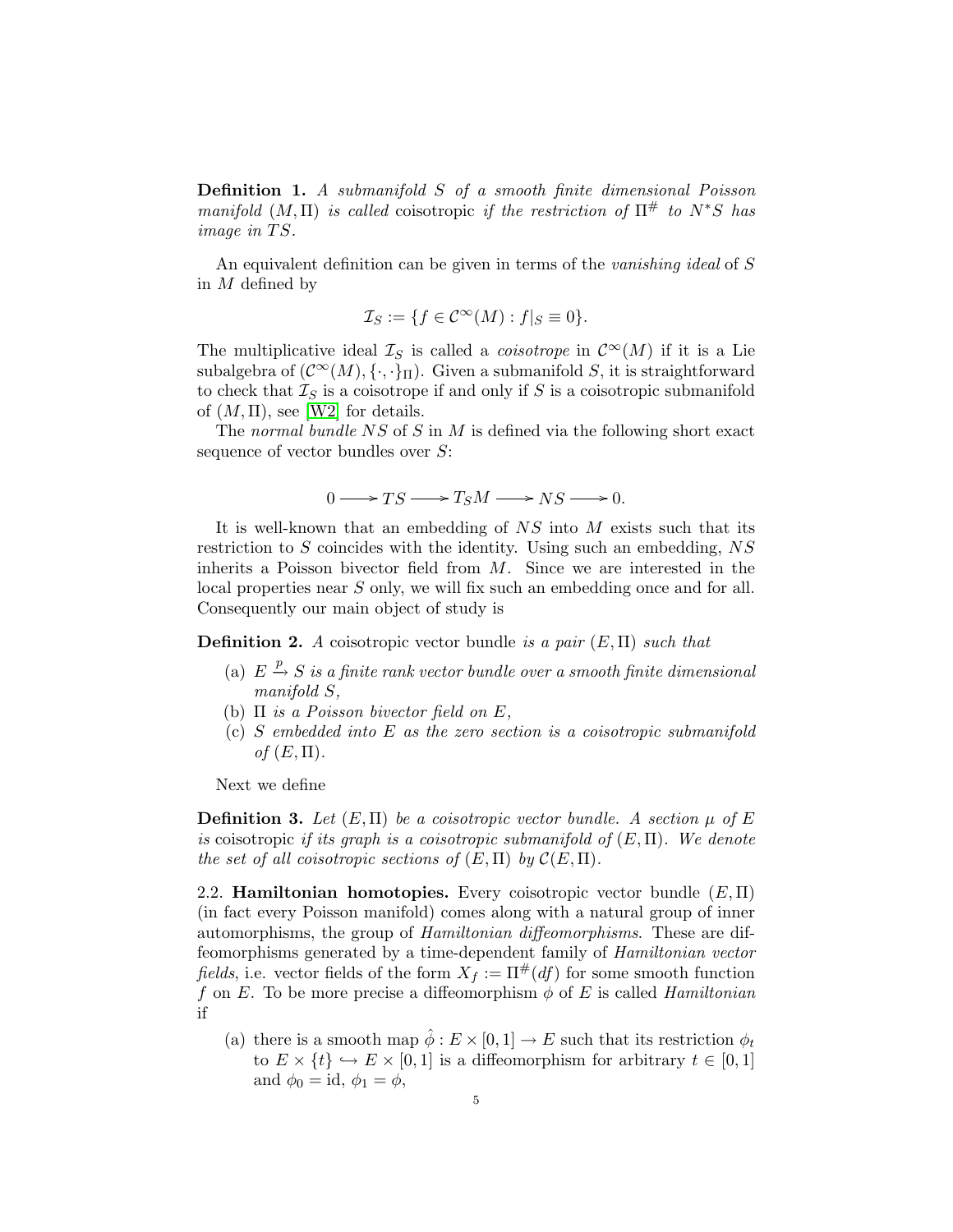(b) there is a smooth function  $F : E \times [0, 1] \to \mathbb{R}$  such that for all  $x \in E$ and all  $s \in [0, 1]$  the equation

$$
\frac{d}{dt}|_{t=s}\phi_t(x) = X_{F_s}|_{\phi_s(x)}
$$

holds.

A smooth one-parameter family of Hamiltonian diffeomorphisms is a smooth map  $\phi : E \times [0,1] \to E$  satifying properties (a) and (b) from above except that  $\phi_1$  is not fixed. We denote the restriction of  $\hat{\phi}$  to  $E \times \{t\} \cong E$  by  $\phi_t$  as above.

The set of Hamiltonian diffeomorphisms  $\text{Ham}(E, \Pi)$  forms a subgroup of the set of all *Poisson diffeomorphisms*, i.e. all diffeomorphisms  $\psi$  of E such that

$$
\{\psi^*(\cdot),\psi^*(\cdot)\}_\Pi=\psi^*(\{\cdot,\cdot\}_\Pi)
$$

is satisfied. This implies in particular that Hamiltonian diffeomorphisms map coisotropic submanifolds to coisotropic submanifolds.

Denote the set of smooth one-parameter families of Hamiltonian diffeomorphisms of  $(E, \Pi)$  by  $\text{Ham}(E, \Pi)$ . This set comes along with a natural group structure given by

$$
(\hat{\phi}, \hat{\psi}) \mapsto (\phi_t \cdot \psi_t)_{t \in [0,1]}.
$$

Furthermore any element of  $\text{Ham}(E,\Pi)$  maps coisotropic submanifolds to one-parameter families of coisotropic submanifolds. To describe the action of Ham(E,  $\Pi$ ) on the the set of coisotropic sections  $\mathcal{C}(E, \Pi)$  we introduce the concept of Hamiltonian homotopies:

**Definition 4.** Let  $(E, \Pi)$  be a coisotropic vector bundle and  $\mu_0$  and  $\mu_1$  two coisotropic sections of  $(E, \Pi)$ . A Hamiltonian homotopy from  $\mu_0$  to  $\mu_1$  is a pair  $(\hat{\mu}, \phi)$  where

- (a)  $\hat{\mu}$  is a section of the pull back bundle of E along  $S \times [0,1] \rightarrow S$  and
- (b)  $\phi$  is a smooth one-parameter family of Hamiltonian diffeomorphisms of  $(E,\Pi)$

such that

- (a) the restriction of  $\hat{\mu}$  to  $S \times \{0\}$  is  $\mu_0$  and the restriction to  $S \times \{1\}$ is  $\mu_1$  and
- (b') for all  $t \in [0,1]$  the image of the graph of  $\mu_0$  under  $\phi_t$  is equal to the graph of the restriction of  $\hat{\mu}$  to  $S \times \{t\}$ .

<span id="page-5-0"></span>**Lemma 1.** The relation on  $\mathcal{C}(E,\Pi)$  given by

 $(\mu \sim_H \nu)$  :⇔ there is a Hamiltonian homotopy from  $\mu$  to  $\nu$ 

is an equivalence relation.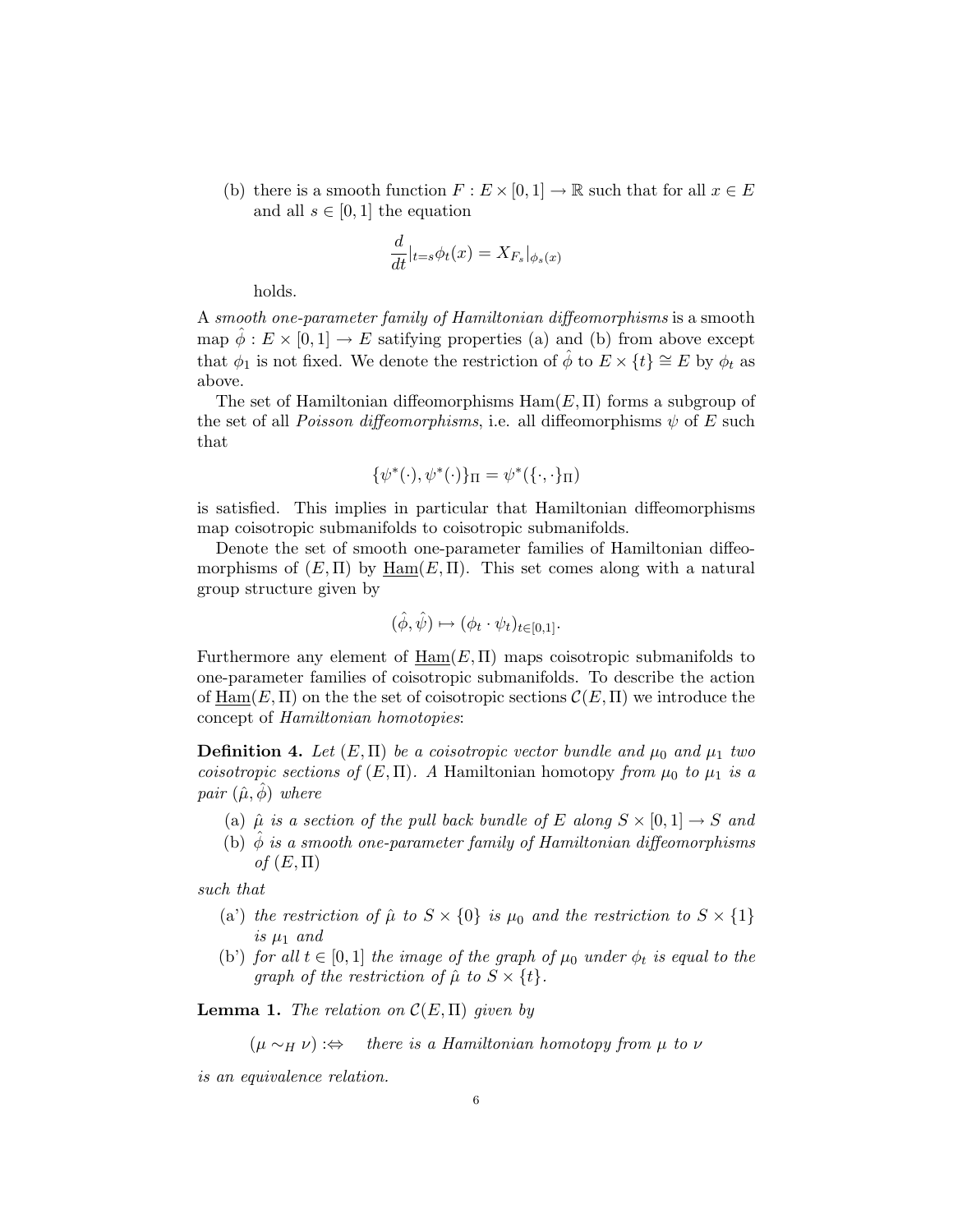*Proof. Reflexivity:* Given  $\mu$  an arbitrary coisotropic section of  $(E,\Pi)$ , the pair

$$
((\mu)_{t\in[0,1]},(\mathrm{id}_E)_{t\in[0,1]})
$$

is a Hamiltonian homotopy from  $\mu$  to  $\mu$ . We denote this Hamiltonian homotopy by  $\mathrm{id}_{\mu}$ .

*Symmetry:* Given a Hamiltonian homotopy  $(\hat{\mu}, \hat{\phi})$  from  $\mu_0$  to  $\mu_1$ , the pair

$$
(\mu_{(1-t)}, (\phi_{(1-t)}) \circ \phi_1^{-1})_{t \in [0,1]}
$$

is a Hamiltonian homotopy from  $\mu_1$  to  $\mu_0$ . We denote this Hamiltonian homotopy by  $(\hat{\mu}, \hat{\phi})^{-1}$ .

Transitivity: Let  $(\hat{\alpha}, \hat{\phi})$  be a Hamiltonian homotopy from  $\mu$  to  $\nu$  and  $(\hat{\beta}, \hat{\psi})$ a Hamiltonian homotopy from  $\nu$  to  $\omega$ .

We choose a smooth function  $\rho : [0,1] \to [0,1]$  that is strictly increasing and a diffeomorphism on its image on  $[0, 1/3]$  and on  $[2/3, 1]$  respectively. On  $[1/3, 2/3]$  it  $\rho$  is required to be equal to 1/2. We call any such function a gluing function. The composition

$$
(\hat{\beta}, \hat{\psi}) \Box_{\rho} (\hat{\alpha}, \hat{\phi}) := (\hat{\beta} \Box_{\rho} \hat{\alpha}, \hat{\psi} \Box_{\rho} \hat{\phi})
$$

of  $(\hat{\alpha}, \hat{\phi})$  and  $(\hat{\beta}, \hat{\psi})$  with respect to  $\rho$  is given by

$$
(\hat{\psi} \Box_{\rho} \hat{\phi})(t) := \begin{cases} \phi_{2\rho(t)} & 0 \le t \le 1/3 \\ \phi_1 & 1/3 \le t \le 2/3 \\ \psi_{2\rho(t)-1} \circ \phi_1 & 2/3 \le t \le 1 \end{cases}
$$
 and

$$
(\hat{\beta}\Box_{\rho}\hat{\alpha})(t) := \begin{cases} \alpha_{2\rho(t)} & 0 \le t \le 1/3 \\ \alpha_1 = \nu = \beta_0 & 1/3 \le t \le 2/3 \\ \beta_{2\rho(t)-1} & 2/3 \le t \le 1 \end{cases}
$$
 respectively.

It is straightforward to check that  $(\hat{\beta}, \hat{\psi}) \square_{\rho} (\hat{\alpha}, \hat{\phi})$  is a Hamiltonian homotopy from  $\mu$  to  $\omega$ .

**Definition 5.** Let  $(E, \Pi)$  be a coisotropic vector bundle. We denote the set of equivalence classes of coisotropic sections under  $\sim_H$  by  $\mathcal{M}(E,\Pi)$  and call it the set of coisotropic sections of  $(E,\Pi)$  modulo Hamiltonian homotopies or the moduli space of coisotropic sections of  $(E, \Pi)$ .

<span id="page-6-0"></span>2.3. The groupoid of coisotropic sections. We want to construct a groupoid whose set of orbits is equal to the moduli space of coisotropic sections  $\mathcal{M}(E,\Pi)$ . The main problem is that there is no "natural" composition on the set of Hamiltonian homotopies (with matching data at the end of the first one and at the beginning of the second one respectively). The operation  $\Box_{\rho}$  depends on a choice of a gluing function  $\rho$  and is not associative. To overcome these problems we introduce an equivalence relation on the set of Hamiltonian homotopies: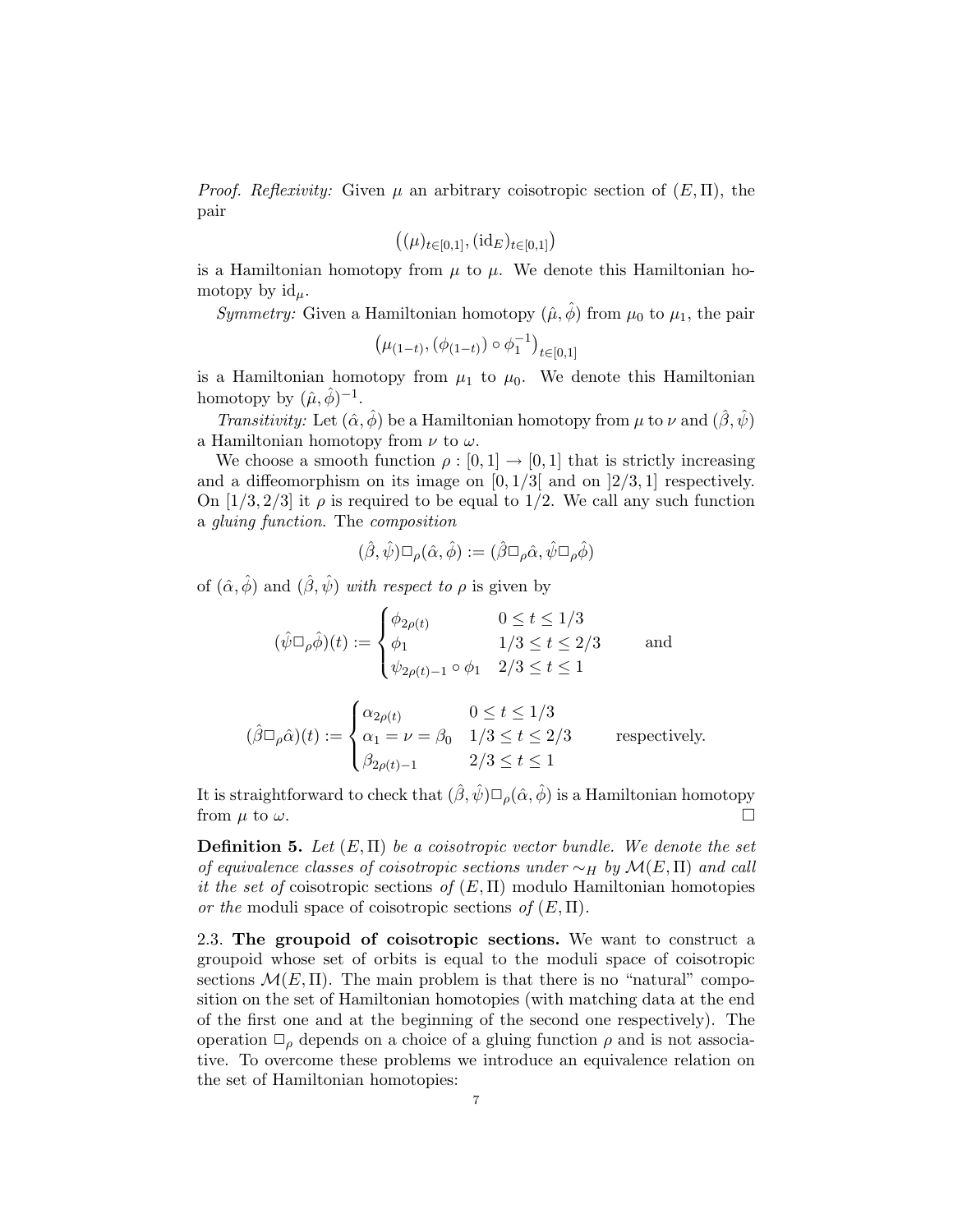**Definition 6.** Let  $(E, \Pi)$  be a coisotropic vector bundle. An isotopy of Hamiltonian homotopies is a pair  $(\hat{\mu}, \Phi)$  where

- (a)  $\hat{\mu}$  is a section of the pull back bundle of E along  $S \times [0,1]^2 \rightarrow S$  and
- (b)  $\hat{\Phi}$  is a smooth mapping  $E \times [0,1]^2 \rightarrow E$  whose restriction to  $E \times$  $\{t\} \times \{s\}$  is a diffeomorphism for arbitrary  $s, t \in [0, 1]$

such that

.

- (a') the restriction of  $\hat{\Phi}$  to  $E \times \{0\} \times [0,1]$  is equal to  $(id_E)_{s \in [0,1]},$
- (b) the restriction of  $\hat{\mu}$  to  $E \times \{1\} \times [0,1]$  is constant in  $s \in I$ ,
- (c) there is a smooth function  $F : E \times [0,1]^2 \rightarrow \mathbb{R}$  such that the restriction of  $\hat{\Phi}$  to  $E \times I \times \{s\}$  is the smooth one-parameter family of Hamiltonian diffeomorphisms generated by the restriction of  $F$  to  $E \times I \times \{s\}$  and
- (d') the image of the graph of  $\mu_{0,s}$  under  $\Phi_{t,s}$  is equal to the graph of the  $\mu_{t,s}$  for all  $s,t \in [0,1]$ .

We say that an isotopy of Hamiltonian homotopies  $(\hat{\mu}, \hat{\Phi})$  starts at the Hamiltonian homotopy  $(\hat{\mu}|_{S\times[0,1]\times\{0\}},\hat{\Phi}|_{E\times[0,1]\times\{0\}})$  and ends at the Hamiltonian homotopy  $(\hat{\mu}|_{S\times[0,1]\times\{1\}}, \hat{\Phi}|_{E\times[0,1]\times\{1\}})$ .

<span id="page-7-0"></span>**Lemma 2.** (a) The relation on the set of Hamiltonian homotopies given by

$$
(\hat{\mu}, \hat{\phi}) \simeq_H (\hat{\nu}, \hat{\psi}) : \Leftrightarrow
$$

there is an isotopy of Hamiltonian homotopies from  $(\hat{\mu}, \hat{\phi})$  to  $(\hat{\nu}, \hat{\psi})$ ; defines an equivalence relation on the set of Hamiltonian homotopies.

- (b) Let  $\rho$  and  $\rho'$  be two gluing functions. Then the compositions of Hamiltonian homotopies with respect to  $\rho$  and  $\rho'$  coincide up to  $\simeq_H$ .
- (c) The Hamiltonian homotopies

$$
\mathrm{id}_{\mu_0}\,\Box_\rho(\hat\mu,\hat\phi)\ \ and\ (\hat\mu,\hat\phi)\Box_\rho\,\mathrm{id}_{\mu_1}
$$

are equivalent to  $(\hat{\mu}, \hat{\phi})$ .

(d) The Hamiltonian homotopies

$$
(\hat{\mu}, \hat{\phi})^{-1} \Box_{\rho} (\hat{\mu}, \hat{\phi}) \text{ and } (\hat{\mu}, \hat{\phi}) \Box_{\rho} (\hat{\mu}, \hat{\phi})^{-1}
$$

are equivalent to  $id_{\mu_0}$ .

(e) The operation  $\Box_{\rho}$  defined in the proof of Lemma [1](#page-5-0) descends to the set of Hamiltonian homotopies modulo isotopies of Hamiltonian homotopies and is associative there.

*Proof.* (a): The proof can be copied from the proof of Lemma [1.](#page-5-0) In particular one makes use of the fact that isotopies of Hamiltonian homotopies can be composed along  $I \times \{1\}$  and  $I \times \{0\}$  respectively if the data attached to the boundaries match.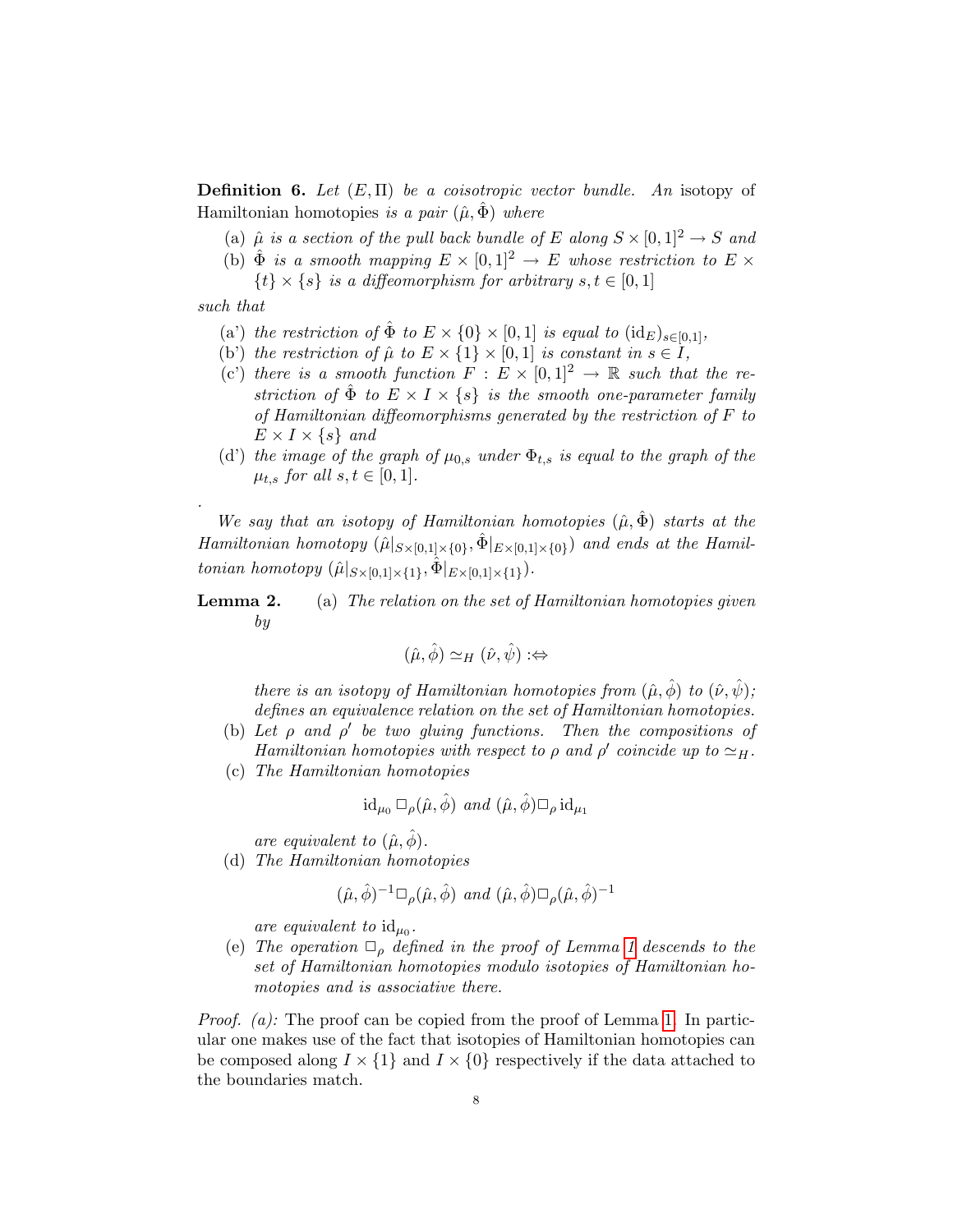(b): Choose a smooth function  $\tau : [0,1] \rightarrow [0,1]$  that is 0 on  $[0,1/3]$ , 1 on  $[2/3, 1]$  and a diffeomorphism on  $[1/3, 2/3]$ . Consider the smooth oneparameter family of gluing functions  $\hat{\rho}(s) := (1 - \tau(s))\rho + \tau(s)\rho'$ . Then

$$
(\hat{\nu},\hat{\psi})\Box_{\hat{\rho}(s)}(\hat{\mu},\hat{\phi})
$$

is an isotopy of Hamiltonian homotopies from  $(\hat{\nu}, \hat{\psi}) \Box_{\rho} (\hat{\mu}, \hat{\phi})$  to  $(\hat{\nu}, \hat{\psi}) \Box_{\rho'} (\hat{\mu}, \hat{\phi})$ .

(e): Choose a smooth function  $\tau : [0,1] \rightarrow [0,1]$  that is 0 on  $[0,1/3]$ , 1 on [2/3, 1] and a diffeomorphism on [1/3, 2/3]. Setting  $((\hat{\mu}, \hat{\phi}) \Box_{\rho} id_{\mu_1}) \circ g_s(t)$ with

$$
g_s(t) := (1 - \frac{2}{3}(1 - \tau(s)))t
$$

yields an isotopy of Hamiltonian homotopies from  $(\hat\mu,\hat\phi)\Box_\rho\,\mathrm{id}_{\mu_1}$  to  $(\mu_{\alpha(t)},\hat\phi_{\alpha(t)})$ where  $\alpha$  is a diffeomorphism of [0, 1] relative to the boundary. Now

$$
(\mu_{((1-\tau(s))\alpha(t)+\tau(s)t)}, \phi_{((1-\tau(s))\alpha(t)+\tau(s)t)})
$$

is an isotopy of Hamiltonian homotopies from  $(\mu_{\alpha(t)}, \phi_{\alpha(t)})$  to  $(\hat{\mu}, \hat{\phi})$ . Since  $\simeq_H$  is an equivalence relation we obtain  $(\hat{\mu}, \hat{\phi}) \square_{\rho} id_{\mu_1} \simeq_H (\hat{\mu}, \hat{\phi})$ . Similarly one finds an isotopy of Hamiltonian homotopies from  $id_{\mu_0} \Box_{\rho}(\hat{\mu}, \hat{\phi})$  to  $(\hat{\mu}, \hat{\phi})$ .

(d): The Hamiltonian homotopy  $(\hat{\mu}, \hat{\phi})^{-1} \Box_{\rho} (\hat{\mu}, \hat{\phi})$  is given by

$$
\begin{cases}\n\mu_{2\rho(t)} & 0 \le t \le 1/3 \\
\mu_1 & 1/3 \le t \le 2/3 \\
\mu_{2(1-\rho(t))} & 2/3 \le t \le 1\n\end{cases}, \begin{cases}\n\phi_{2\rho(t)} & 0 \le t \le 1/3 \\
\phi_1 & 1/3 \le t \le 2/3 \\
\phi_{2(1-\rho(t))} \circ \phi_1 & 2/3 \le t \le 1\n\end{cases}.
$$

Choose a smooth function  $\sigma(s)$  from [0, 1] to [0, 1] which is 1 for  $s \leq 1/3$  and vanishes for  $s \geq 2/3$ . The following is an isotopy of Hamiltonian homotopies from  $(\hat{\mu}, \hat{\phi})^{-1} \Box_{\rho} (\hat{\mu}, \hat{\phi})$  to  $\mathrm{id}_{\mu_0}$ :

$$
\begin{cases}\n\mu_{2\rho(t)\sigma(s)} & 0 \le t \le 1/3 \\
\mu_{\sigma(s)} & 1/3 \le t \le 2/3 \\
\mu_{2(1-\rho(t))\sigma(s)} & 2/3 \le t \le 1\n\end{cases}, \begin{cases}\n\phi_{2\rho(t)\sigma(s)} & 0 \le t \le 1/3 \\
\phi_{\sigma(s)} & 1/3 \le t \le 2/3 \\
\phi_{2(1-\rho(t))\sigma(s)} \circ \phi_1 & 2/3 \le t \le 1\n\end{cases}.
$$

For  $(\hat{\mu}, \hat{\phi}) \Box_{\rho} (\hat{\mu}, \hat{\phi})^{-1}$  an isotopy of Hamiltonian homotopies to  $\mathrm{id}_{\mu_0}$  can be found in the same fashion.

 $(e)$ : That the composition of two Hamiltonian homotopies with respect to some gluing function  $\rho$  descends to the set of equivalence classes of  $\simeq_H$ is implied by the fact that isotopies of Hamiltonian homotopies might be glued along their boundary strata  $\{1\} \times [0,1]$  and  $\{0\} \times [0,1]$  respectively if the data attached to the boundaries match.

The associativity of  $\Box \rho$  on the set of equivalence classes  $\simeq_H$  is proved as follows: Let  $(\hat{\alpha}, \hat{\phi})$  be a Hamiltonian homotopy from  $\mu$  to  $\nu$ ,  $(\hat{\beta}, \hat{\psi})$  a Hamiltonian homotopy from  $\nu$  to  $\omega$  and  $(\hat{\gamma}, \hat{\varphi})$  a Hamiltonian homotopy from  $\omega$  to  $\Omega$ . We have to find an isotopy of Hamiltonian homotopies from

$$
A:=(\hat{\gamma},\hat{\varphi})\Box_{\rho}\left((\hat{\beta},\hat{\psi})\Box_{\rho}(\hat{\alpha},\hat{\phi})\right)
$$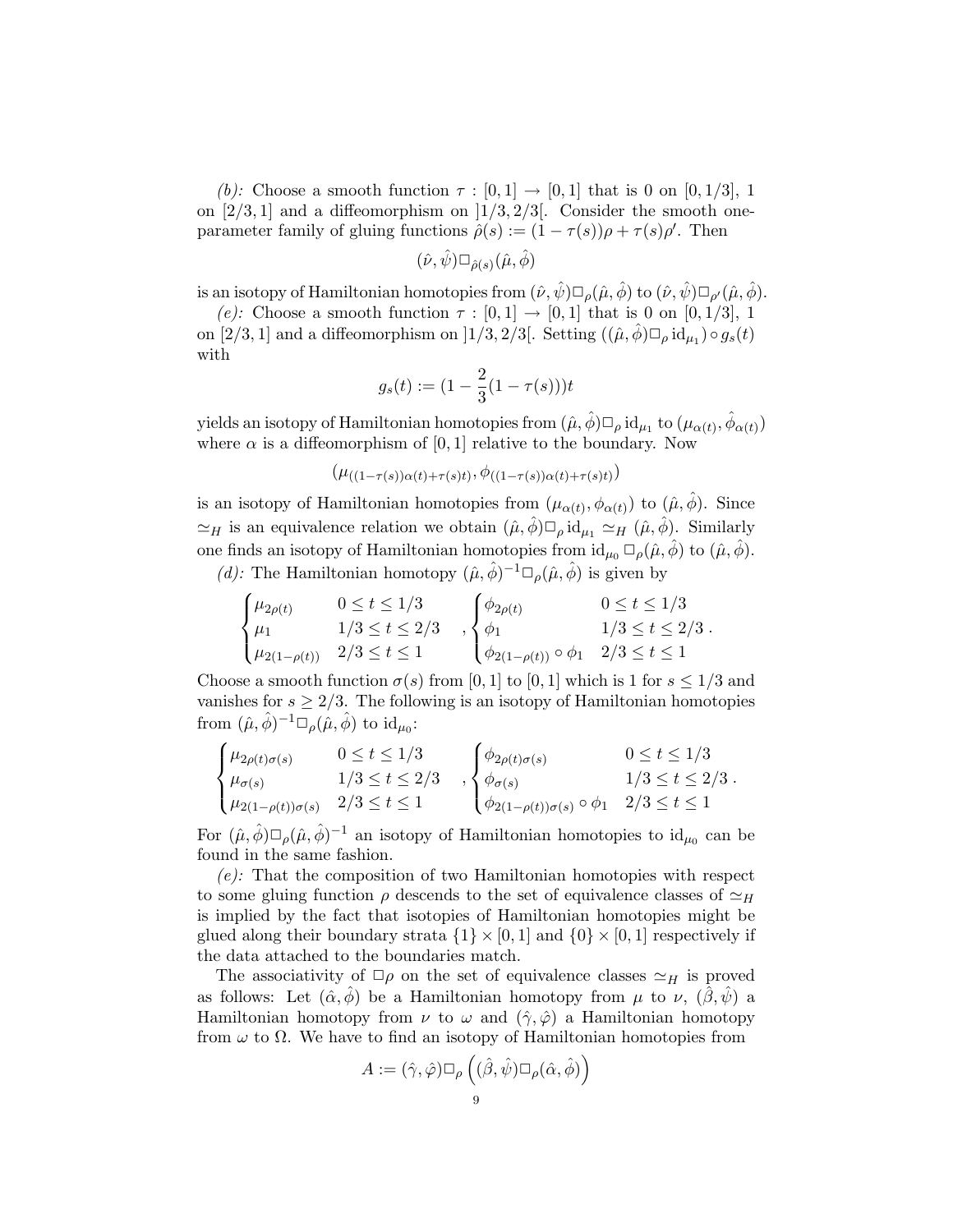$$
B:=\Big((\hat{\gamma},\hat{\varphi})\Box_\rho(\hat{\beta},\hat{\psi})\Big)\,\Box_\rho(\hat{\alpha},\hat{\phi}).
$$

First we choose a smooth one-parameter family of diffeomorphisms  $\kappa_s$  of [0, 1] relative to the boundary  $\{0\} \cup \{1\}$  such that  $\kappa_0 = id$  and  $\kappa_1$  maps the interval  $[1/5, 2/5]$  to  $[1/9, 2/9]$  and  $[3/5, 4/5]$  to  $[1/3, 2/3]$ . We extend the Hamiltonian homotopy A to an isotopy of Hamiltonian homotopies by composing with  $\kappa_s$ . Analogously one reparametrizes B by an isotopy of Hamiltonian homotopies such that  $[1/5, 2/5]$  and  $[3/5, 4/5]$  get mapped to  $[1/3, 2/3]$  and  $[7/9, 8/9]$  respectively. The two resulting Hamiltonian homotopies can be joined in an "affine" manner using the function  $\tau$  from part (b). Since  $\simeq_H$  is an equivalence relation, these three isotopies of Hamiltonian homotopies (reparametrization of A, reparametrization of B and affine connection between the reparametrized Hamiltonian homotopies) can be glued together to yield an isotopy of Hamiltonian homotopies from A to B.

<span id="page-9-0"></span>**Definition 7.** Let  $(E, \Pi)$  be a coisotropic vector bundle. The groupoid of coisotropic sections of  $(E,\Pi)$ , which we denote by  $\mathcal{C}(E,\Pi)$ , is the small groupoid where

- (a) the set of objects is the set of coisotropic sections  $\mathcal{C}(E,\Pi)$  of  $(E,\Pi)$ ,
- (b) the set of morphisms  $Hom(\mu, \nu)$  between two coisotropic sections  $\mu$ and  $\nu$  is the set of all Hamiltonian homotopies from  $\mu$  to  $\nu$  modulo isotopies of Hamiltonian homotopies and
- (c) the composition is induced from composition of Hamiltonian homotopies with respect to some gluing function.

Recall that *small groupoid* is a groupoid whose objects and morphisms form honest sets and not just classes.

It seems very likely that the groupoid  $\mathcal{C}(E,\Pi)$  can be understood as a truncation of a weak  $\infty$ -groupoid  $\hat{\mathcal{C}}^{\infty}(E,\Pi)$  at its two-morphisms which should be given by isotopies of Hamiltonian homotopies. In fact the two ways of gluing isotopies of Hamiltonian homotopies that were used in the proof of Lemma [2](#page-7-0) should correspond to vertical and horizontal composition of two-morphisms.

The set of orbits of  $\mathcal{C}(E,\Pi)$  is the moduli space of coisotropic sections  $\mathcal{M}(E,\Pi)$  of  $(E,\Pi)$  modulo Hamiltonian homotopies. We give a short overview of known results related to this object.

Under the assumption that  $S$  is a *Lagrangian submanifold* of a *symplectic manifold*, any embedding of  $NS \cong T^*S = E$  into M yields a Poisson structure on  $E$  which is symplectomorph to the natural symplectic structure on some open neighbourhood  $U$  of  $S$  in  $E$ , see [\[W1\]](#page-33-1). This allows us to reduce the nearby deformation problem of L in  $(M, \omega)$  to the case  $L \hookrightarrow (T^*L, \omega_{\text{can}})$ . Hence  $L \hookrightarrow (T^*L, \omega_{\text{can}})$  is a "universal model" of L as a Lagrangian submanifold of a symplectic manifold, as far as local properties are concerned. For  $L \hookrightarrow (T^*L, \omega_{\text{can}})$  the following facts are well-known:

to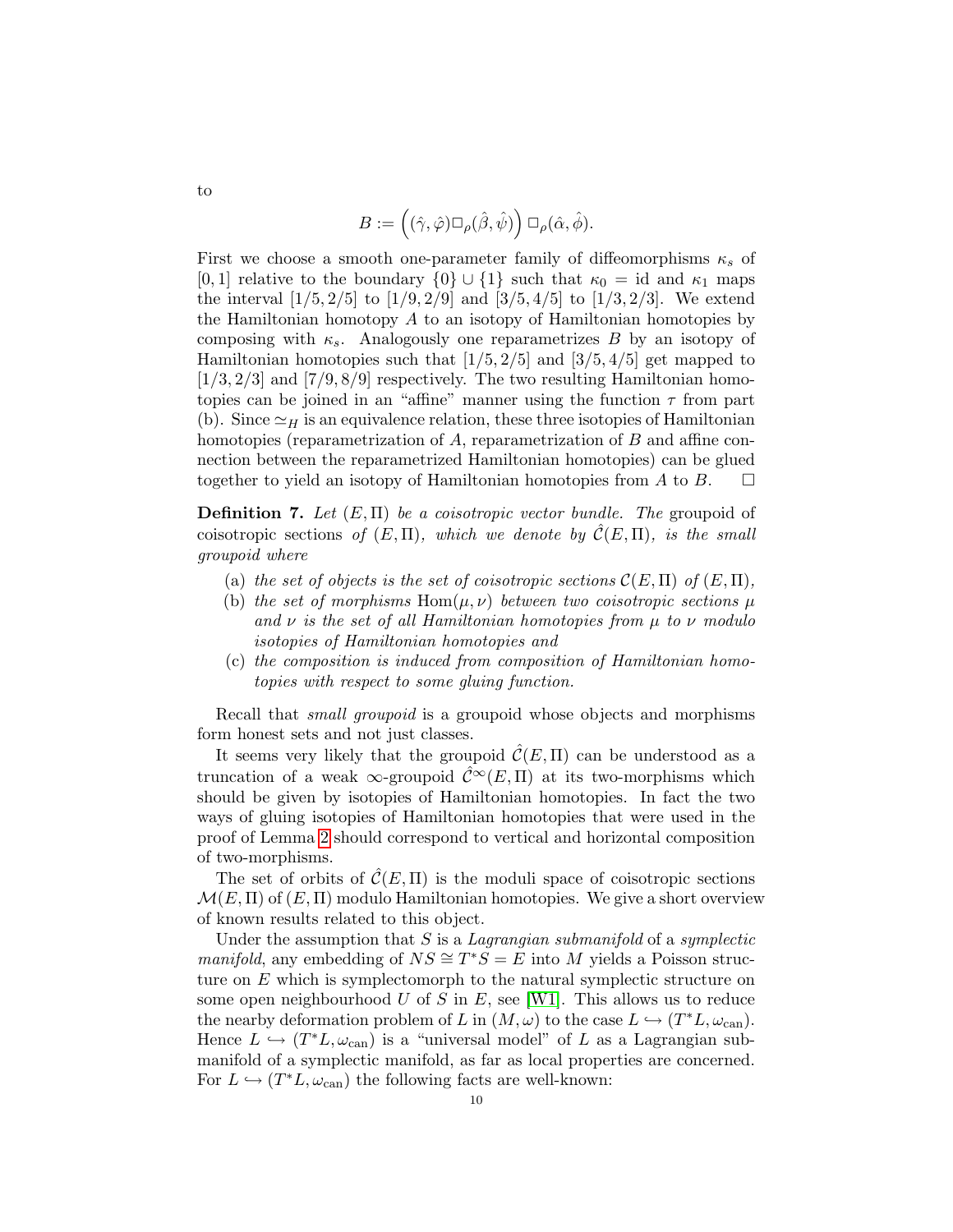- (a) the set of coisotropic sections of  $(T^*L, \omega_{\text{can}})$  is isomorphic to the set of closed one forms on L,
- (b) two coisotropic sections of  $(T^*L, \omega_{\text{can}})$  are related by a Hamiltonian homotopy if and only if their classes in de Rham cohomology coincide,
- (c) the space of coisotropic sections modulo Hamiltonian homotopies is isomorphic to  $H^1(L, \mathbb{R})$ .

The implication  $(\Rightarrow)$  in (b) needs some additional argument using the symplectic action of a path inside an exact symplectic manifold, see [\[MS\]](#page-33-13) for instance.

The case of a *coisotropic submanifold* S of a *symplectic manifold* was studied by Zambon([\[Z\]](#page-33-8)) and Oh and Park([\[OP\]](#page-33-9)). Zambon investigated the set of coisotropic sections and proved that it does not carry a reasonable structure of a (Frechet-)manifold in general. This observation was explained by Oh and Park in terms of their strong homotopy Lie algebroid. The idea is to consider the Lie algebroid complex  $(\Gamma(\wedge E), \partial)$  of S in  $(E, \Pi)$  that is an appropriate replacement of the complex  $(\Omega(S), d_{DR})$ . They constructed higher order operations on  $\Gamma(\wedge E)$  and identified coisotropic sections of  $(E, \Pi)$  contained in some open neighbourhood  $U$  of  $S$  in  $E$  with special elements of  $\Gamma(E)$  contained in U that satisfy a generalization of the closedness condition  $\partial(\alpha) = 0$ . To be more precise, Oh and Park equipped  $\Gamma(\wedge E)$  with the structure of an  $L_{\infty}$ -algebra compatible with  $\partial$  and proved that Maurer– Cartan elements of this structure which are contained in  $U$  are exactly the coisotropic sections of  $(E,\Pi)$  which are contained in U. This construction implies that the formal neighbourhood of  $S$  in the space of coisotropic sections is not necessarily a vector space which explains Zambon's observation.

Cattaneoand Felder ([\[CF2\]](#page-33-12)) extended the construction of the  $L_{\infty}$ -algebra structure on  $\Gamma(\wedge E)$  to the Poisson case. However the connection between coisotropic sections on the one hand and Maurer–Cartan elements on the other hand as found by Oh and Park in the symplectic setting does not hold in the Poisson setting. See [\[Sch1\]](#page-33-10) for an example of a coisotropic submanifold of a Poisson manifold for which the strong homotopy Lie algebroid fails to detect obstruction to deformations in any open neighbourhood of the coisotropic submanifold, i.e. there are far more solutions of the Maurer– Cartan equation than coisotropic sections. In [\[Sch1\]](#page-33-10) an appropriate replacement of the strong homotopy Lie algebroid was presented. It is a differential graded Poisson algebra known as the BFV-complex. Furthermore it was proved that the set of coisotropic sections  $\mathcal{C}(E,\Pi)$  of  $(E,\Pi)$  is isomorphic to the set of certain equivalence classes of normalized Maurer–Cartan elements of the BFV-complex. The situation will be reviewed in more detail in the next Section.

We remark that in the case of a coisotropic submanifold inside a symplectic manifold a complete description of  $\mathcal{M}(E,\Pi)$  in terms of the strong homotopy Lie algebroid is missing, although we expect that the arguments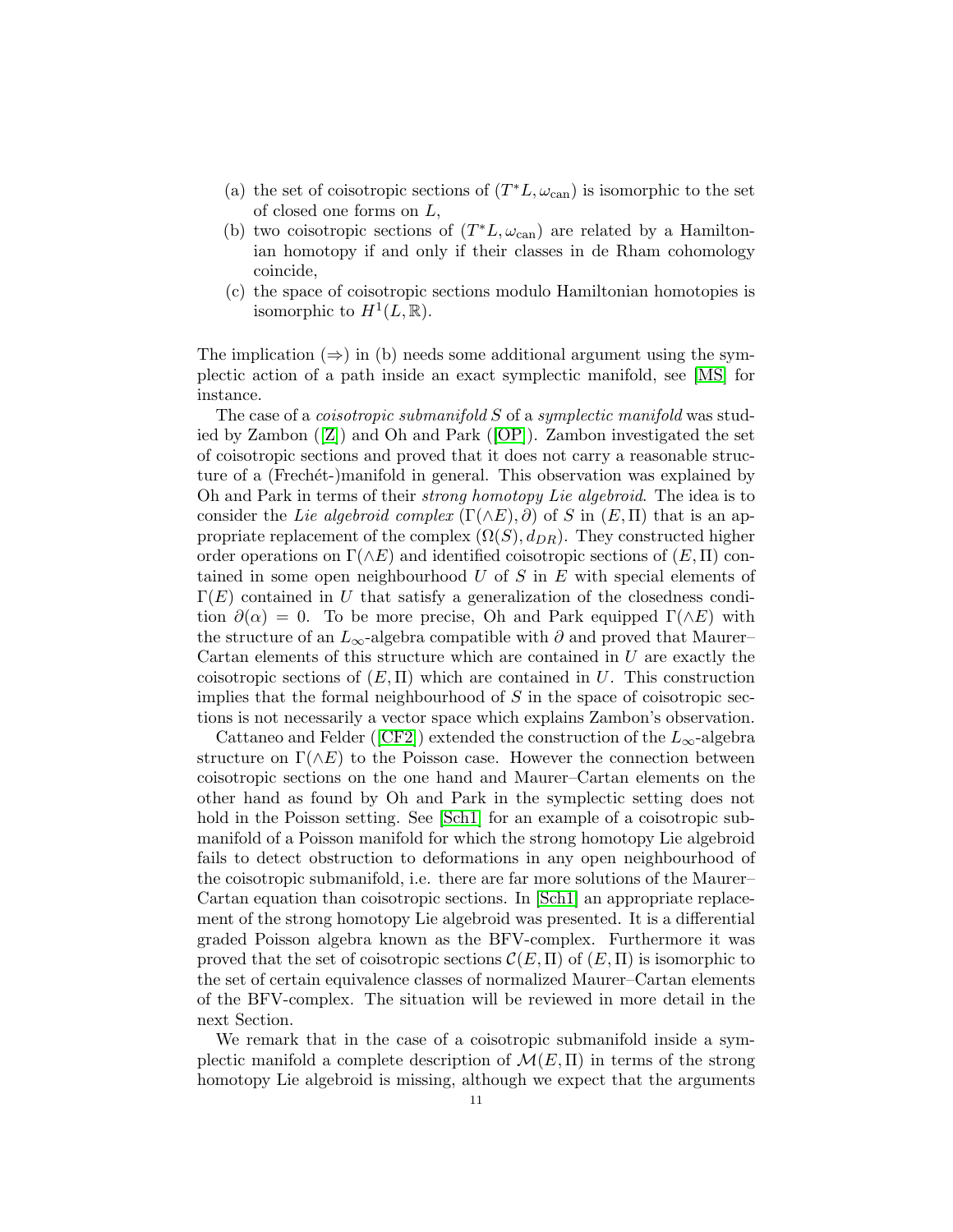used in the Lagrangian case could be adapted. Moreover, even in case of a Lagrangian submanifold inside a symplectic manifold one obtains an isomorphism on the level of equivalence classes of coisotropic section under  $\sim_H$ but not a description of the groupoid  $\mathcal{C}(E,\Pi)$  itself.

## 3. The BFV-groupoid

<span id="page-11-0"></span>Given a coisotropic vector bundle  $(E, \Pi)$  supplemented by a choice of auxiliary data, one can construct a certain differential graded Poisson algebra, called a BFV-complex for  $(E, \Pi)$ . We review this construction in Subsection [3.1.](#page-11-1) Every differential Lie algebra comes along with a group of inner automorphisms, which we spell out for the special case of the BFV-complex in Subsection [3.2.](#page-13-0) Furthermore there is a set of distinguished elements of the BFV-complex, consisting of those elements which satisfy the Maurer– Cartan equation. The group of inner automorphisms acts on this set. We need to restrict our attention to certain classes of Maurer–Cartan elements: the "normalized" ones (Subsection [3.3\)](#page-15-0) and the "geometric" ones (Subsection [3.4\)](#page-16-0). Both classes are connected to the geometry of the underlying coisotropic vector bundle (Theorem [1](#page-16-1) and [2\)](#page-19-0). In Subsection [3.5](#page-20-0) an equivalence relation  $\sim_G$  on the set of geometric Maurer–Cartan elements of the BFV-complex is defined. A groupoid  $\mathcal{D}(E,\Pi)$  is constructed whose set of orbits is equal to the set of equivalence classes with respect to  $\sim_G$ . This groupoid is the quotient of a groupoid  $\hat{\mathcal{D}}_{\text{geo}}(E,\Pi)$  (Subsection [3.6\)](#page-21-0) by a full normal subgroupoid to be introduced in Subsection [3.7.](#page-22-0)

<span id="page-11-1"></span>3.1. The BFV-complex. The BFV-complex was originally introduced by Batalin, Fradkin and Vilkovisky([\[BF\]](#page-33-0),[\[BV\]](#page-33-11)) in order to understand physical systems with complicated symmetries. Later on this construction was given an interpretation in terms of homological algebra by Stasheff([\[St\]](#page-33-14)). In the smooth setting a convenient globalization was found by Bordemann and Herbig([\[B\]](#page-33-15), [\[He\]](#page-33-16)). In [\[Sch1\]](#page-33-10) Bordemann and Herbig's approach is put into a more conceptual framework, in particular a conceptual construction of the BFV-bracket is given. One of the advantages of this conceptual approach is that it allows us to understand the dependence of the BFV-complex on certain choices involved in its construction([\[Sch2\]](#page-33-17)).

Consider a Poisson manifold  $(E, \Pi)$  where  $E \to S$  is a vector bundle. Let  $\mathcal{E} \to E$  be the pull back of  $E \to S$  along  $E \to S$ , i.e. the vector bundle fitting into the following Cartesian square

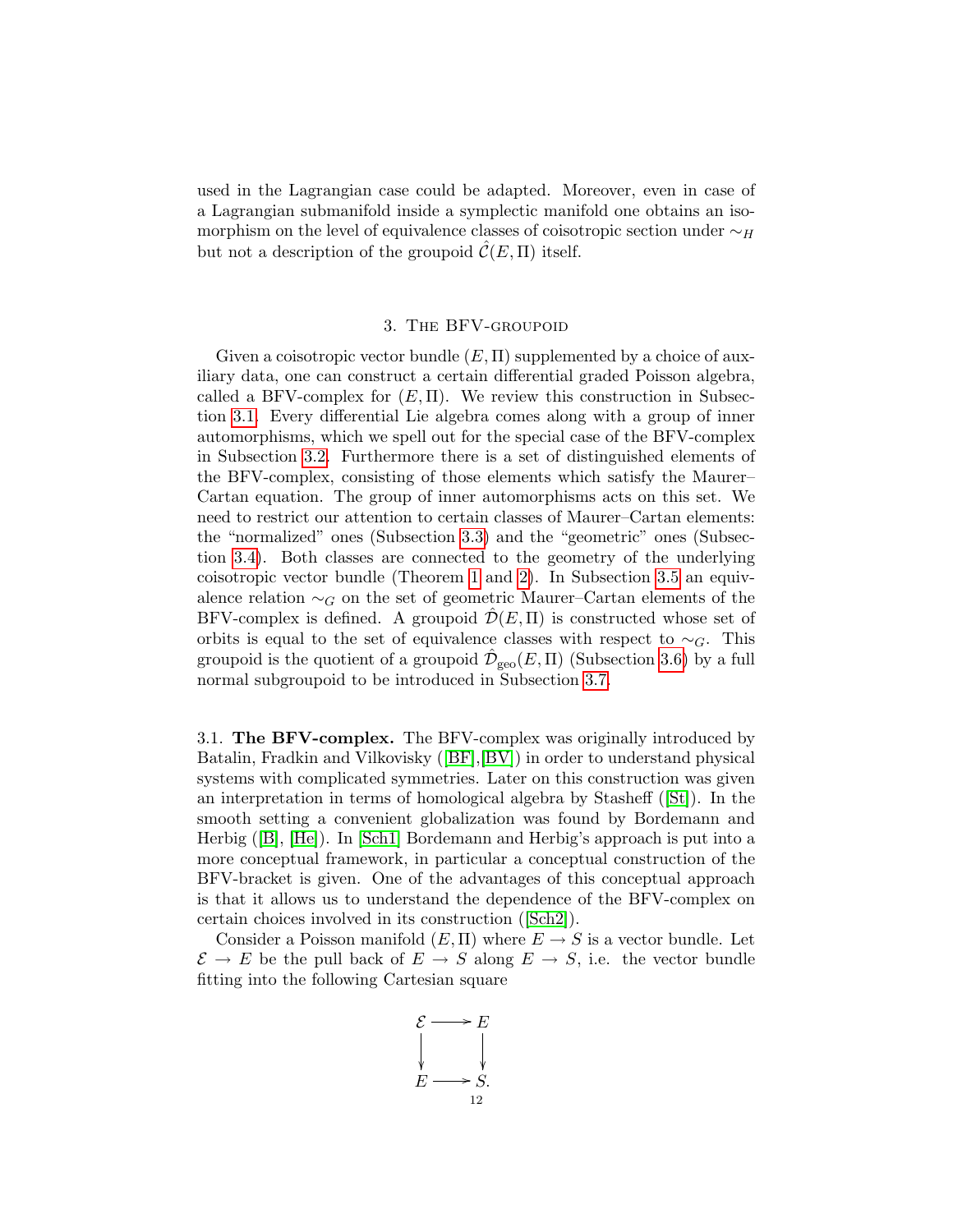One defines  $BFV(E) := \Gamma(\wedge \mathcal{E} \otimes \wedge \mathcal{E}^*)$  which is a unital bigraded algebra with bigrading given by

$$
BFV^{(p,q)}(E) := \Gamma(\wedge^p \mathcal{E} \otimes \wedge^q \mathcal{E}^*).
$$

In physical terminology  $p(q)$  is referred to as the ghost degree (ghostmomentum degree). Moreover the decomposition of  $BFV(E)$  by

$$
BFV^k(E) := \bigoplus_{p-q=k} BFV^{(p,q)}(E)
$$

equips  $BFV(E)$  with the structure of a graded algebra. We refer to k as the *total degree*. There is yet another decomposition of  $BFV(E)$  that will be useful later: for arbitrary  $r \in \mathbb{N}$  set  $BFV_{\geq r}(E) := \Gamma(\wedge \mathcal{E} \otimes \wedge^{\geq r} \mathcal{E}^*)$  which is an ideal. The integer  $r$  is called the *resolution degree*.

Every choice of connection on  $E \to S$  allows us one to construct a graded Poisson bracket on the graded unital algebra  $BFV(E)$ , known as the  $BFV$ bracket (the construction can be found in [\[He\]](#page-33-16) or in [\[Sch1\]](#page-33-10) for instance). Moreover, the graded Poisson structures on  $BFV(E)$  coming from different choices of connections are all isomorphic([\[Sch2\]](#page-33-17)). Hence we choose a connection on  $E \to S$  once and for all and denote the corresponding graded Poisson bracket by  $[\cdot, \cdot]_{BFV}$ . Independently of the choice of connection we made,  $[\cdot, \cdot]_{BFV}$  has the following important properties:

<span id="page-12-0"></span>**Lemma 3.** Let  $E \rightarrow S$  be a vector bundle equipped with a Poisson bivector field Π. Choose a connection on  $E \rightarrow S$  and denote the corresponding BFV-bracket on  $BFV(E)$  by  $[\cdot, \cdot]_{BFV}$ . Denote the projection from  $BFV(E)$ to  $BFV^{(0,0)}(E) = C^{\infty}(E)$  by P. Then  $[\cdot, \cdot]_{BFV}$  satisfies the following two properties:

- (a) The restriction of  $P \circ [\cdot, \cdot]_{BFV}$  to  $\mathcal{C}^{\infty}(E) \times \mathcal{C}^{\infty}(E)$  coincides with  $\{\cdot,\cdot\}_{\Pi}$ .
- (b) The restriction of  $P \circ [\cdot, \cdot]_{BFV}$  to  $\Gamma(\mathcal{E}) \times \Gamma(\mathcal{E}^*)$  coincides with the pairing between  $\Gamma(\mathcal{E})$  and  $\Gamma(\mathcal{E}^*)$  induced from the natural fiber pairing between  $\mathcal E$  and  $\mathcal E^*$ .

The next step is to find a special degree  $+1$  element  $\Omega$  of  $BFV(E)$  satisfying  $[\Omega, \Omega]_{BFV} = 0$ . It turns out that there is a normalization condition that makes the choice of such  $\Omega$  essentially unique and provides a tight connection to the geometry of the Poisson manifold  $(E,\Pi)$ : since

$$
BFV^1(E) = \bigoplus_{k \geq 1} \Gamma(\wedge^k \mathcal{E} \otimes \wedge^{k-1} \mathcal{E}^*)
$$

every degree +1 element of  $BFV(E)$  has a component in  $BFV^{(1,0)}(E)$  = Γ(E). Additionally to  $[\Omega, \Omega]_{BFV} = 0$  we require that the component of  $\Omega$  in  $\Gamma(\mathcal{E})$  coincides with the tautological section of the bundle  $\mathcal{E} \to E$ . Such an element  $\Omega$  is called a BFV-charge. We denote the tautological section by  $\Omega_0$ from now on.

<span id="page-12-1"></span>The following Proposition is contained in [\[Sch2\]](#page-33-17) and the proof essentially follows [\[St\]](#page-33-14):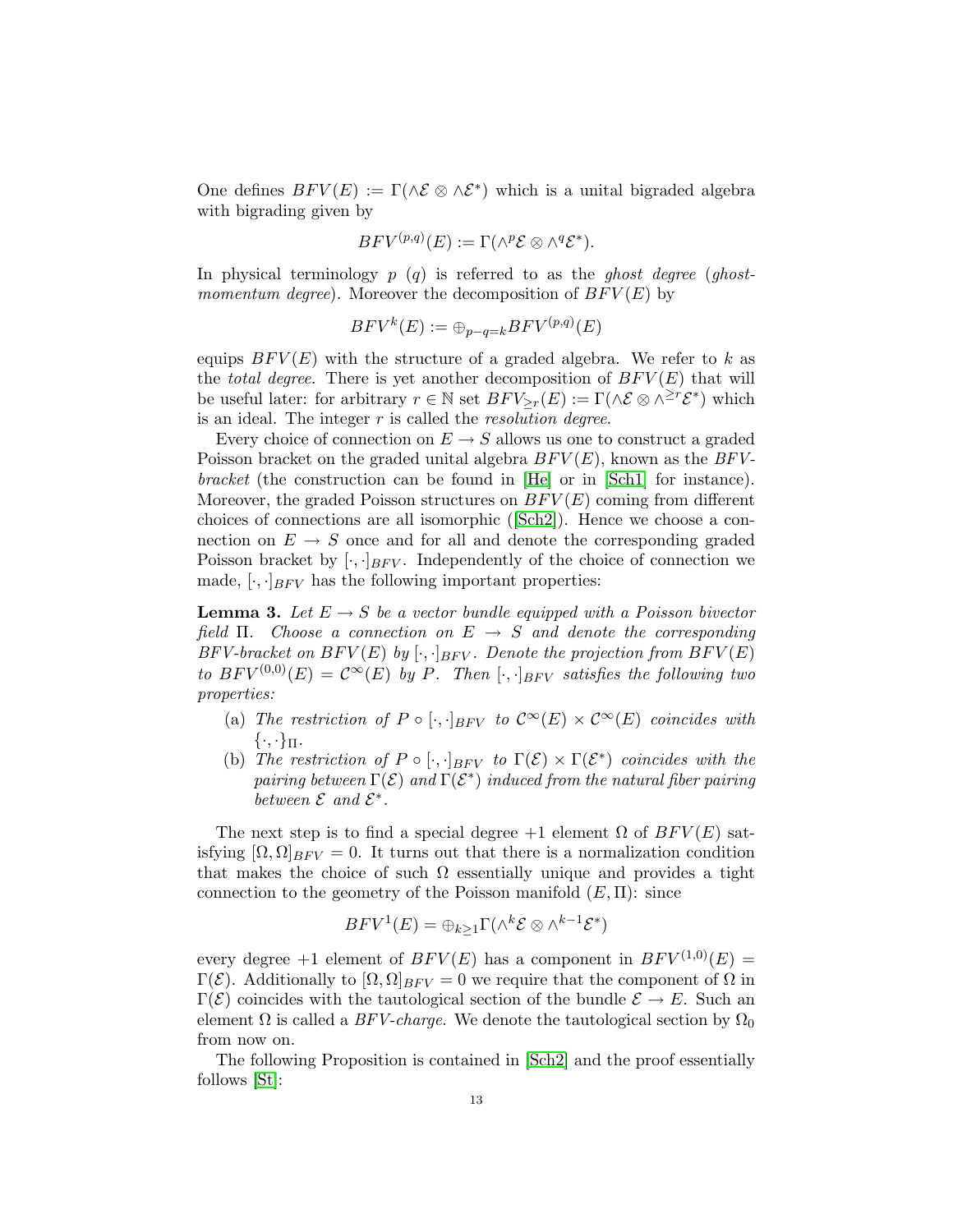Proposition 1. Let E be a vector bundle equipped with a Poisson bivector field  $\Pi$  and denote its zero section by S. Fix a connection on  $E \to S$  and denote the corresponding graded Poisson bracket on  $BFV(E)$  by  $[\cdot,\cdot]_{BFV}$ .

(1) There is a degree +1 element  $\Omega$  of  $BFV(E)$  whose component in  $\Gamma(\mathcal{E})$  is given by the tautological section  $\Omega_0$  and that satisfies

$$
[\Omega,\Omega]_{BFV}=0
$$

if and only if S is a coisotropic submanifold of  $(E, \Pi)$ , i.e.  $(E, \Pi)$  is a coisotropic vector bundle.

(2) Let  $\Omega$  and  $\Omega'$  be two BFV-charges. Then there is an automorphism of the graded Poisson algebra  $(BFV(E), [\cdot, \cdot]_{BFV})$  that maps  $\Omega$  to  $\Omega^{\prime}$ .

Consequently one can construct a differential graded Poisson algebra of the form  $(BFV(E), [\Omega, \cdot]_{BFV}, [\cdot, \cdot]_{BFV})$  for any given coisotropic vector bundle  $(E, \Pi)$ . We call such a differential graded Poisson algebra a  $BFV$ -complex for $(E, \Pi)$ . It is unique up to isomorphisms ([\[Sch2\]](#page-33-17)). For simplicity we fix 1. a connection  $\nabla$  on  $E \to S$  and 2. a BFV-charge  $\Omega$  once and for all and refer to the corresponding BFV-complex as the BFV-complex associated to the coisotropic vector bundle  $(E, \Pi)$ .

<span id="page-13-0"></span>3.2. The gauge group. The graded Poisson algebra  $(BFV(E), [\cdot, \cdot]_{BFV})$ comes along with a group of inner automorphisms. We essentially follow [\[Sch1\]](#page-33-10) in our exposition but make some definitions more precise.

The subspace

$$
BFV^{0}(E) = \bigoplus_{m \geq 0} \Gamma(\wedge^{m} \mathcal{E} \otimes \wedge^{m} \mathcal{E}^{*}) \subset BFV(E)
$$

is a unital graded subalgebra of the unital bigraded algebra  $BFV(E)$ . Moreover it is a Lie subalgebra of the graded Lie algebra  $(BFV(E), [\cdot, \cdot]_{BFV})$ . The adjoint action of  $BFV(E)$  restricts to a Lie algebra action of  $BFV^0(E)$  on  $BFV(E)$ . This is the *infinitesimal gauge action of*  $(BFV(E), [\cdot, \cdot]_{BFV})$ *.* 

The graded Poisson algebra  $(BFV^0(E), [\cdot, \cdot]_{BFV})$  is filtered by a family of graded Poisson algebras  $(BFV_{\geq r}^{0}(E), [\cdot, \cdot]_{BFV})$ . Here  $BFV_{\geq r}^{0}(E)$  denotes the intersection of  $BFV^0(E)$  with the ideal  $BFV_{\geq r}(E)$ . Lemma [3](#page-12-0) implies that the multiplicative ideals  $BFV^0_{\geq r}(E)$  are Poisson subalgebras of  $(BFV^0(E), [\cdot, \cdot]_{BFV})$ . Hence we obtain a filtration of the infinitesimal gauge action of  $(BFV(E), [\cdot, \cdot]_{BFV})$ .

Let  $\mathcal{E}_{[0,1]}$  be the pull back of  $\mathcal{E} \to E$  along  $E \times [0,1] \to E$ . We define

$$
\widetilde{BFV}(E):=\Gamma(\wedge \mathcal{E}_{[0,1]}\otimes \wedge \mathcal{E}_{[0,1]}^*)
$$

which inherits the algebra structure, the bigrading, the total grading, the filtration by resolution degree and the graded Poisson bracket from the corresponding structures on  $(BFV(E), [\cdot, \cdot]_{BFV})$ . In particular the adjoint action restricts to a Lie algebra action of  $\widetilde{BFV} ^{0} (E)$  on  $\widetilde{BFV} (E)$  and this action is filtered by actions of  $(\widetilde{BFV} ^0_{\geq r}(E), [\cdot,\cdot]_{BFV} ).$  We denote the Lie subalgebra of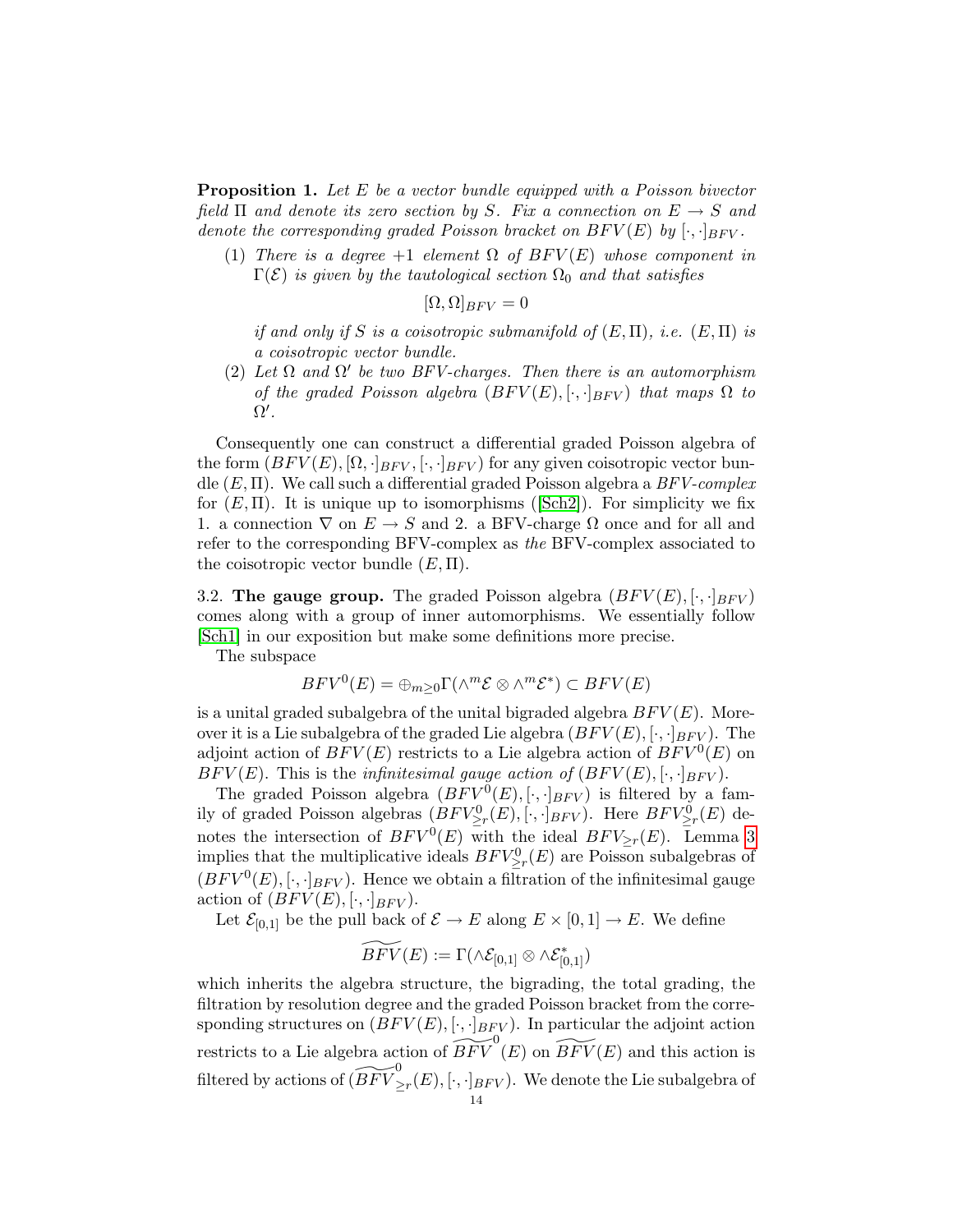inner derivations of  $\widetilde{BFV}(E)$  coming from the action of  $(\widetilde{BFV} ^0_{\geq r}(E), [\cdot,\cdot]_{BFV} )$ by

$$
\underline{\mathfrak{inn}}_{\geq r}(BFV(E))
$$

and set  $\underline{\text{im}}(BFV(E)) := \underline{\text{im}}_{\geq 0}(BFV(E)).$ 

The group of automorphisms  $\text{Aut}(BFV(E))$  of  $(BFV(E), [\cdot, \cdot]_{BFV})$  is the group of all automorphisms of the unital algebra  $BFV(E)$  that preserve the total degree and the graded Poisson bracket  $[\cdot, \cdot]_{BFV}$ . An automorphism  $\psi$  is called *inner* if it is generated by an element of  $\text{inn}(BFV(E))$ . More precisely we impose that

(a) there is a morphism of unital graded algebras and Poisson algebras

$$
\hat{\psi}: (BFV(E), [\cdot, \cdot]_{BFV}) \to (\widetilde{BFV}(E), [\cdot, \cdot]_{BFV})
$$

and

(b) there is 
$$
\hat{\gamma} \in \widetilde{BFV}^0(E)
$$

such that

(a') the composition  $\psi_t$  of  $\hat{\psi}$  with the evaluation at  $E \times \{t\}$  is an automorphism of unital graded Poisson algebras for arbitrary  $t \in [0, 1]$ ,  $\psi_0 = id, \psi_1 = \psi,$ 

(b') for all 
$$
s \in [0,1]
$$
 and  $\beta \in BFV(E)$ 

<span id="page-14-0"></span>(1) 
$$
\frac{d}{dt}|_{t=s} (\psi_t(\beta)) = -([\gamma_s, \psi_s(\beta)]_{BFV})
$$

holds where  $\gamma_s$  denotes the restriction of  $\hat{\gamma}$  to  $E \times \{s\} \cong E$ .

We remark that this definition is totally analogous to the definition of Hamiltonian diffeomorphisms given in Subsection [2.2](#page-4-0) if one replaces the oneparameter family of diffeomorphisms  $(\phi_t)_{t\in[0,1]}$  by the corresponding family of push forwards

$$
\left( (\phi_t)_* := (\phi_t^*)^{-1} \right) \Big)_{t \in [0,1]}.
$$

A smooth one-parameter family of inner automorphisms of the graded Lie algbera  $(BFV(E), [\cdot, \cdot]_{BFV})$  is a morphism  $\psi$  such as in (a) satisfying (a') and (b') for some  $\hat{\gamma}$  as in (b), except that  $\psi_1$  is not fixed. We denote the set of all smooth one-parameter families of inner automorphisms of  $(BFV(E), [\cdot, \cdot]_{BFV})$  by Inn $(BFV(E))$ . This set comes along with a natural group structure and the filtration of  $BFV^0(E)$  by the Poisson subalgebras  $BFV^0_{\geq r}(E)$  induces a filtration of  $\underline{\mathrm{Inn}}(BFV(E))$  by subgroups  $\underline{\mathrm{Inn}}_{\geq r}(BFV(E)).$ 

We denote the group of inner automorphisms by  $\text{Inn}(BFV(\overline{E}))$  and the subgroup generated by elements of  $\underline{\text{im}}_{\geq r}(BFV(E))$  by  $\text{Inn}_{\geq r}(BFV(E)).$ 

<span id="page-14-1"></span>**Lemma 4.** Any  $\hat{\gamma} \in \underline{\text{im}}_{\geq 2}(BFV(E))$  can be integrated to a unique  $\hat{\psi} \in$  $\underline{\text{Inn}}_{\geq 2}(BFV(E)).$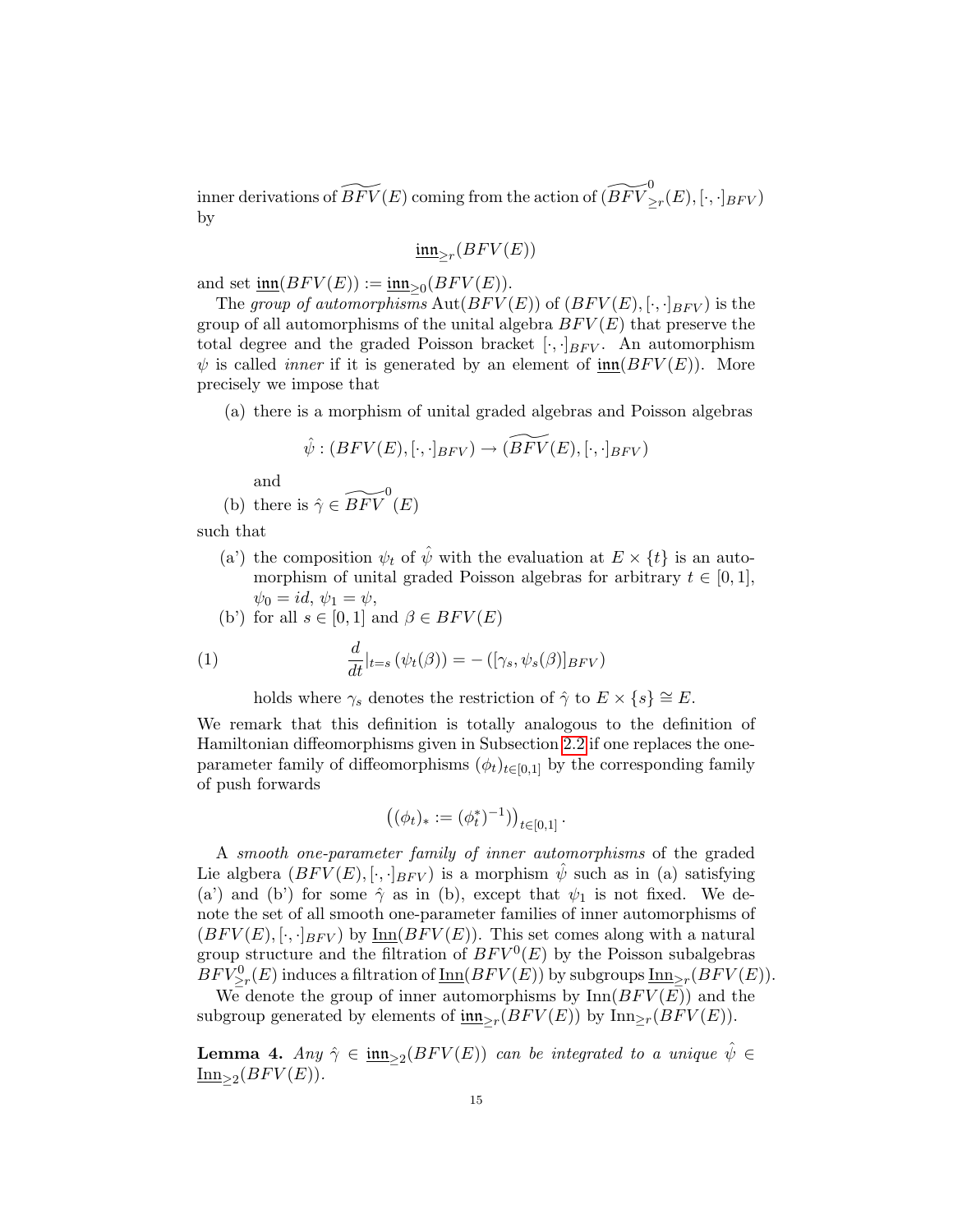Proof. We have to show that the equation [\(1\)](#page-14-0) has a unique solution for arbitrary  $\beta \in BFV(E)$  on [0,1]. Lemma [3](#page-12-0) and  $\hat{\gamma} \in \underline{\text{inn}}_{\geq 2}(BFV(E))$  imply that  $[-\gamma_s, \cdot]_{BFV}$  is nilpotent because the ghost-momentum degree of this derivation is strictly positive and the ghost-momentum degree is bounded from above. Hence existence and uniqueness of a global solution of [\(1\)](#page-14-0) for  $\hat{\gamma} \in \underline{\mathfrak{inn}}_{\geq 2}(BFV(E))$  is implied by the existence and uniqueness of a flow generated by a smooth one-parameter family of nilpotent vector fields on a finite dimensional supermanifold. The associated smooth family of inner automorphisms can be written down explicitly as

$$
\phi_t(\cdot) := \exp\left(\int_0^t [-\gamma_s,\cdot]_{BFV} ds\right)
$$

where exp refers to the time-ordered exponential.

<span id="page-15-0"></span>3.3. Normalized Maurer-Cartan elements. Let  $(E, \Pi)$  be a coisotropic vector bundle and consider the associated differential graded Poisson algebra

$$
(BFV(E), [\Omega, \cdot]_{BFV}, [\cdot, \cdot]_{BFV}).
$$

The set of Maurer–Cartan elements of this differential graded Poisson algebra is

$$
\mathcal{D}_{\mathrm{alg}}(E,\Pi) := \{ \beta \in BFV^1(E) : [\Omega + \beta, \Omega + \beta]_{BFV} = 0 \}.
$$

It is acted upon by the group of inner automorphisms  $\text{Inn}(BFV(E))$  of  $(BFV(E), [\cdot, \cdot]_{BFV})$  via

$$
(\psi, \beta) \mapsto \psi \cdot \beta := \psi(\Omega + \beta) - \Omega.
$$

We added the subscript "alg" because the set  $\mathcal{D}_{\text{alg}}(E,\Pi)$  contains elements that do not possess a clear geometric meaning. Similar to the construction of the BFV-charge  $\Omega$  (Proposition [1](#page-12-1) Subsection [3.1\)](#page-11-1) one has to add a normalization condition to make contact to the geometry of the coisotropic vector bundle  $(E, \Pi)$ . Since

$$
\beta \in BFV^{1}(E) = \bigoplus_{k \geq 1} \Gamma(\wedge^{k} \mathcal{E} \otimes \wedge^{k-1} \mathcal{E}^{*})
$$

there is a unique component  $\beta_0$  of  $\beta$  in  $\Gamma(\mathcal{E})$ . Recall that  $\mathcal{E} \to E$  was defined to be the pull back of  $E \to S$  along  $E \stackrel{p}{\to} S$ . Consequently we obtain a pull back map

$$
p^*:\Gamma(E)\to\Gamma(\mathcal{E}).
$$

**Definition 8.** Let  $(BFV(E), [\Omega, \cdot]_{BFV}, [\cdot, \cdot]_{BFV})$  be a BFV-complex associ-ated to a coisotropic vector bundle  $(E,\Pi)$ .

The set of normalized Maurer–Cartan elements  $\mathcal{D}_{\text{nor}}(E,\Pi)$  of  $(E,\Pi)$  is the set of all elements  $\beta \in \mathcal{D}_{\text{alg}}(E,\Pi)$  such that the component  $\beta_0$  of  $\beta$  in  $\Gamma(\mathcal{E})$  coincides with the pull back  $p^*(\mu)$  of some section  $\mu \in \Gamma(E)$ .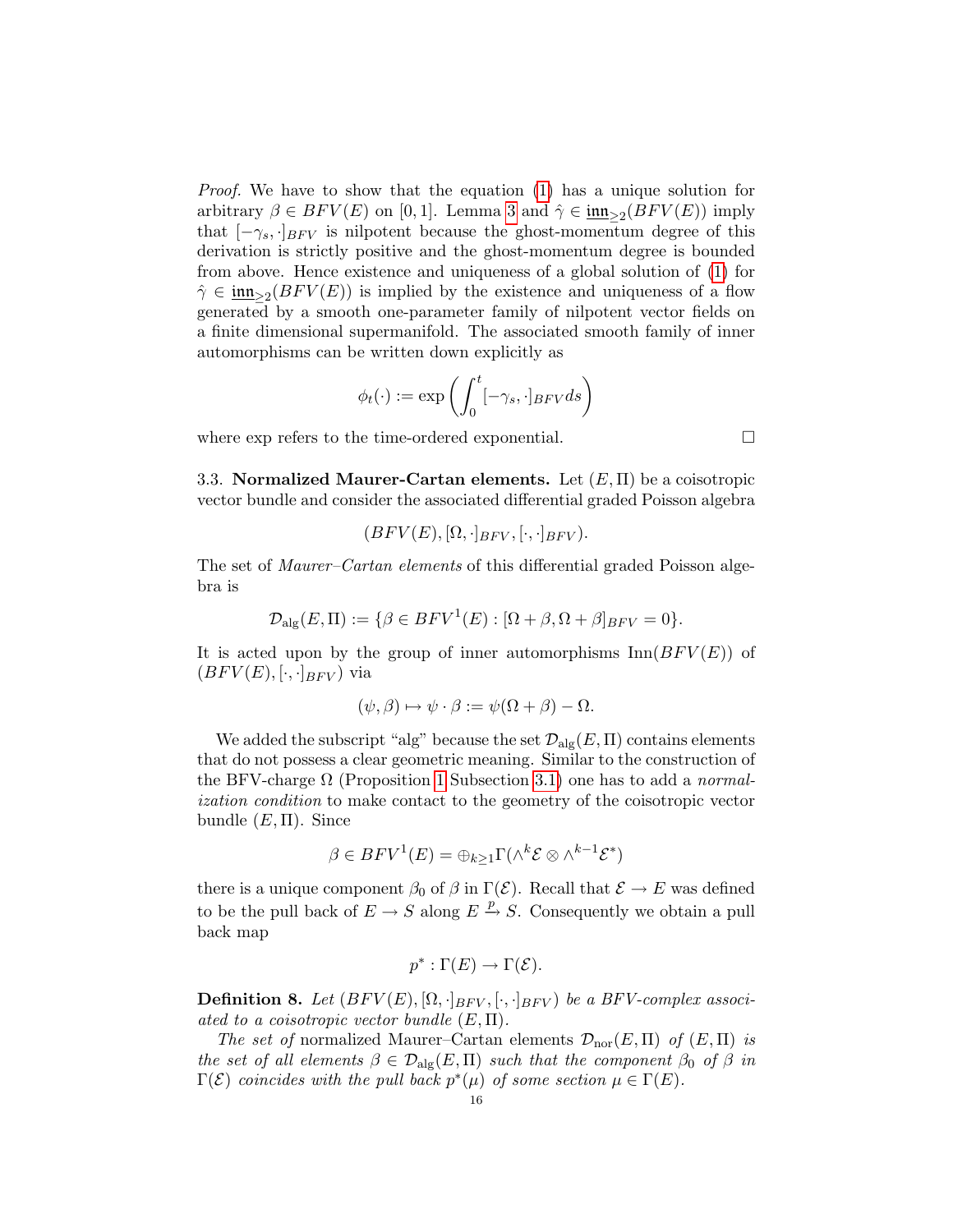Observe that the action of  $\text{Inn}(BFV(E))$  does not restrict to an action on  $\mathcal{D}_{\text{nor}}(E,\Pi)$ . However, the action of  $\text{Inn}_{\geq 2}(BFV(E))$  does. The map

$$
L_{\text{nor}}: \mathcal{D}_{\text{nor}}(E,\Pi) \to \Gamma(E), \quad \beta \mapsto \beta_0 = p^*(\mu) \mapsto -\mu.
$$

<span id="page-16-1"></span>has the following important properties:

**Theorem 1.** The map  $L_{\text{nor}}$  has the following properties:

- (a) it maps onto the set of coisotropic sections  $\mathcal{C}(E,\Pi) \subset \Gamma(\mathcal{E})$  (see Definition [3](#page-4-1) in Subsection [2.1\)](#page-3-1),
- (b) it is invariant under the action of  $\text{Inn}_{\geq 2}(BFV(E))$  on  $\mathcal{D}_{\text{nor}}(E,\Pi)$ ,
- (c) it induces an isomorphism

$$
[L_{\text{nor}}]: \mathcal{D}_{\text{nor}}(E,\Pi)/\text{Inn}_{\geq 2}(BFV(E)) \xrightarrow{\cong} \mathcal{C}(E,\Pi).
$$

This Theorem was proved in [\[Sch1\]](#page-33-10).

The main aim of the remainder of this paper is to "lift" the isomorphism  $[L_{\text{nor}}]$  from the level of sets to the level of appropriate groupoids. On the lefthand side  $\mathcal{C}(E,\Pi)$  will be replaced by the groupoid of coisotropic sections  $\mathcal{C}(E,\Pi)$  (see Definition [7](#page-9-0) in Subsection [2.3\)](#page-6-0). In the following Subsections the right replacement for  $\mathcal{D}_{\text{nor}}(E,\Pi)$  with its action of  $\text{Inn}_{\geq 2}(BFV(E))$  will be constructed.

<span id="page-16-0"></span>3.4. Geometric Maurer–Cartan elements. First we prove an extension of Lemma [4:](#page-14-1)

<span id="page-16-2"></span>**Lemma 5.** Any  $\hat{\gamma} \in \underline{\text{im}_{\geq 1}}(BFV(E))$  can be integrated to a unique  $\hat{\psi} \in$  $\underline{\text{Inn}}_{\geq 1}(BFV(E)).$ 

*Proof.* The decomposition  $BFV^0_{\geq 1}(E) := \bigoplus_{m\geq 1} \Gamma(\wedge^m \mathcal{E} \otimes \wedge^m \mathcal{E}^*)$  yields a decomposition of  $\hat{\gamma}$  into  $\hat{A} + \hat{\delta}$  with

$$
\hat{A}\in\Gamma(\mathcal E_{[0,1]}\otimes\mathcal E_{[0,1]}^*)
$$

and  $\hat{\delta} \in \underline{\mathfrak{inn}}_{\geq 2}(BFV(E))$ . Lemma [3](#page-12-0) and  $\hat{\gamma} \in \underline{\mathfrak{inn}}_{\geq 1}(BFV(E))$  imply that the derivation  $[-\gamma_s, \cdot]_{BFV}$  can be written as the sum of  $-A_s$  acting on  $BFV(E)$ by the natural fiber pairing between  $\wedge \mathcal{E}$  and  $\wedge \mathcal{E}^*$  plus a nilpotent derivation. To be more precise the part of  $[-\hat{\gamma}, \cdot]_{BFV}$  that might not be nilpotent is given as follows:  $-\hat{A}$  is an element of  $\Gamma(\mathcal{E}_{[0,1]}\otimes \mathcal{E}_{[0,1]}^*) = \Gamma(\text{End}(\mathcal{E})_{[0,1]}).$ Here  $\text{End}(\mathcal{E})_{[0,1]}$  is the pull back of  $\text{End}(\mathcal{E}) \to E$  along  $E \times [0,1] \to E$ . As an element of  $\Gamma(\text{End}(\mathcal{E})_{[0,1]})$  the family  $-\hat{A}$  acts on  $\Gamma(\mathcal{E})$  and this action naturally extends to an action on  $\Gamma(\wedge \mathcal{E} \otimes \wedge \mathcal{E}^*)$ .

The smooth one-parameter family  $-\tilde{A}$  integrates to a unique one-parameter family of fiberwise linear automorphisms

$$
\hat{B} \in \Gamma(GL_+(\mathcal{E})_{[0,1]}).
$$

starting at the identity. Here  $GL_{+}(\mathcal{E}) \to E$  is the bundle of fiberwise linear automorphisms of the vector bundle  $\mathcal{E} \to E$  which are fiberwise orientation preserving. The family  $\hat{B}$  naturally acts on  $\Gamma(\wedge(\mathcal{E}\otimes\mathcal{E}^*))$ .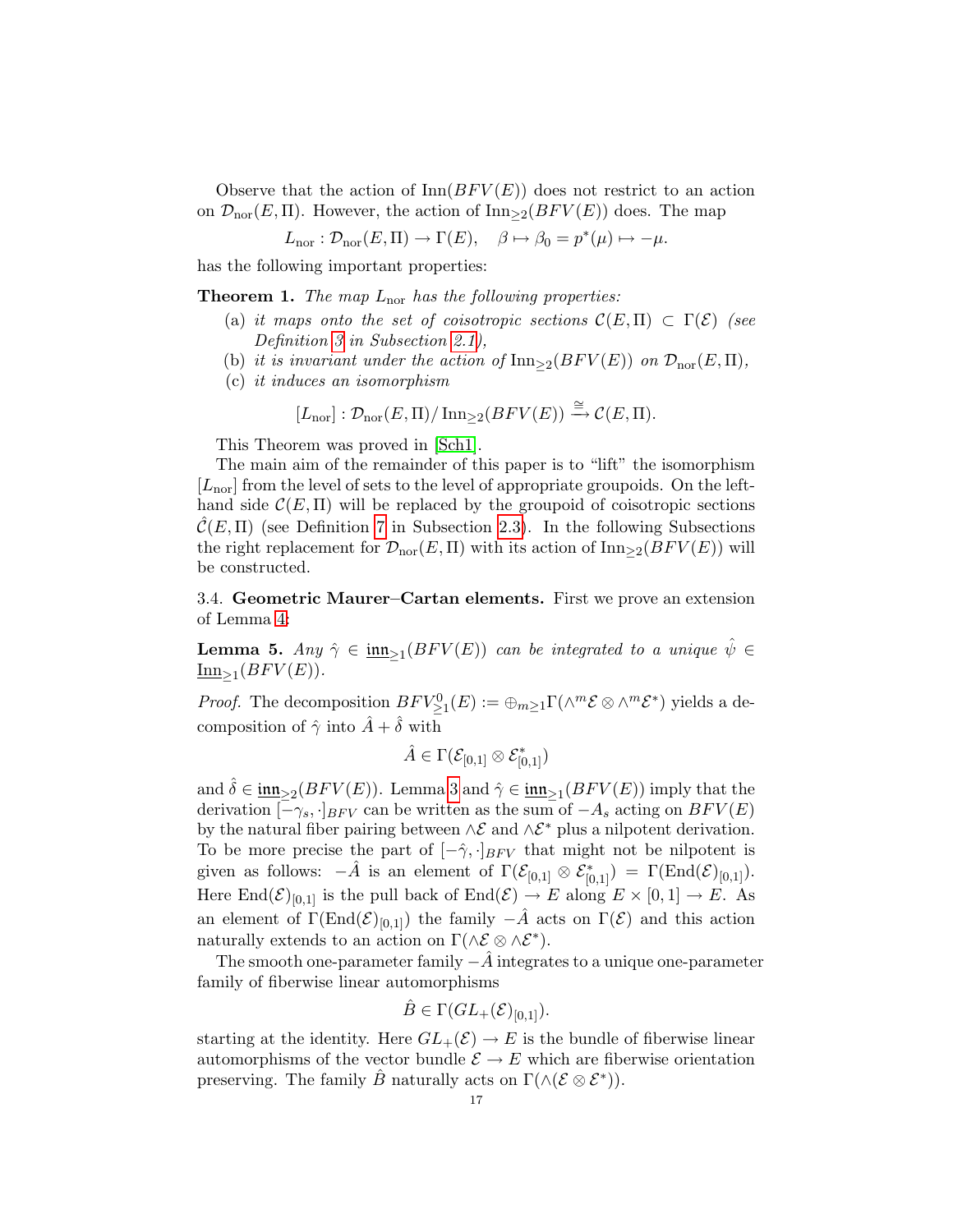A straightforward computation shows that equation [\(1\)](#page-14-0) is equivalent to

$$
\frac{d}{dt}|_{t=s}\varphi_t = \left(B_s^{-1} \circ (A_s(\cdot) - [\gamma_s, \cdot]_{BFV}) \circ B_s\right)(\varphi_s)
$$

for  $\varphi_s := B_s^{-1} \circ \psi_s$ . The endomorphism  $A_s(\cdot) - [\gamma_s, \cdot]_{BFV}$  is nilpotent for all  $s \in [0,1]$  and so is

$$
B_s^{-1} \circ (A_s(\cdot) - [\gamma_s, \cdot]_{BFV}) \circ B_s.
$$

Hence the existence and uniqueness of a flow integrating equation [\(1\)](#page-14-0) for  $\hat{\gamma} \in \underline{\mathsf{inn}}_{\geq 1}(BFV(E))$  is equivalent to the existence and uniqueness of a flow for a smooth one-parameter family of nilpotent vector fields on a finite dimensional supermanifold.

**Definition 9.** Let  $(BFV(E), [\Omega, \cdot]_{BFV}, [\cdot, \cdot]_{BFV})$  be a BFV-complex associ-ated to a coisotropic vector bundle  $(E, \Pi)$ .

The set of geometric Maurer-Cartan elements  $\mathcal{D}_{\text{geo}}(E,\Pi)$  of  $(E,\Pi)$  is the orbit of  $\mathcal{D}_{\text{nor}}(E,\Pi) \subset \mathcal{D}_{\text{alg}}(E,\Pi)$  under the action of  $\text{Inn}_{\geq 1}(BFV(E)).$ 

<span id="page-17-0"></span>**Lemma 6.** An element  $\beta \in \mathcal{D}_{\text{alg}}(E,\Pi)$  is geometric if and only if there exists  $A \in \Gamma(GL_{+}(\mathcal{E}))$  and  $\mu \in \Gamma(E)$  such that

(a)  $\Omega_0 + \beta_0 = A(\Omega_0 + p^*(\mu))$  and

(b)  $-\mu$  is a coisotropic section of  $(E,\Pi)$ .

Moreover given  $\beta \in \mathcal{D}_{\text{geo}}(E,\Pi)$ , the associated section  $\mu \in \Gamma(E)$  is unique. We denote it by  $\mu_{\beta}$  from now on.

*Proof.* Let  $\beta$  be in  $\mathcal{D}_{\text{geo}}(E,\Pi)$ . By definition there is  $\alpha \in \text{Inn}_{\geq 1}(BFV(E))$ and  $\beta' \in \mathcal{D}_{\text{nor}}(E,\Pi)$  such that

$$
\Omega + \beta = \alpha(\Omega + \beta').
$$

The restriction of  $\alpha$  to  $\Gamma(\mathcal{E})$  yields  $A \in \Gamma(GL_+(\mathcal{E}))$  and

$$
\Omega_0 + \beta_0 = A(\Omega_0 + \beta'_0)
$$

holds. It follows from the definition of  $\mathcal{D}_{\text{nor}}(E,\Pi)$  that  $\beta'_{0} = p^{*}(\mu)$  for some  $\mu \in \Gamma(E)$ . Moreover Theorem [1](#page-16-1) implies that  $-\mu$  is coisotropic.

On the other hand given  $A \in \Gamma(GL_{+}(\mathcal{E}))$  and  $\mu \in \Gamma(E)$  such that (a) and (b) are satisfied, one can find a smooth one-parameter family

$$
\hat{a} \in \widetilde{BFV}^{(1,1)}(E) = \Gamma(\mathcal{E}_{[0,1]} \otimes \mathcal{E}_{[0,1]}^*) = \Gamma(\text{End}(\mathcal{E})_{[0,1]})
$$

that generates  $A \in \Gamma(GL_+(\mathcal{E}))$ . The adjoint action of  $\hat{a}$  on  $BFV(E)$  with respect to [ $\cdot$ ,  $\cdot$ ]<sub>BFV</sub> integrates to an inner automorphism  $\psi$  of BFV(E) ac-cording to Lemma [5.](#page-16-2) The action of  $\psi^{-1}$  to  $\beta$  yields a Maurer-Cartan element β' that satisfies  $β'_{0} = p^{*}(\mu)$ . Hence β is in the orbit of  $\mathcal{D}_{\text{nor}}(E,\Pi)$  under the action of  $\text{Inn}_{\geq 1}(BFV(E)).$ 

Uniqueness of  $\mu$  follows from the fact that the map which associates to β the zero set of  $β_0$  is invariant under the action of Inn<sub>>1</sub>(BFV(E)) and  $μ$ can be reconstructed from this zero set.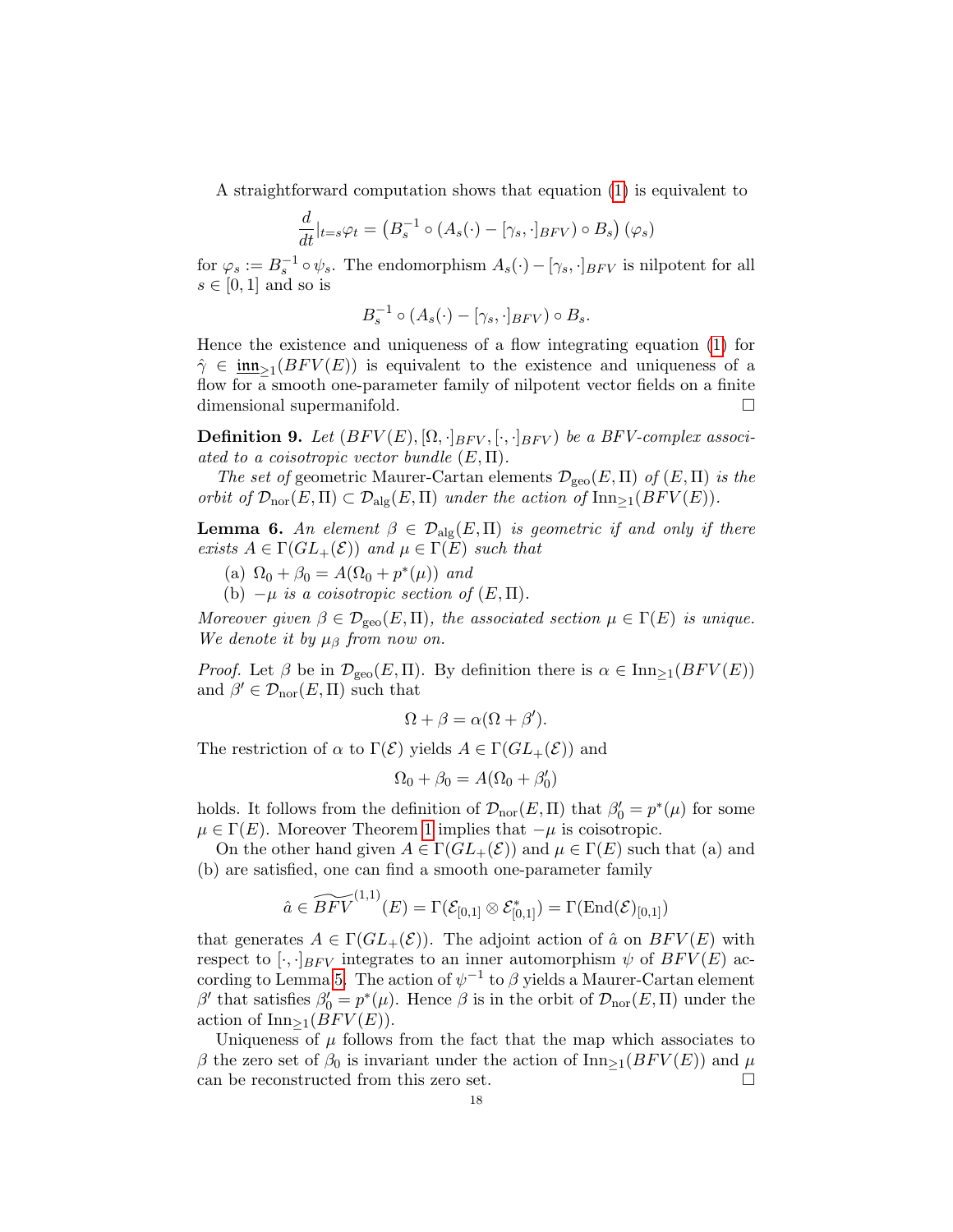Let  $\beta$  be a geometric Maurer-Cartan element of  $(BFV(E), [\cdot, \cdot]_{BFV})$ . By Lemma [6](#page-17-0) there is a section  $A \in \Gamma(GL_{+}(\mathcal{E}))$  such that

$$
\Omega_0 + \beta_0 = A(\Omega_0 + p^*(\mu))
$$

for some coisotropic section  $-\mu$  of  $(E,\Pi)$ .

Recall that  $\Gamma(\mathcal{E} \oplus \mathcal{E}^*)$  carries a structure of symmetric pairing induced from the natural contraction between  $\mathcal E$  and  $\mathcal E^*$ . This extends to the structure of a graded Poisson algebra on  $\Gamma(\wedge \mathcal{E} \otimes \wedge \mathcal{E}^*)$ . We denoted the corresponding graded Poisson bracket by  $[\cdot, \cdot]_G$ .

The element  $\beta$  yields a differential

$$
\delta[\beta_0](\cdot) := [\Omega_0 + \beta_0, \cdot]_G
$$

on  $BFV(E) = \Gamma(\wedge \mathcal{E} \otimes \wedge \mathcal{E}^*)$ . The section A acts naturally as an automorphism of  $\Gamma(\wedge \mathcal{E} \otimes \wedge \mathcal{E}^*)$  and one obtains the following commutative diagram of complexes

$$
BFV(E) \xrightarrow{A^*} BFV(E)
$$
  
\n
$$
\delta[p^*(\mu)] \downarrow \qquad \qquad \downarrow \delta[\beta_0]
$$
  
\n
$$
BFV(E) \xrightarrow{A^*} BFV(E)
$$

which implies that the complexes  $(BFV(E), \delta[\beta_0])$  and  $(BFV(E), \delta[p^*(\mu)])$ are isomorphic. In particular this yields an isomorphism between the cohomologies  $H^{\bullet}(BFV(E), \delta[p^*(\mu)])$  and  $H^{\bullet}(BFV(E), \delta[\beta_0])$ .

We give more details on the computation of  $H^{\bullet}(BFV(E), \delta[\beta_0])$  in order to fix a wrong statement in the proof of Theorem 6. in [\[Sch1\]](#page-33-10) (apologies for that). There a homotopy h for  $\delta[0]$  was introduced and we claimed that the operator h is also a homotopy for  $\delta[p^*(\mu)]$ . This is not true in general, however the main line of arguments in the proof of Theorem 6. is not effected by this.

The first step is to compute the cohomology of  $H^{\bullet}(BFV(E), \delta := \delta[0]).$ It is well-known that there are natural chain maps

$$
i: (\Gamma(\wedge E), 0) \hookrightarrow (BFV(E), \delta), \quad pr: (BFV(E), \delta) \to (\Gamma(\wedge E), 0).
$$

Here i is given by extending sections of  $\wedge E \to S$  to sections of  $\wedge \mathcal{E} \to E$ which are constant along the fibers of  $E \to S$  (recall that  $\mathcal{E} \to E$  is the pull back of  $E \to S$  along  $E \to S$ ). Moreover pr is given by the projection  $BFV(E) = \Gamma(\wedge \mathcal{E} \otimes \wedge \mathcal{E}^*) \rightarrow \Gamma(\wedge \mathcal{E})$  followed by restriction to S. Furthermore there is a homotopy  $h : BFV(E) \to BFV(E)[-1]$  such that

$$
h \circ \delta + \delta \circ h = id - i \circ pr
$$

and consequently  $H^{\bullet}(BFV(E), \delta) \cong \Gamma(\wedge^{\bullet} E).$ 

The next step is to compute  $H^{\bullet}(BFV(E), \delta[p^*(\mu)])$ . Associated to  $\mu \in$  $\Gamma(E)$  is a diffeomorphism  $\xi[\mu]$  of the manifold E given by

$$
\xi[\mu]:E \stackrel{\cong}{\longrightarrow} E, \quad (x,e) \mapsto (x,e+\mu(x)).
$$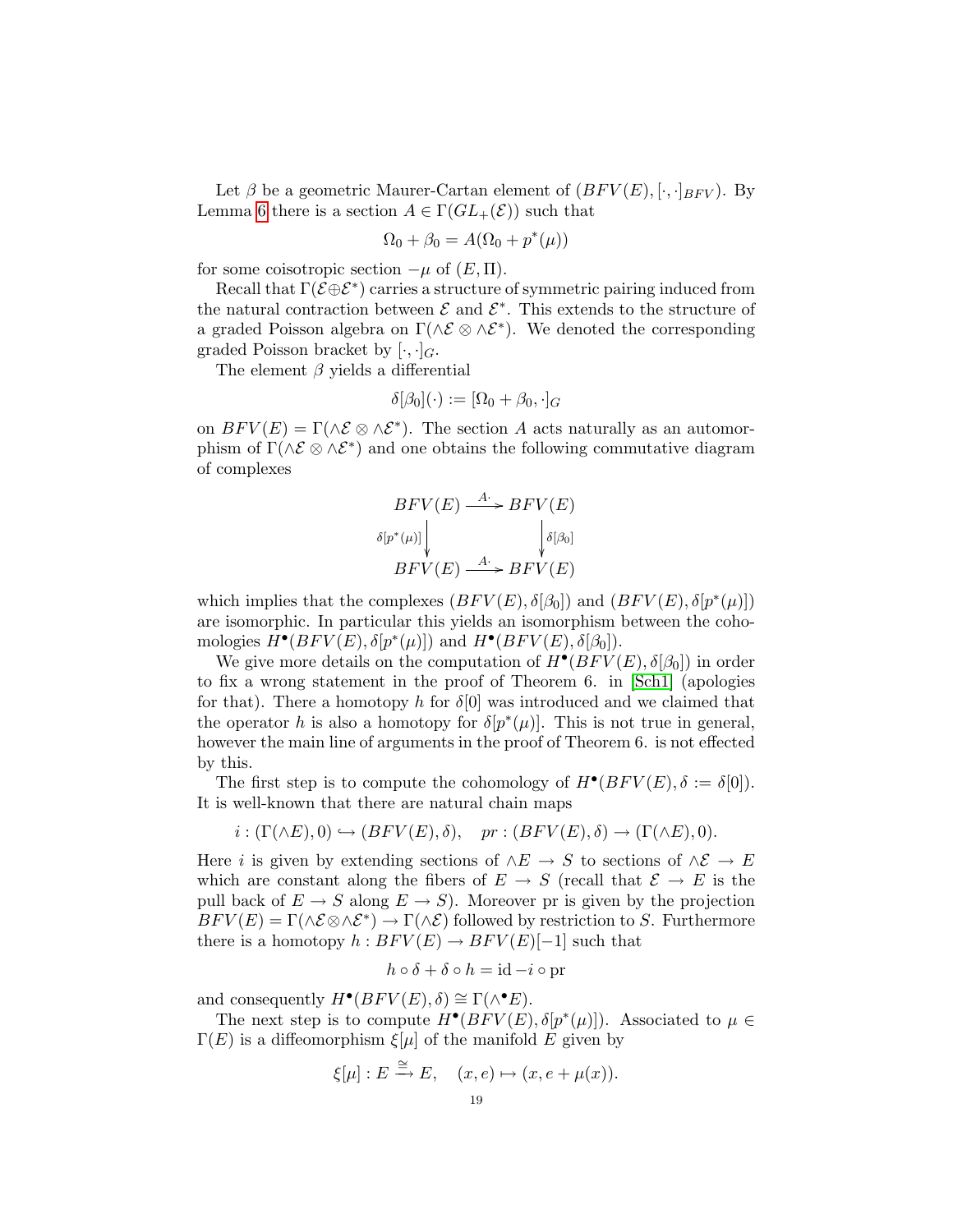Since it maps any fiber of  $E \to S$  to itself, this diffeomorphism induces an isomorphism of vector bundles

$$
\tilde{\xi}[\mu]:\wedge\mathcal{E}\otimes\wedge\mathcal{E}^*\xrightarrow{\cong}\wedge\mathcal{E}\otimes\wedge\mathcal{E}^*
$$

covering  $\xi[\mu]$ . One obtains an automorphism of graded algebras

$$
\hat{\xi}[\mu] : \Gamma(\wedge \mathcal{E} \otimes \wedge \mathcal{E}^*) \stackrel{\cong}{\longrightarrow} \Gamma(\wedge \mathcal{E} \otimes \wedge \mathcal{E}^*)
$$

$$
s \mapsto (\tilde{\xi}[\mu]^{-1} \circ s \circ \xi[\mu])
$$

that maps  $[\cdot, \cdot]_G$  to itself and  $\Omega_0$  to  $\Omega_0 + p^*(\mu)$ . Consequently  $\hat{\xi}[\mu]$  is an isomorphism of chain complexes form  $(BFV(E), \delta)$  to  $(BFV(E), \delta[p^*(\mu)]$ . It follows that there are chain maps

$$
i_{p^*(\mu)} : (\Gamma(\wedge E_{\mu}), 0) \hookrightarrow (BFV(E), \delta), \quad \text{pr}_{p^*(\mu)} : (BFV(E), \delta) \to (\Gamma(\wedge E_{\mu}), 0)
$$

where  $E_{\mu} \rightarrow S_{\mu}$  is the vector bundle over the graph of  $-\mu$  – which we denote by  $S_\mu$  – given by pulling back  $E \to S$  along the projection  $S_\mu \stackrel{\cong}{\to} S$ . The chain map  $i_{p^*(\mu)}$  is given by extending sections constantly along the fibers of  $E \to S$  and  $\text{pr}_{p^*(\mu)}$  is given by the projection  $BFV(E) = \Gamma(\wedge \mathcal{E} \otimes \wedge \mathcal{E}^*) \to$  $\Gamma(\wedge \mathcal{E})$  followed by restriction to  $S_\mu$ . The homotopy h for  $\delta$  yields a homotopy  $h[p^*(\mu)] : BFV(E) \to BFV(E)[-1]$  such that

$$
h[p^*(\mu)]\circ\delta[p^*(\mu)]+\delta[p^*(\mu)]\circ h[p^*(\mu)]=\mathrm{id}-i_{p^*(\mu)}\circ\mathrm{pr}_{p^*(\mu)}
$$

holds and consequently  $H^{\bullet}(BFV(E), \delta[p^*(\mu)]) \cong \Gamma(\wedge E_{\mu}).$ 

The last step is to use the explicit computation of  $H^{\bullet}(BFV(E), \delta[p^*(\mu)])$ together with the isomorphism of complexes between  $(BFV(E), \delta[\beta_0])$  and  $(BFV(E), \delta[p^*(\mu)])$  to deduce that there are chain maps  $i_{\beta_0}$  and  $pr_{\beta_0}$  between  $(\Gamma(\wedge E_{\mu}),0)$  and  $(BFV(E),\delta[\beta])$ . Moreover there is a homotopy  $h[\beta_0]: BFV(E) \to BFV(E)[-1]$  such that

$$
h[\beta_0] \circ \delta[\beta_0] + \delta[\beta_0] \circ h[\beta_0] = id - i_{\beta_0} \circ pr_{\beta_0}
$$

holds and consequently  $H^{\bullet}(BFV(E), \delta[\beta_0]) \cong \Gamma(\wedge E_{\mu})$ . In particular every cocycle of  $(BFV(E), \delta[\beta_0])$  that is of positive ghost-momentum degree or that vanishes when restricted to  $S_{\mu}$  is a coboundary.

Lemma [6](#page-17-0) allows us to extend the map  $L_{\text{nor}} : \mathcal{D}_{\text{nor}}(E,\Pi) \to \Gamma(E)$  to

$$
L_{\text{geo}} : \mathcal{D}_{\text{geo}}(E,\Pi) \to \Gamma(E), \quad \beta \mapsto -\mu_{\beta}.
$$

Theorem [1](#page-16-1) extends in a straightforward fashion to

<span id="page-19-0"></span>**Theorem 2.** The map  $L_{\text{geo}}$  has the following properties:

- (a) it maps onto the set of coisotropic sections  $\mathcal{C}(E,\Pi) \subset \Gamma(\mathcal{E})$  (see Definition [3](#page-4-1) in Subsection [2.1\)](#page-3-1),
- (b) it is invariant under the action of  $\text{Inn}_{>1}(BFV(E))$  on  $\mathcal{D}_{\text{geo}}(E,\Pi)$ ,
- (c) it induces an isomorphism

$$
[L]: \mathcal{D}_{\text{geo}}(E,\Pi)/\operatorname{Inn}_{\geq 1}(BFV(E)) \xrightarrow{\cong} \mathcal{C}(E,\Pi).
$$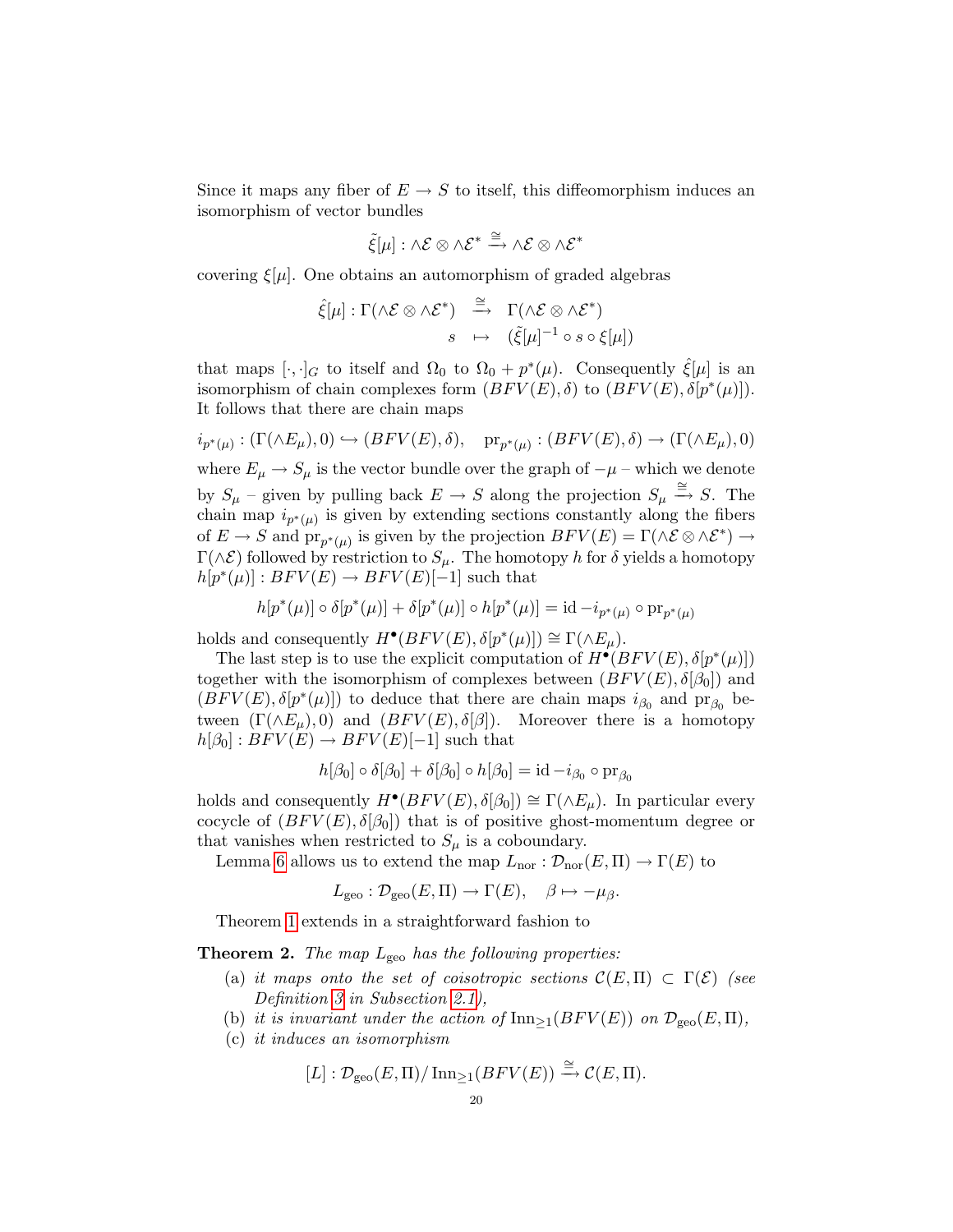At this stage the purpose of Theorem [2](#page-19-0) is not clear. However it will turn out that the appropriate starting point for the construction of the geometric BFV-groupoid is not  $\mathcal{D}_{\text{nor}}(E,\Pi)$  with its action of  $\text{Inn}_{\geq 2}(BFV(E))$  but  $\mathcal{D}_{\rm geo}(E,\Pi)$  with its action of Inn>1(BFV(E)).

<span id="page-20-0"></span>3.5. Gauge homotopies. The set of geometric Maurer-Cartan elements  $\mathcal{D}_{\rm geo}(E,\Pi)$  is a subset of  $\mathcal{D}_{\rm alg}(E,\Pi)$ . The latter set is acted upon by the group of inner automorphisms Inn( $BFV(E)$ ) and its subgroups Inn $_{\geq r}(BFV(E))$ .

<span id="page-20-1"></span>**Definition 10.** Let  $\beta_0$ ,  $\beta_1$  be elements of  $\mathcal{D}_{\text{geo}}(E,\Pi)$ . A gauge homotopy from  $\beta_0$  to  $\beta_1$  is a pair  $(\hat{\beta}, \hat{\psi})$  where

- (a)  $\hat{\beta}$  is an element of  $\widetilde{BFV} ^{1}(E)$  such that its restriction to  $E\times \{t\}$  lies in  $\mathcal{D}_{\text{geo}}(E,\Pi)$  for arbitrary  $t \in [0,1]$  and
- (b)  $\hat{\psi}$  is smooth one-parameter family of inner automorphisms, i.e. an element of  $\text{Inn}(BFV(E))$

such that

- (a') the restriction of  $\hat{\beta}$  to  $E \times \{0\}$  is  $\beta_0$  and the restriction to  $E \times \{1\}$ is  $\beta_1$ ,
- (b')  $\beta_t = \psi_t(\beta_0)$  holds for all  $t \in [0, 1]$ .

A gauge homotopy is called pure if the associated smooth one-parameter family of inner automorphisms  $\hat{\psi}$  is an element of  $\underline{\text{Inn}}_{\geq 1}(BFV(E)).$ 

We remark that we allow for arbitrary smooth families of inner automorphisms  $\tilde{\psi}$  of  $(BFV(E), [\cdot, \cdot]_{BFV})$  to appear as part of the data for a gauge homotopy, not only those which lie in  $\underline{\text{Inn}}_{\geq 1}(BFV(E))$  and automatically map any geometric Maurer-Cartan element to a geometric Maurer-Cartan element. Condition (b') in the definition of gauge homotopies essentially says that the "time-dependent vector field" generating the gauge homotopy is tangential to  $\mathcal{D}_{\rm geo}(E,\Pi)$  along the path  $\hat{\beta}$  contained in the subset  $\mathcal{D}_{\rm geo}(E,\Pi).$ 

**Lemma 7.** The relation on  $\mathcal{D}_{\text{geo}}(E,\Pi)$  given by

 $(\beta \sim_G \delta)$  :⇔ there is a gauge homotopy from  $\beta$  to  $\delta$ 

is an equivalence relation.

The proof is essentially the same as the proof of Lemma [1](#page-5-0) in Subsection [2.2.](#page-4-0) In particular every geometric Maurer-Cartan element comes along with a fixed gauge homotopy id<sub>β</sub> and for every gauge homotopy  $(\hat{\beta}, \hat{\psi})$  from  $\beta_0$ to  $\beta_1$  there is an associated one from  $\beta_1$  to  $\beta_0$  which we denote by  $(\hat{\beta}, \hat{\psi})^{-1}$ . Furthermore every choice of a gluing function  $\rho$  defines an operation  $\Box_{\rho}$ which maps two gauge homotopies  $(\hat{\alpha}, \hat{\phi})$  and  $(\hat{\beta}, \hat{\psi})$  with matching data attached to the boundary points  $\{1\}$  and  $\{0\}$  respectively to a new gauge homotopy denoted by  $(\hat{\beta}, \hat{\psi}) \square_{\rho} (\hat{\alpha}, \hat{\psi}).$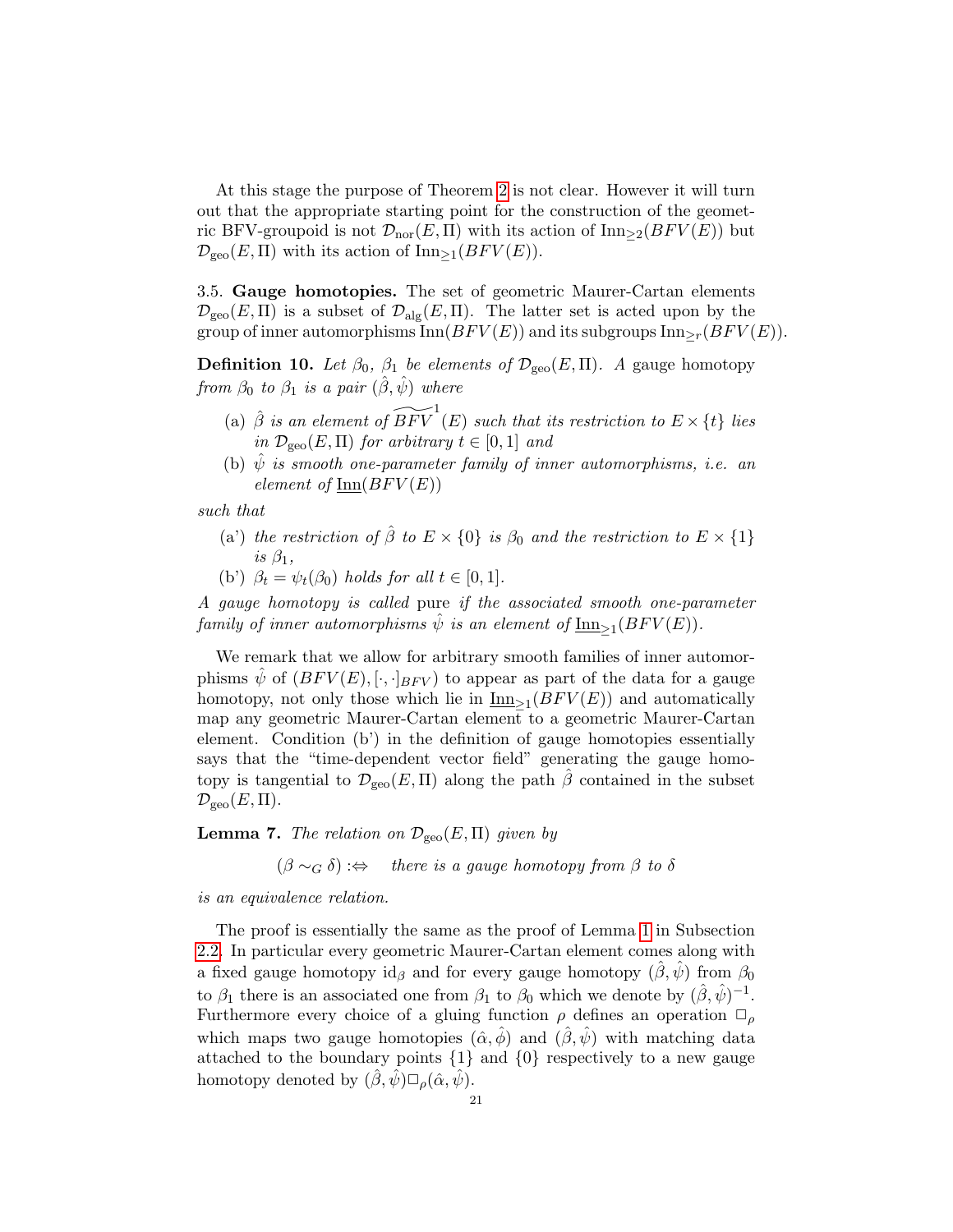**Definition 11.** Let  $(E, \Pi)$  be a coisotropic vector bundle. We denote the set of equivalence classes in  $\mathcal{D}_{\text{geo}}(E,\Pi)$  with respect to  $\sim_G$  by  $\mathcal{N}(E,\Pi)$  and call it the set of geometric Maurer-Cartan elements of  $(E, \Pi)$  modulo gauge homotopies *or the* moduli space of geometric Maurer-Cartan elements of  $(E,\Pi).$ 

<span id="page-21-0"></span>3.6. The geometric BFV-groupoid. We want to construct a groupoid whose set of orbits is equal to the moduli space of geometric Maurer-Cartan elements  $\mathcal{N}(E,\Pi)$ . The main problem is that there is no "natural" composition on the set of gauge homotopies (with matching data at the end of the first one and at the beginning of the second one respectively). The operation  $\Box$ <sub>ρ</sub> depends on the choice of a gluing function  $\rho$  and is not associative. To overcome this problems we introduce an equivalence relation on the set of gauge homotopies:

**Definition 12.** Let  $(E, \Pi)$  be a coisotropic vector bundle. An isotopy of gauge homotopies is a pair  $(\hat{\beta}, \hat{\Psi})$  where

- (a)  $\hat{\beta}$  is a section of the pull back  $\wedge \mathcal{E}_{[0,1]^2} \otimes \wedge \mathcal{E}_{[0,1]^2}^*$  of  $\wedge \mathcal{E} \otimes \wedge \mathcal{E}^*$  along  $E \times [0,1]^2 \rightarrow E$  such that its restriction to  $E \times \{t\} \times \{s\}$  lies in  $\mathcal{D}_{\text{geo}}(E,\Pi)$  for arbitrary  $t,s\in[0,1]$  and
- (b)  $\hat{\Psi}: BFV(E) \to \Gamma(\wedge \mathcal{E}_{[0,1]^2} \otimes \wedge \mathcal{E}_{[0,1]^2}^*)$  is a morphism of unital graded Poisson algebras whose composition with the evaluation at  $E \times \{t\} \times$  $\{s\}$  for  $t, s \in [0,1]$  arbitrary is an automorphism of unital graded Poisson algebras

such that

- (a) the composition of  $\hat{\Psi}$  with the evaluation at  $E \times \{0\} \times [0,1]$  is the identity,
- (b') the restriction of  $\hat{\beta}$  to  $E \times \{1\} \times [0,1]$  is constant in  $s \in [0,1]$ ,
- (c') there is a section  $\hat{\gamma}$  of the bundle

$$
\oplus_{m\geq 0}\left(\wedge^m \mathcal{E}_{[0,1]^2}\otimes \wedge^m \mathcal{E}^*_{[0,1]^2}\right)
$$

such that the composition of  $\hat{\Psi}$  with the evaluation at  $E \times [0,1] \times$  $\{s\}$  for arbitrary  $s \in [0,1]$  is the gauge homotopy generated by the restriction of  $\hat{\gamma}$  to  $E \times I \times \{s\}$  and

(d') the image of  $\beta_{0,s}$  under the composition of  $\hat{\Psi}$  with evaluation at  $E \times$  $\{t\} \times \{s\}$  is equal to  $\beta_{t,s}$  for all  $s,t \in [0,1]$ .

We say that an isotopy of gauge homotopies  $(\hat{\beta}, \hat{\Psi})$  starts at the gauge homotopy  $(\hat{\beta}|_{E\times [0,1]\times \{0\}}, ev_{s=0} \circ \hat{\Psi})$  and ends at the gauge homotopy  $(\hat{\beta}|_{E\times[0,1]\times\{1\}}, ev_{s=1}\circ \hat{\Psi}).$ 

**Lemma 8.** (a) The relation on the set of gauge homotopies given by

$$
(\hat{\alpha}, \hat{\phi}) \simeq_G (\hat{\beta}, \hat{\psi}) :\Leftrightarrow
$$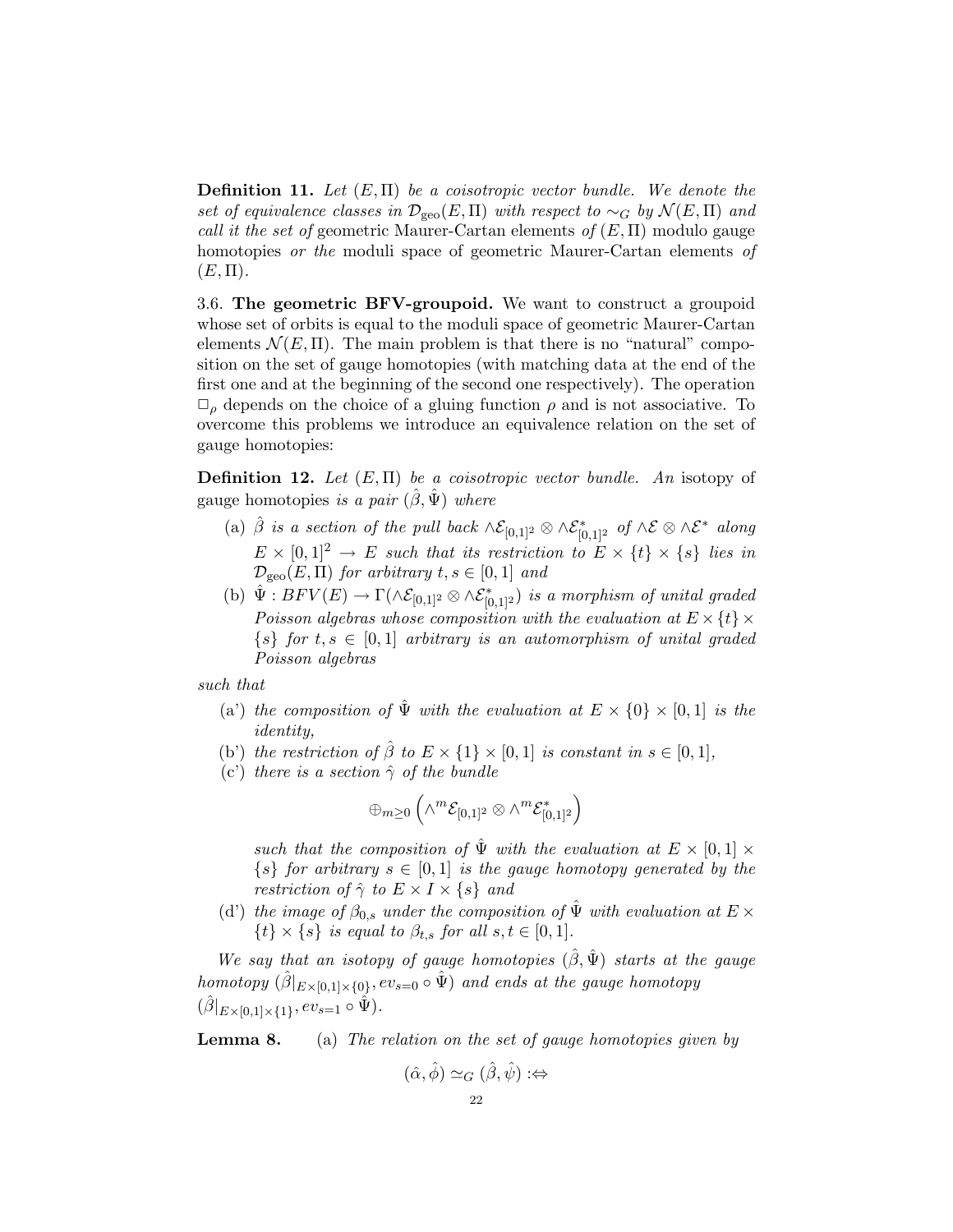there is an isotopy of gauge homotopies from  $(\hat{\alpha}, \hat{\phi})$  to  $(\hat{\beta}, \hat{\psi})$ ; defines an equivalence relation on the set of gauge homotopies.

- (b) Let  $\rho$  and  $\rho'$  be two gluing functions. Then the compositions of gauge homotopies with respect to  $\rho$  and  $\rho'$  coincide up to  $\simeq_G$ .
- (c) The gauge homotopies

$$
\mathrm{id}_{\alpha_0} \sqcup_{\rho} (\hat{\alpha}, \hat{\phi}) \ \text{and} \ (\hat{\alpha}, \hat{\phi}) \sqcup_{\rho} \mathrm{id}_{\alpha_1}
$$

are equivalent to  $(\hat{\alpha}, \phi)$ .

(d) The Hamiltonian homotopies

$$
(\hat{\alpha}, \hat{\phi})^{-1} \Box_{\rho} (\hat{\alpha}, \hat{\phi}) \text{ and } (\hat{\alpha}, \hat{\phi}) \Box_{\rho} (\hat{\alpha}, \hat{\phi})^{-1}
$$

are equivalent to  $id_{\alpha_0}$ .

(e) The operation  $\Box_{\rho}$  descends to the set of gauge homotopies modulo isotopies of Hamiltonian homotopies and is associative there.

The proof can be copied mutatis mutandis from the proof of Lemma [2](#page-7-0) in Subsection [2.3.](#page-6-0)

**Definition 13.** The geometric BFV-groupoid  $\hat{\mathcal{D}}_{geo}(E,\Pi)$  associated to a coisotropic vector bundle  $(E, \Pi)$  is the small groupoid where

- (a) the set of objects is the set  $\mathcal{D}_{\text{geo}}(E,\Pi)$  of all geometric Maurer-Cartan elements of  $(BFV(E), [\Omega, \cdot]_{BFV}, [\cdot, \cdot]_{BFV}),$
- (b) the set of morphisms Hom $(\beta, \delta)$  between two geometric Maurer-Cartan elements  $\beta$  and  $\delta$  is the set of all gauge homotopies form  $\beta$  to  $\delta$  modulo isotopies of gauge homotopies and
- (c) the composition is induced from coposition of gauge homotopies with respect to some gluing function.

The geometric BFV-groupoid  $\hat{\mathcal{D}}_{\text{geo}}(E,\Pi)$  can be seen as the restriction of a groupoid of Maurer-Cartan elements  $\hat{\mathcal{D}}_{\text{alg}}(E,\Pi)$  associated to the differential graded Poisson algebra  $(BFV(E), [\Omega, \cdot]_{BFV}, [\cdot, \cdot]_{BFV})$  with morphisms given by gauge homotopies modulo isotopies. It seems very likely that the groupoid  $\hat{\mathcal{D}}_{\rm geo}(E,\Pi)$  can be understood as the truncation of a weak  $\infty$ groupoid  $\hat{\mathcal{D}}_{\rm geo}^{\infty}(E,\Pi)$  at its two-morphisms which should be given by isotopies of gauge homotopies. The set of orbits of  $\hat{\mathcal{D}}_{\text{geo}}(E,\Pi)$  is the moduli space  $\mathcal{N}(E,\Pi)$  of geometric Maurer-Cartan elements of  $(E,\Pi)$  modulo gauge homotopies.

### <span id="page-22-0"></span>3.7. The BFV-groupoid.

<span id="page-22-1"></span>**Definition 14.** A morphism in the groupoid  $\hat{\mathcal{D}}_{\text{geo}}(E,\Pi)$  is called pure if there is a pure gauge homotopy (Definition [10\)](#page-20-1) representing it.

We denote the set of pure morphisms between two geometric Maurer-Cartan elements  $\beta$  and  $\delta$  of  $(E,\Pi)$  by  $Hom_{\geq 1}(\beta,\delta) \subset Hom(\beta,\delta)$ .

**Definition 15.** Let  $\mathcal G$  be a small groupoid.

A subgroupoid H is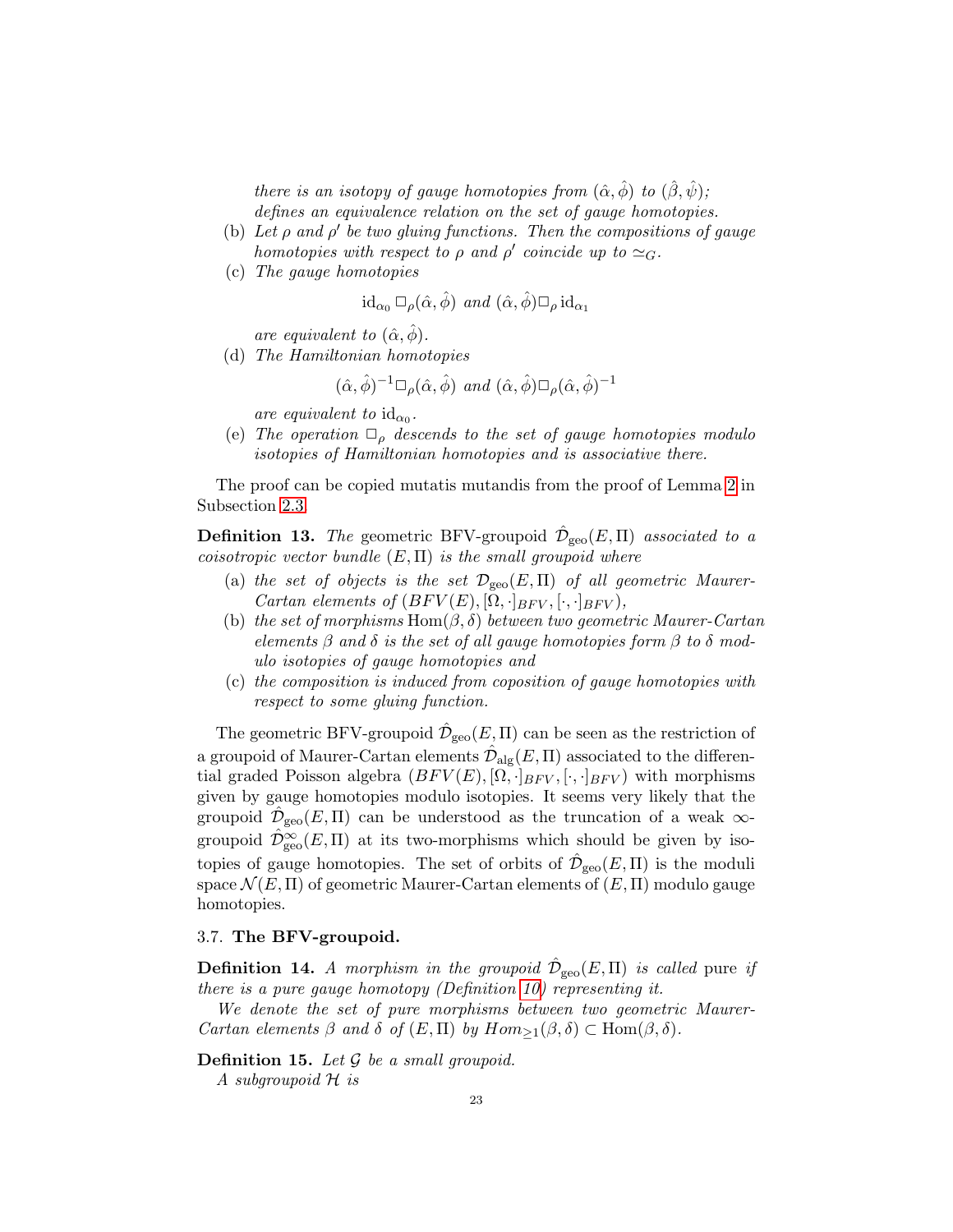- (a) full if every object in  $\mathcal G$  is an object in  $\mathcal H$ .
- (b) normal if for every morphism f from  $X$  to  $Y$  in  $G$  and every morphism g from Y to Y in  $H$ ,  $f^{-1} \circ g \circ f$  is a morphism in H.

**Definition 16.** Let  $\mathcal G$  be a small groupoid and  $\mathcal H$  a full normal subgroupoid of  $G$ . Then the quotient of  $G$  by  $H$  is the groupoid where

- (a') objects  $[X]$  are equivalence classes of objects of  $G$  with the relation  $[X] = [Y]$  if  $\text{Hom}_{\mathcal{H}}(X, Y) \neq \emptyset$ .
- (b') morphisms  $[\alpha]$  are equivalence classes of morphisms of G with the relation  $[\alpha] = [\beta]$  for  $\alpha \in \text{Hom}_{\mathcal{G}}(X, Y)$ ,  $\beta \in \text{Hom}_{\mathcal{G}}(W, Z)$  if there are  $f \in \text{Hom}_{\mathcal{H}}(X, W)$  and  $g \in \text{Hom}_{\mathcal{H}}(Y, Z)$  such that  $g \circ \alpha = \beta \circ f$ holds.

<span id="page-23-1"></span>**Theorem 3.** The class of pure morphisms in  $\hat{\mathcal{D}}_{\text{geo}}(E,\Pi)$  yields a full normal subgroupoid of  $\hat{\mathcal{D}}_{\rm geo}(E,\Pi)$ .

Proof. The crucial point is normality of this full subgroupoid. This is an immediate consequence of Proposition [2](#page-31-1) in Subsection [4.3.](#page-30-0)

<span id="page-23-2"></span>**Definition 17.** The BFV-groupoid  $\mathcal{D}(E,\Pi)$  associated to a coisotropic vector bundle  $(E, \Pi)$  is the quotient of  $\hat{\mathcal{D}}_{\text{geo}}(E, \Pi)$  by the class of pure morphisms. We denote its set of objects by  $\mathcal{D}(E,\Pi)$ .

**Lemma 9.** The set of objects  $\mathcal{D}(E,\Pi)$  of  $\hat{\mathcal{D}}(E,\Pi)$  is the set of orbits of the action of  $\text{Inn}_{\geq 1}(BFV(E))$  on  $\mathcal{D}_{\text{geo}}(E,\Pi)$ .

*Proof.* By definition the set of objects  $\mathcal{D}(E,\Pi)$  is the set of equivalence classes in  $\mathcal{D}_{\text{geo}}(E,\Pi)$  under the equivalence relation  $(X \sim Y : \Leftrightarrow$  there is a pure morphism from  $X$  to  $Y$ ). The existence of a pure morphism from  $X$ to Y is equivalent to the existence of a pure gauge homotopy from  $X$  to  $Y$ . This in turn is equivalent to the existence of an element of  $\text{Inn}_{\geq 1}(BFV(E))$ which maps  $X$  to  $Y$ .

By Theorem [2](#page-19-0) there is an isomorphism of sets

 $[L]: \mathcal{D}(E,\Pi) = \mathcal{D}_{\text{geo}}(E,\Pi)/\operatorname{Inn}_{\geq 1}(BFV(E)) \stackrel{\cong}{\longrightarrow} \mathcal{C}(E,\Pi)$ 

from the set of objects of  $\hat{\mathcal{D}}(E,\Pi)$  to the set of objects of  $\hat{\mathcal{C}}(E,\Pi)$ . In the next Section this isomorphism is extended to an isomorphism of groupoids  $\mathcal{L} : \hat{\mathcal{D}}(E,\Pi) \stackrel{\cong}{\longrightarrow} \hat{\mathcal{C}}(E,\Pi).$ 

## 4. Isomorphism of the two deformation groupoids

<span id="page-23-0"></span>Let  $(E, \Pi)$  be a coisotropic vector bundle. In Theorem [5](#page-32-0) we prove that the groupoid of coisotropic sections  $\hat{\mathcal{C}}(E,\Pi)$  (introduced in Subsection [2.3\)](#page-6-0) is isomorphic to the BFV-groupoid  $\mathcal{D}(E,\Pi)$  (introduced in Subsection [3.7\)](#page-22-0). As a corollary we obtain an isomorphism between the moduli space of coisotropic sections  $\mathcal{M}(E,\Pi)$  of  $(E,\Pi)$  (Subsection [2.2\)](#page-4-0) and the moduli space of geometric Maurer–Cartan elements  $\mathcal{N}(E,\Pi)$  (Subsection [3.5\)](#page-20-0). Although this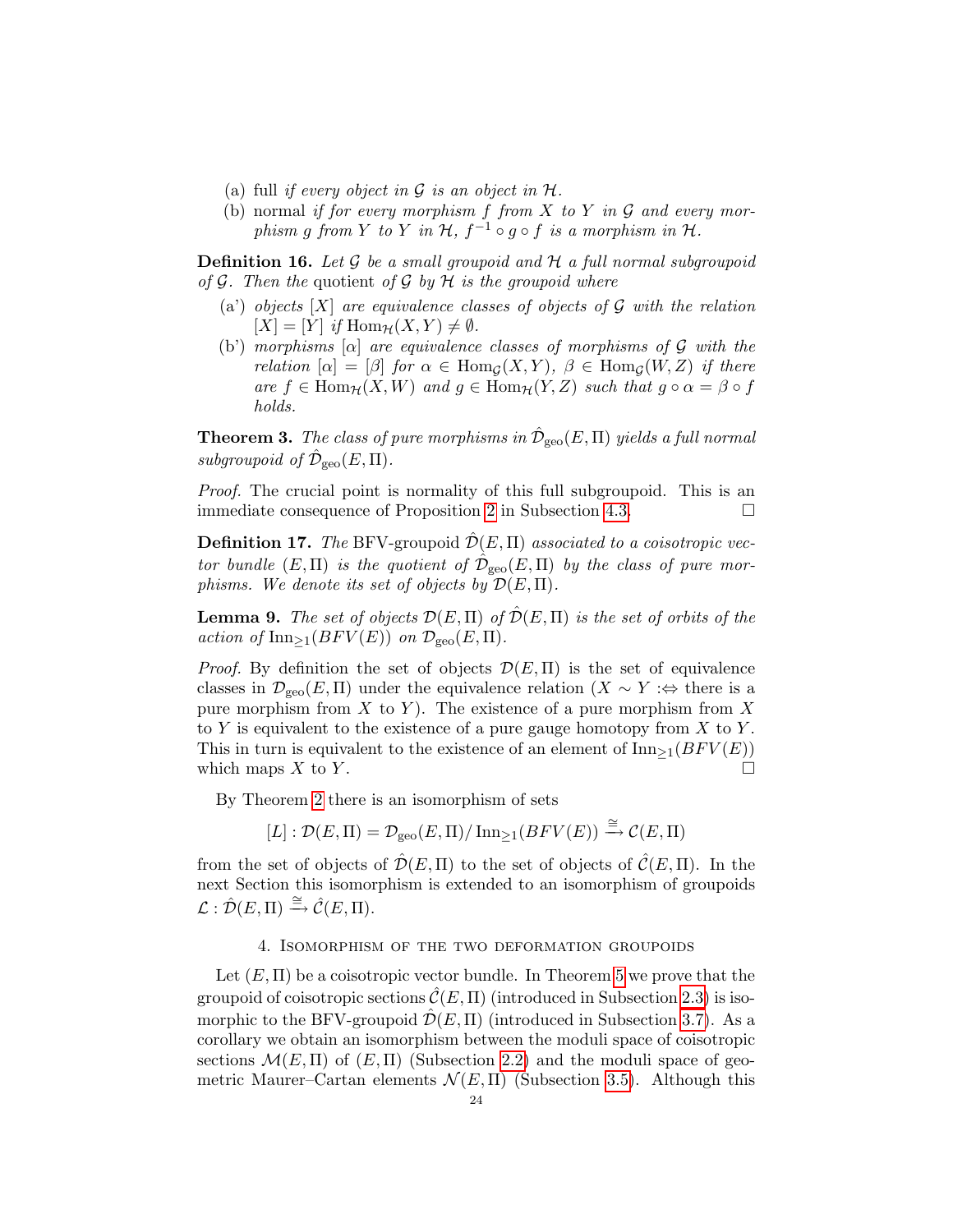chain of arguments would be pleasing from a conceptual point of view, it is technically cumbersome. In particular the verification of Theorem [3](#page-23-1) Subsection [3.6](#page-21-0) poses problems.

So instead we will take another route and first prove the result concerning the moduli spaces in Theorem [4](#page-27-0) independently. Then we extend the isomorphism between the moduli spaces to a morphism of groupoids from  $\hat{\mathcal{D}}_{\rm geo}(E,\Pi)$  to  $\hat{\mathcal{C}}(E,\Pi)$ . Proposition [2](#page-31-1) assures that the kernel of this morphism is equal to the kernel of  $\hat{\mathcal{D}}_{\rm geo}(E,\Pi) \to \hat{\mathcal{D}}(E,\Pi)$ . This implies Theorem [3](#page-23-1) and yields the isomorphism between the groupoids  $\hat{\mathcal{D}}(E,\Pi)$  and  $\hat{\mathcal{C}}(E,\Pi)$ .

<span id="page-24-0"></span>4.1. Relating the inner automorphisms. Consider  $\hat{\psi} \in \text{Inn}(BFV(E)),$ i.e. a smooth one-parameter family of inner automorphisms of the differential graded Poisson algebra  $(BFV(E), [\cdot, \cdot]_{BFV})$ . Let  $\hat{\gamma}$  be an element of  $\widetilde{BFV} ^0(E) = \bigoplus_{m \geq 0} \Gamma(\wedge^m \mathcal{E}_{[0,1]} \otimes \wedge^m \mathcal{E}_{[0,1]}^*)$  that generates  $\hat{\psi}$ . We denote its component in  $\widetilde{BFV}^{(0,0)}(E) = \mathcal{C}^{\infty}(E \times [0,1])$  by  $\pi(\hat{\gamma})$ .

The family  $\hat{\psi}$  induces a smooth one-parameter family of Poisson automorphisms  $[\hat{\psi}]$  of  $(\mathcal{C}^{\infty}(E), \{\cdot, \cdot\}_{\Pi})$  via

$$
\mathcal{C}^{\infty}(E) \hookrightarrow BFV^{0}(E) \xrightarrow{\psi_t} BFV^{0}(E) \xrightarrow{\pi} BFV^{(0,0)}(E) = \mathcal{C}^{\infty}(E).
$$

It is known that any Poisson automorphism is equl to the pull-back by some diffeomorphism of  $E$  which is a Poisson map. To find out which particular one-parameter family of Poisson-diffeomorphisms corresponds to  $\hat{\psi}$  we compute

$$
\frac{d}{dt}|_{t=s}(\pi \circ \psi_t)(f) = \pi \left(\frac{d}{dt}|_{t=s}(\psi_t)(f)\right) = \pi \left(-[\gamma_s, \psi_t(f)]_{BFV}\right)
$$

$$
= -\{\pi(\gamma_s), (\pi \circ \psi_t)(f)\}_{\Pi}.
$$

This implies that  $\pi \circ \hat{\psi}$  is equal to  $((\phi_t^{-1})^*)_{t \in [0,1]}$  where  $(\phi_t)_{t \in I}$  is the smooth one-parameter family of Hamiltonian diffeomorphisms satisfying

$$
\frac{d}{dt}|_{t=s}\phi_t=X_{\pi(\gamma_s)}|_{\phi_s},\quad \phi_0=\mathrm{id}\,.
$$

**Lemma 10.** Given  $\hat{\gamma} \in \widetilde{BFV} ^{0}(E)$  there is a (necessarily unique) element  $\hat{\psi}$  of Inn( $BFV(E)$ ) satisfying

$$
\frac{d}{dt}|_{t=s}\psi_t = -[\gamma_s, \psi_s]_{BFV}, \quad \psi_0 = id
$$

if and only if  $\pi(\hat{\gamma})$  integrates to a smooth one-parameter family  $\hat{\phi}$  of Hamiltonian diffeomorphisms of  $(E, \Pi)$ .

Proof. From the remarks made above it is straightforward to check that the implication  $(\Rightarrow)$  holds.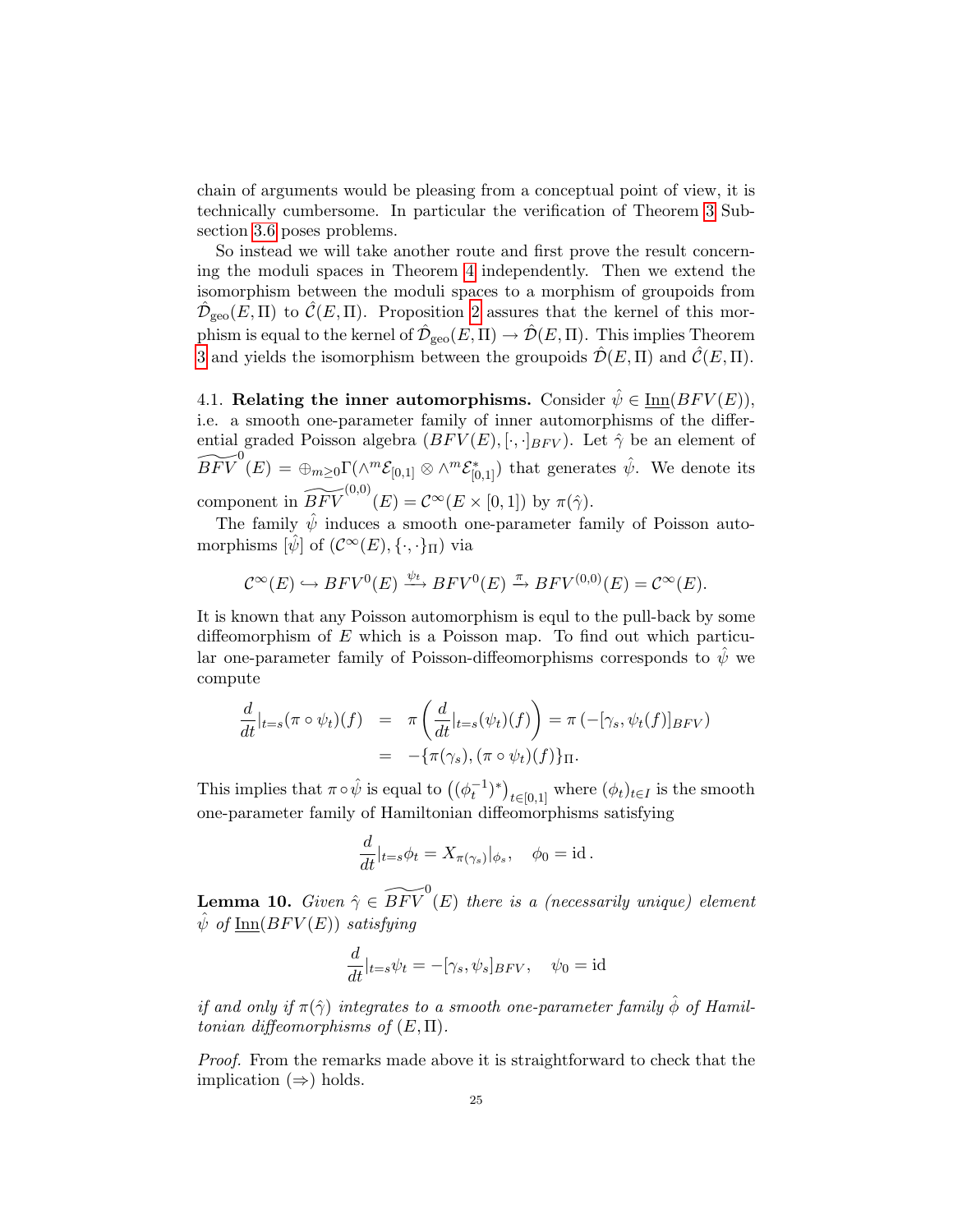For the converse we assume that  $F := \pi(\hat{\gamma}) : E \times [0,1] \to \mathbb{R}$  can be integrated to a smooth one-parameter family of Hamiltonian diffeomorphisms  $(\phi_t)_{t\in[0,1]}$  of  $(E,\Pi)$ .

We fixed a connection  $\nabla$  on  $E \rightarrow S$  in Subsection [3.1](#page-11-1) and used it to construct the BFV-bracket  $[\cdot,\cdot]_{BFV}$  on  $BFV(E)$ . The connection  $\nabla$  on  $E \rightarrow S$  induces a connection on  $\mathcal{E} \rightarrow E$  via pull back. Using parallel transport with respect to this connection one lifts  $(\phi_t)_{t\in[0,1]}$  to a family of vector bundle isomorphisms

$$
\tilde{\phi}_t : \wedge \mathcal{E} \otimes \wedge \mathcal{E}^* \xrightarrow{\cong} \wedge \mathcal{E} \otimes \wedge \mathcal{E}^*
$$

covering  $(\phi_t)_{t\in[0,1]}$ . This induces a morphism of unital algebras

$$
\hat{\Phi} : \Gamma(\wedge \mathcal{E} \otimes \wedge \mathcal{E}^*) \to \Gamma(\wedge \mathcal{E}_{[0,1]} \otimes \wedge \mathcal{E}_{[0,1]}^*), \quad \beta \mapsto (\tilde{\phi}_t) \circ \beta \circ \phi_t^{-1}
$$

which generalizes the push forward

$$
\mathcal{C}^{\infty}(E) \to \mathcal{C}^{\infty}(E \times [0,1]), \quad f \mapsto f \circ (\phi_t)^{-1}.
$$

One checks that

$$
\frac{d}{dt}|_{t=s}\Phi_t = -\nabla_{X_{\pi(\gamma_s)}} \circ \Phi_s, \quad \Phi_0 = id
$$

holds where  $\nabla_{(\cdot)}$  denotes the covariant derivative of  $\Gamma(\wedge \mathcal{E} \otimes \wedge \mathcal{E}^*)$  with respect to the connection induced by  $\nabla$  and  $X_{\pi(\gamma_s)}$  is the Hamiltonian vector field of  $\pi(\gamma_s)$  on  $(E, \Pi)$ . Consequently  $\hat{\Phi}$  is the smooth one-parameter family of automorphism of  $\Gamma(\wedge \mathcal{E} \otimes \wedge \mathcal{E}^*)$  which integrates the smooth one-parameter family of derivations  $(-\nabla_{X_{\pi(\gamma_t)}})_{t\in[0,1]}.$ 

The flow equation for  $-[\hat{\gamma}, \cdot]_{BFV}$  is equivalent to

$$
\frac{d}{dt}|_{t=s}\varphi_t = \left(\Phi_s^{-1} \circ (\nabla_{X_{\pi(\gamma_s)}} - [\gamma_s, \cdot]_{BFV}) \circ \Phi_s\right)(\varphi_s)
$$

where  $\varphi_t := \Phi_t^{-1} \circ \psi_t$ . The derivation  $[\gamma_s, \cdot]_{BFV}$  can be decomposed as  $\nabla_{X_{\pi(\gamma_s)}} + [\gamma_s^1, \cdot]_G$  where  $\gamma_s^1$  is the component of  $\gamma_s$  in  $BFV^{(1,1)}(E)$  plus a nilpotent part. Hence

$$
\begin{array}{rcl}\n\Phi_s^{-1}(\nabla_{X_{\pi(\gamma_s)}} - [\gamma_s, \cdot]_{BFV})\Phi_s & = & \Phi_s^{-1}(-[\gamma_s^1, \cdot]_G + \text{nilpotent part})\Phi_s \\
& = & [-\Phi_s^{-1}\gamma_s^1, \cdot]_G + \text{nilpotent part}\n\end{array}
$$

and in Lemma [5](#page-16-2) a derivation of that form was proved to admit a unique flow.  $\Box$ 

Consequently we obtain a map

$$
\underline{L}: \underline{\text{Inn}}(BFV(E)) \to \underline{\text{Ham}}(E, \Pi)
$$

given by mapping the flow generated by  $\hat{\gamma} \in \widetilde{BFV} ^{0}(E, \Pi)$  to the flow generated by its projection  $\pi(\hat{\gamma})$  to  $\mathcal{C}^{\infty}(E \times [0,1])$ . Furthermore there is a map

$$
\underline{R} : \underline{\text{Ham}}(E, \Pi) \to \underline{\text{Inn}}(BFV(E))
$$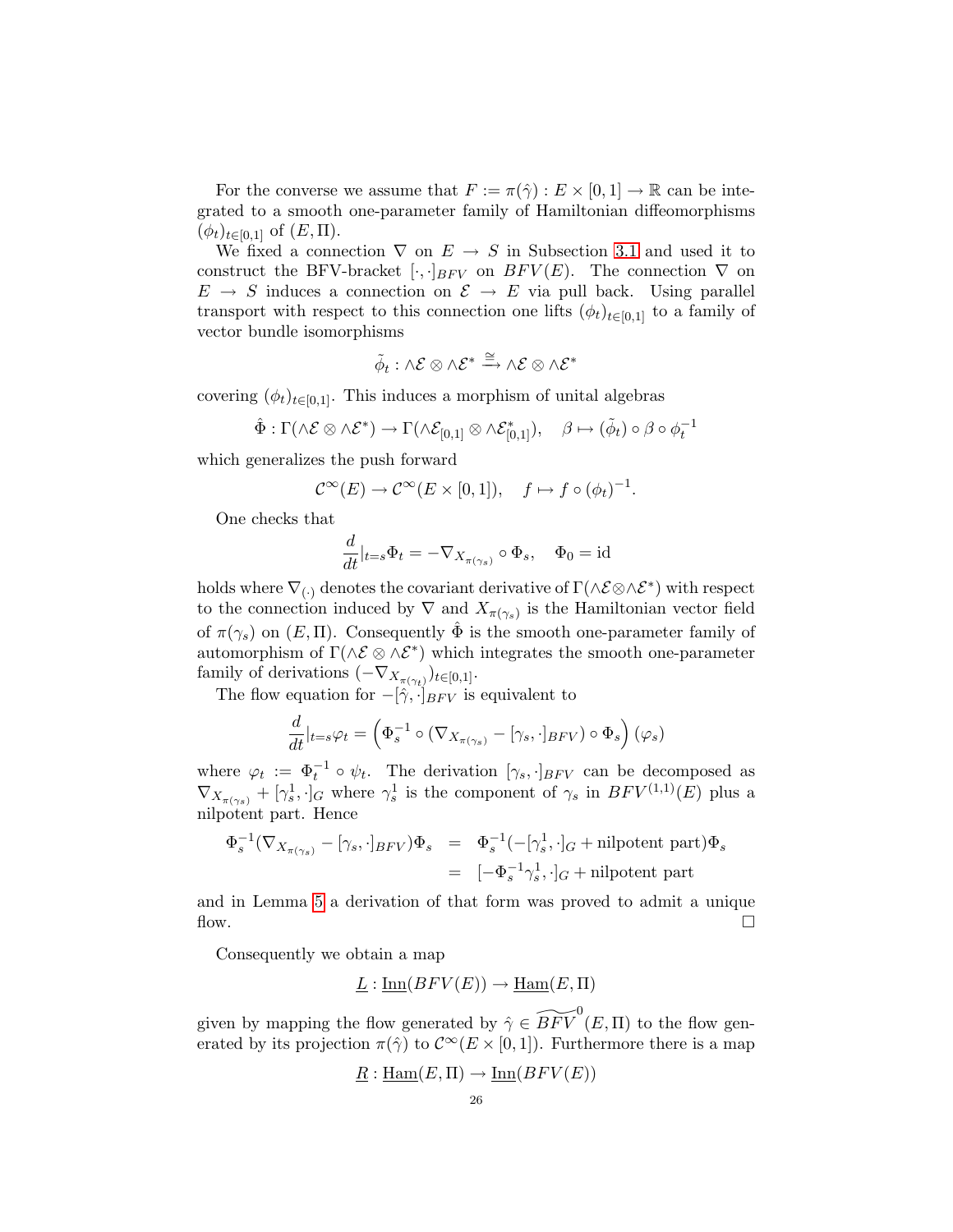given by mapping the flow generated by  $F \in C^{\infty}(E \times [0,1])$  to the flow generated by  $F \in C^{\infty}(E \times [0,1]) = \widetilde{BFV}^{(0,0)}(E) \subset \widetilde{BFV}^{0}(E)$ .

Clearly  $L \circ R = id$  and so L is surjective and R is injective. Moreover L and R are homomorphism with respect to the group structures on  $\text{Inn}(BFV(E))$ and  $\underline{\text{Ham}}(E,\Pi)$  respectively. The kernel of  $\underline{L}$  obviously contains the subgroup  $\underline{\text{Inn}}_{\geq 1}(BFV(E))$  of  $\underline{\text{Inn}}(BFV(E)).$ 

<span id="page-26-1"></span>**Lemma 11.** The kernel of  $\underline{L}$  :  $\underline{\text{Inn}}(BFV(E)) \rightarrow \underline{\text{Ham}}(E,\Pi)$  is the subgroup  $\underline{\text{Inn}}_{\geq 1}(BFV(E)).$ 

*Proof.* Consider  $\hat{\phi} \in \underline{\text{Inn}}(BFV(E))$  with  $\underline{L}(\hat{\phi}) = id$ . Assume  $\hat{\phi}$  is generated by  $\hat{\gamma} \in \Gamma(\wedge \mathcal{E}_{[0,1]} \otimes \wedge \mathcal{E}_{[0,1]}^*)$ . We decompose  $\hat{\gamma}$  with respect to the filtration  $\Gamma(\wedge^m \mathcal{E}_{[0,1]}\otimes \wedge^m \mathcal{E}_{[0,1]}^*)$ 

$$
\hat{\gamma} = \hat{\gamma}^0 + \hat{\gamma}^1 + \hat{\gamma}^2 + \cdots
$$

The identity  $\underline{L}(\hat{\phi}) = id$  implies that the Hamiltonian vector field  $X_F$  associated to the function  $F := \hat{\gamma}^0 : E \times [0, 1] \to \mathbb{R}$  vanishes, i.e.  $\langle \Pi, dF \rangle = 0$ .

If  $[F, \cdot]_{BFV} = 0$  would hold

$$
[\hat{\gamma}, \cdot]_{BFV} = [F, \cdot]_{BFV} + [\hat{\gamma}^1 + \hat{\gamma}^2 + \cdots, \cdot]_{BFV}
$$
  
=  $[\hat{\gamma}^1 + \hat{\gamma}^2 + \cdots, \cdot]_{BFV}$ 

and so  $\hat{\phi}$  would be generated by the element  $\hat{\gamma}^1 + \hat{\gamma}^2 + \cdots$ , i.e.  $\hat{\phi} \in$  $\underline{\text{Inn}}_{\geq 1}(BFV(E)).$ 

The first contribution to  $[F, \cdot]_{BFV}$  is given by  $[F, \cdot]_G$  where  $[\cdot, \cdot]_G$  encodes the fiber pairing between  $\mathcal{E}$  and  $\mathcal{E}^*$ . Consequently  $[F, \cdot]_G = 0$ . The next contribution is  $\nabla_{X_F} = 0$ . Following the explicit construction of  $[\cdot, \cdot]_G$  in [\[Sch1\]](#page-33-10) one finds that all higher contributions to  $[\cdot, \cdot]_{BFV}$  can be written in terms of wedge products of the horizontal lift  $i_{\nabla}(\Pi)$  of  $\Pi$  with respect to the fixed connection  $\nabla$  and contraction with the curvature tensor  $R_{\nabla} \in$  $\Omega^2(E,\text{End}(\mathcal{E}))$  interpreted as an element of  $\Omega^2(\mathcal{E},\text{End}(\mathcal{E}))$  via pull-back. Hence if we contract one of these terms with  $dF$  we obtain contributions proportional to  $\langle \iota_{\nabla}(\Pi), dF \rangle = \iota_{\nabla}(X_F) = 0.$ 

<span id="page-26-0"></span>4.2. An isomorphism of moduli spaces. In Subsection [2.2](#page-4-0) the moduli space of coisotropic sections  $\mathcal{M}(E,\Pi)$  of a coisotropic vector bundle  $(E,\Pi)$ was introduced. It is the set of equivalence classes of coisotropic sections  $\mu \in \mathcal{C}(E, \Pi)$  under the equivalence relation  $\sim_H$  given by Hamiltonian homotopies.

On the other hand we introduced the moduli space  $\mathcal{N}(E,\Pi)$  of geometric Maurer–Cartan elements of  $(E, \Pi)$  in Subsection [3.5.](#page-20-0) Recall that  $\mathcal{N}(E, \Pi)$ is the set of equivalence classes of geometric Maurer–Cartan elements  $\beta \in$  $\mathcal{D}_{\text{geo}}(E,\Pi)$  modulo the equivalence relation  $\sim_G$  given by gauge homotopies.

In Subsection [3.4](#page-16-0) a surjective map

$$
L_{\rm geo} : \mathcal{D}_{\rm geo}(E,\Pi) \twoheadrightarrow \mathcal{C}(E,\Pi)
$$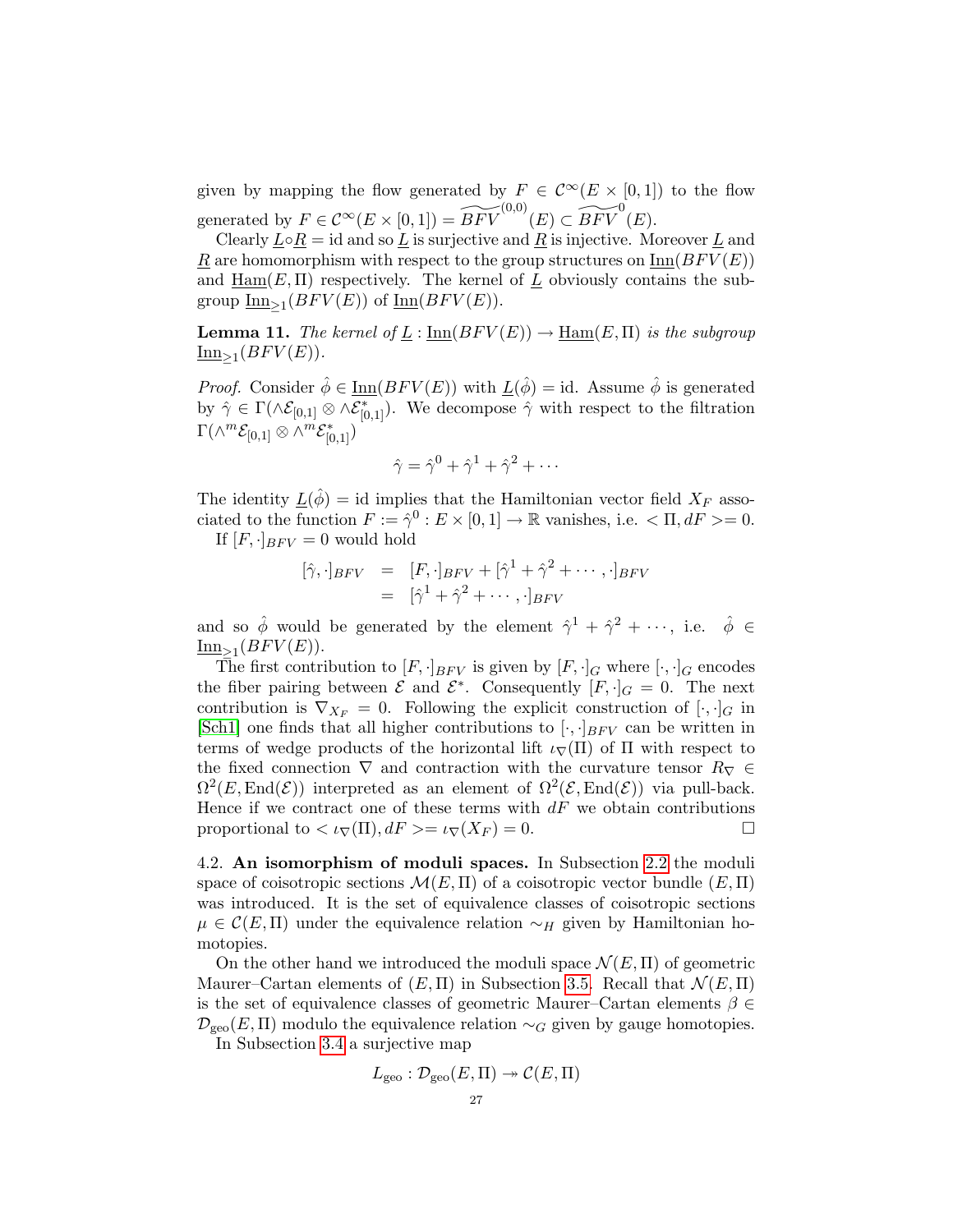from the set of geometric Maurer–Cartan elements  $\mathcal{D}_{\rm{ceo}}(E,\Pi)$  of  $(E,\Pi)$  to the set of coisotropic sections  $\mathcal{C}(E,\Pi)$  was introduced.

<span id="page-27-0"></span>**Theorem 4.** Let  $(E,\Pi)$  be a coisotropic vector bundle. Then the map

$$
L_{\rm geo}: \mathcal{D}_{\rm geo}(E,\Pi) \to \mathcal{C}(E,\Pi)
$$

induces a bijection

$$
[L_{\text{geo}}] : \mathcal{N}(E, \Pi) \xrightarrow{\cong} \mathcal{M}(E, \Pi).
$$

*Proof.* Let  $(\hat{\alpha}, \hat{\psi})$  be a gauge homotopy from the geometric Maurer–Cartan element  $\alpha$  to the geometric Maurer–Cartan element  $\beta$ . Then

$$
\hat{L}_{\rm geo}(\hat{\alpha}, \hat{\psi}) := (L_{\rm geo}(\hat{\alpha}), \underline{L}(\hat{\psi}))
$$

is a Hamiltonian homotopy from  $L_{\text{geo}}(\alpha)$  to  $L_{\text{geo}}(\beta)$ . Hence  $L_{\text{geo}}$  factorizes to a map from  $\mathcal{N}(E,\Pi)$  to  $\mathcal{M}(E,\Pi)$  which we denote by  $[L_{\text{geo}}]$ . Since  $L_{\text{geo}}$ is surjective, so is  $[L_{\text{geo}}]$ .

To prove injectivity we have to show that  $L_{\text{geo}}(\alpha) \sim_H L_{\text{geo}}(\beta)$  implies  $\alpha \sim_G \beta$ . We set  $-\mu := L_{\text{geo}}(\alpha)$  and  $-\nu := L_{\text{geo}}(\beta)$  and choose a Hamiltonian homotopy  $(-\hat{\mu}, \phi)$  from  $-\mu$  to  $-\nu$ .

Consider the smooth one-parameter family of coisotropic sections  $-\hat{\mu}$ . In [\[Sch1\]](#page-33-10) it was proved that every coisotropic section  $-\mu_t$  can be extented to a normalized (and hence geometric) Maurer–Cartan element  $\gamma_t$  of  $BFV(E)$ . One way to construct  $\gamma_t$  uses the complex  $(BFV(E), \delta[p_!(\mu_t)])$  and the associated homotopy  $h[p_!(\mu_t)]$ . The extension of  $\Omega_0 + p_!(\mu_t)$  to a geometric Maurer–Cartan element is constructed in an iterative procedure where the vanishing of certain obstruction classes in  $H^{\bullet}(BFV(E), \delta[p_!(\mu_t)])$  is proven at every step. In order to find cochains in  $BFV(E)$  whose images under  $\delta[p_!(\mu_t)]$  cancel the obstruction elements one uses the homotopy  $h[p_!(\mu_t)]$ . Since  $h[p_1(\mu_t)]$  depends smoothly on  $t \in [0,1]$  so does the constructed family of geometric Maurer-Cartan elements  $\hat{\gamma} := (\gamma_t)_{t \in [0,1]}$ .

In the previous Subsection it was shown that the smooth one-parameter family of Hamiltonian diffeomorphisms  $\phi$  can be lifted to a smooth oneparameter family of inner automorphisms  $\hat{\varphi}$  of  $(BFV(E), [\cdot, \cdot]_{BFV})$ . Consider the smooth one-parameter family of Maurer–Cartan elements

$$
\hat{\delta} := (\varphi_t^{-1} \cdot \gamma_t)_{t \in [0,1]}.
$$

We claim that there is an element  $\hat{\Phi} \in \underline{\text{Inn}}_{\geq 1}(BFV(E))$  such that  $(\hat{\varphi} \circ \hat{\Phi}) \cdot \delta_0$ is geometric. Consequently  $((\hat{\varphi} \circ \hat{\Phi}) \cdot \delta_0, \hat{\varphi} \circ \hat{\Phi})$  is a gauge homotopy from  $\gamma_0$ to  $(\varphi_1 \circ \Phi) \cdot \gamma_0$ .

So consider the smooth one-parameter family of Maurer–Cartan elements δ. Denote the component of  $\delta_t$  in  $BFV^{(1,0)}(E) = \Gamma(\mathcal{E})$  by  $\sigma_t$ . The section  $\Omega_0 + \sigma_t$  intersects the zero section of  $\mathcal{E} \to E$  in the graph of  $\mu_0$  for arbitrary  $t \in [0, 1]$ . Moreover this intersection can be checked to be transversal.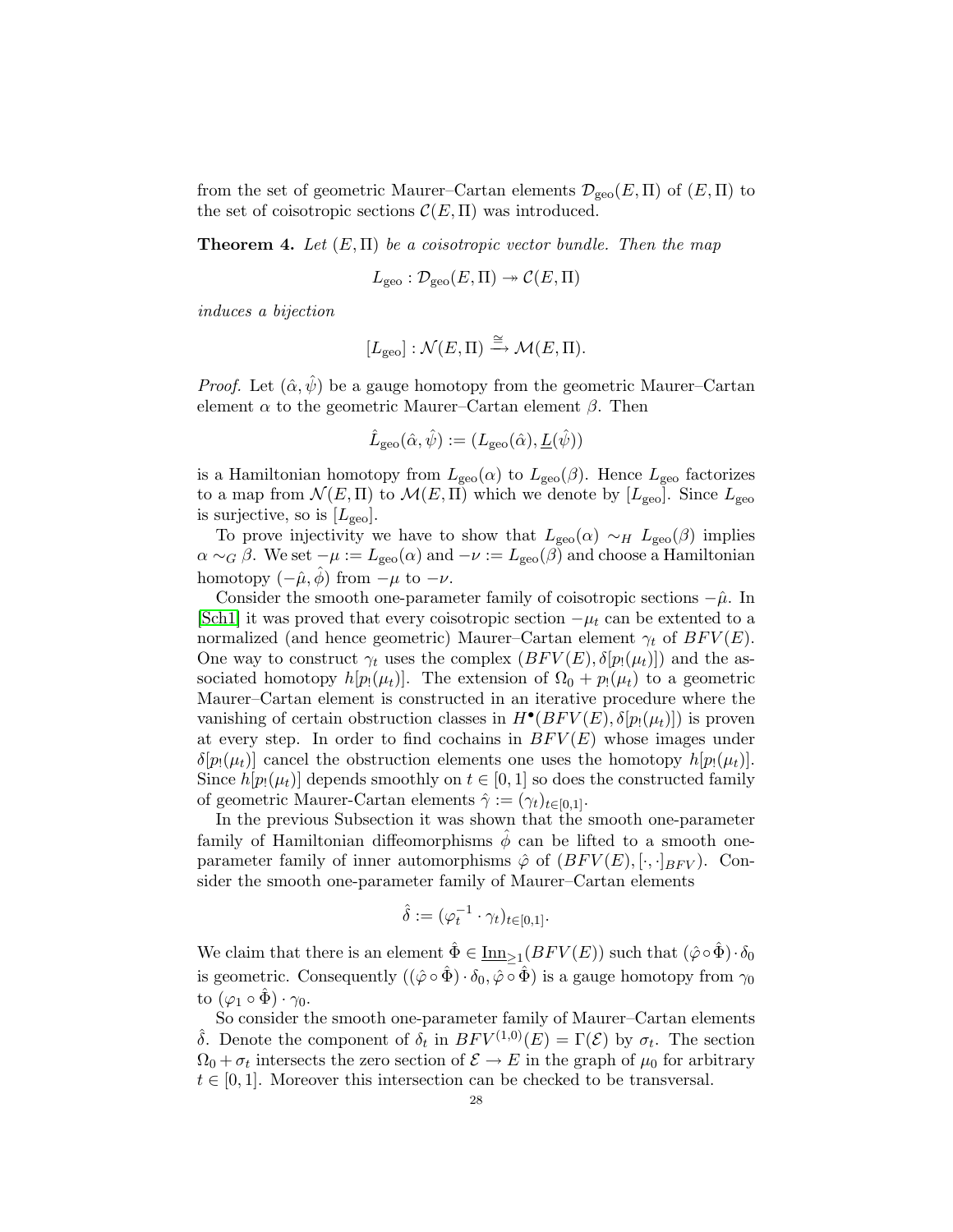Since  $\delta_0$  is geometric we have detailed information on the cohomology of the complex  $(BFV(E), \delta[\sigma_0])$ , see Subsection [3.4.](#page-16-0) We make the following observations:

- (a')  $\delta[\sigma_0](\Omega_0 + \sigma_t) = 0$  for arbitrary  $t \in [0,1]$  since the differential is defined via the pairing between  $\mathcal E$  and  $\mathcal E^*$ ,
- (b')  $\text{pr}_{\sigma_0}(\Omega_0 + \sigma_t) = 0$  for arbitrary  $t \in [0, 1]$  since the projection involves evaluation of the section  $\Omega_0 + \sigma_t$  on the vanishing locus of  $\Omega_0 + \sigma_0$ and  $\Omega_0 + \sigma_t$  vanishes there as well,
- (c') hence the formula for the homotopy  $h[\alpha_0]$  implies

$$
\delta[\sigma_0](h[\sigma_0](\Omega_0 + \sigma_t)) = \Omega_0 + \sigma_t
$$

for arbitrary  $t \in [0, 1]$ .

Define  $M_t := h[\sigma_0](\Omega_0 + \sigma_t) \in \Gamma(\mathcal{E} \otimes \mathcal{E}^*)$  which we interpret as a smooth family of sections of  $\Gamma(\text{End}(\mathcal{E}))$  parameterized by [0, 1]. The identity in (c') translates into

$$
M_t(\Omega_0 + \sigma_0) = \Omega_0 + \sigma_t
$$

and  $M_0 = id$  can be checked using the property  $h[\sigma_0](\Omega_0 + \sigma_0) = id$  which follows from  $h(\Omega_0) = id$ .

We remarked before that  $\Omega_0 + \sigma_t$  intersect the zero section of  $\mathcal{E} \to E$ exactly in the graph  $S_{\mu_0}$  of  $\mu_0$ . Moreover this intersection is transversal and this implies that  $M_t|_{S_{\mu_0}} \in \Gamma(\text{End}(\mathcal{E}|_{S_{\mu_0}}))$  is invertible for all  $t \in [0,1]$ because a section of  $\mathcal E$  which intersects  $S$  transversally is mapped by h to an endomorphism of  $\mathcal E$  that it invertible over S. By continuity of  $M_t$  and compactness of [0, 1] there is an open neighbourhood V of  $S_{\mu_0}$  in E such that  $M_t|_V$  is in  $\Gamma(GL(\mathcal{E}|_V))$  for all  $t \in [0,1]$ .

Next we modify  $M_t$  such that it becomes invertible on the complement of V. First define

$$
X_t := \left(\frac{d}{dt}M_t\right) \circ M_t^{-1}
$$

on  $V \times [0, 1]$ . It satisfies

$$
X_t(\Omega_0 + \sigma_t) = \left(\frac{d}{dt}M_t\right)(\Omega_0 + \sigma_0)
$$

there. Choose a fiber metric g on  $\mathcal{E} \to E$  and define a family of fiberwise linear endomorphisms  $Y_t$  of  $\mathcal E$  by

$$
Y_t: \mathcal{E}_e \xrightarrow{P(g)} \langle \Omega_0 + \sigma_t \rangle|_e \rangle \to \langle \left(\frac{d}{dt} M_t\right) (\Omega_0 + \sigma_0)|_e \rangle \hookrightarrow \mathcal{E}_e
$$

on the complement of  $S_{\mu_0}$ . Here  $P(g)$  denotes the orthogonal projection with respect to the chosen fiber metric on the subvector bundle spanned by  $\Omega_0 + \sigma_t$ . The smooth one-parameter family  $(Y_t)_{t \in [0,1]}$  also satisfies

$$
Y_t(\Omega_0 + \sigma_t) = \left(\frac{d}{dt}M_t\right)(\Omega_0 + \sigma_0)
$$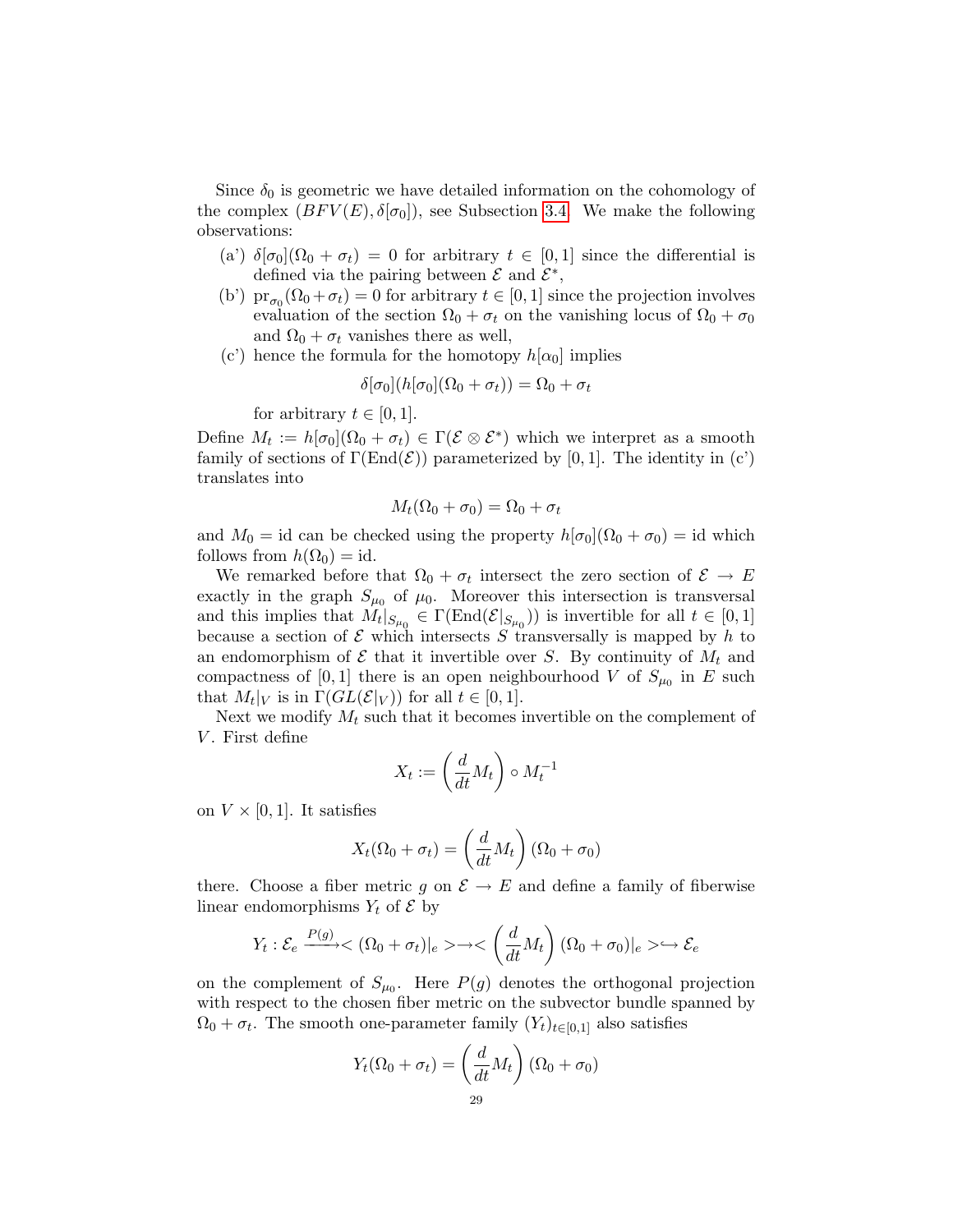It is possible to find an open neighbourhood W of  $S_{\mu_0}$  in V such that its closure  $\overline{W}$  is still contained in V. Consequently  $(V, E \setminus \overline{W})$  is an open cover of E and hence there is a partition of unity  $(\rho_1, \rho_2)$  subordinated to it. We set

$$
Z_t := \rho_1 X_t + \rho_2 Y_t
$$

which is defined on all of  $E$  and satisfies

$$
Z_t(\Omega_0 + \sigma_t) = \left(\frac{d}{dt}M_t\right)(\Omega_0 + \sigma_0)
$$

there. The ordinary differential equation

$$
\frac{d}{dt}N_t = Z_t \circ N_t, \quad N_0 = \text{id}
$$

can be solved fiberwise and one obtains a smooth one-parameter family  $\hat{N} \in \Gamma(GL_+(\mathcal{E})_{[0,1]})$ . Furthermore one verifies

$$
\frac{d}{dt}(N_t(\Omega_0 + \sigma_0)) = Z_t(N_t(\Omega_0 + \sigma_0)), \quad N_0(\Omega_0 + \sigma_0) = \Omega_0 + \sigma_0
$$

which is exactly the flow equation satisfied by  $(\Omega_0 + \sigma_t) = M_t(\Omega_0 + \sigma_0)$  and consequently

$$
N_t(\Omega_0 + \sigma_0) = \Omega_0 + \sigma_t
$$

holds for arbitrary  $t \in [0, 1]$ .

The smooth one-parameter family  $(Z_t)_{t\in[0,1]}$  can be interpreted as an element of  $\Gamma(\mathcal{E}_{[0,1]}\otimes \mathcal{E}_{[0,1]}^*)=\widetilde{BFV}^{(1,1)}(E)$  and as such it acts on  $BFV(E)$ via  $[Z_t, \cdot]_{BFV}$ . By Lemma [5](#page-16-2) this smooth one-parameter family of derivations integrates to a unique smooth one-parameter family of inner automorphisms  $\Phi$  of  $(BFV(E), [\cdot, \cdot]_{BFV}).$ 

By construction  $(\varphi_t^{-1} \cdot \gamma_t =: \delta_t)_{t \in [0,1]}$  and  $(\Phi_t \cdot \gamma_0)_{t \in [0,1]}$  are two smooth one-parameter families of Maurer–Cartan elements of  $BFV(E)$  whose components in  $\Gamma(\mathcal{E}_{[0,1]})$  coincide. Consequently the components of the two smooth one-parameter families of Maurer–Cartan elements  $(\gamma_t)_{t\in[0,1]}$  and  $((\varphi_t \circ \Phi_t) \cdot \gamma_0)_{t \in [0,1]}$  in  $\Gamma(\mathcal{E}_{[0,1]})$  coincide. Since  $\hat{\gamma}$  is a family of geometric Maurer–Cartan elements so is  $(\hat{\varphi} \circ \hat{\Phi}) \cdot \gamma_0$ . So we constructed a gauge homotopy  $((\hat{\varphi} \circ \hat{\Phi}) \cdot \gamma_0, \hat{\varphi} \circ \hat{\Phi})$  from  $\gamma_0$  to  $(\varphi_1 \circ \Phi_1) \cdot \gamma_0$ .

To finish the proof we have to show that  $\alpha \sim_G \gamma_0$  and  $\beta \sim_G (\varphi_1 \circ \Phi_1) \cdot \gamma_0$ hold. This follows from the fact that the images of  $\alpha$  and  $\gamma_0$  under  $L_{\text{geo}}$  on the one hand and of  $\beta$  and  $(\varphi_1 \circ \Phi_1) \cdot \gamma_0$  on the other hand are equal. By Theorem [2](#page-19-0) there are elements of Inn>  $1(BFV(E))$  that relate  $\alpha$  to  $\gamma_0$  and  $\beta$  to  $(\varphi_1 \circ \Phi_1) \cdot \gamma_0$  respectively. Such smooth one-parameter families of inner automorphisms yield appropriate gauge homotopies.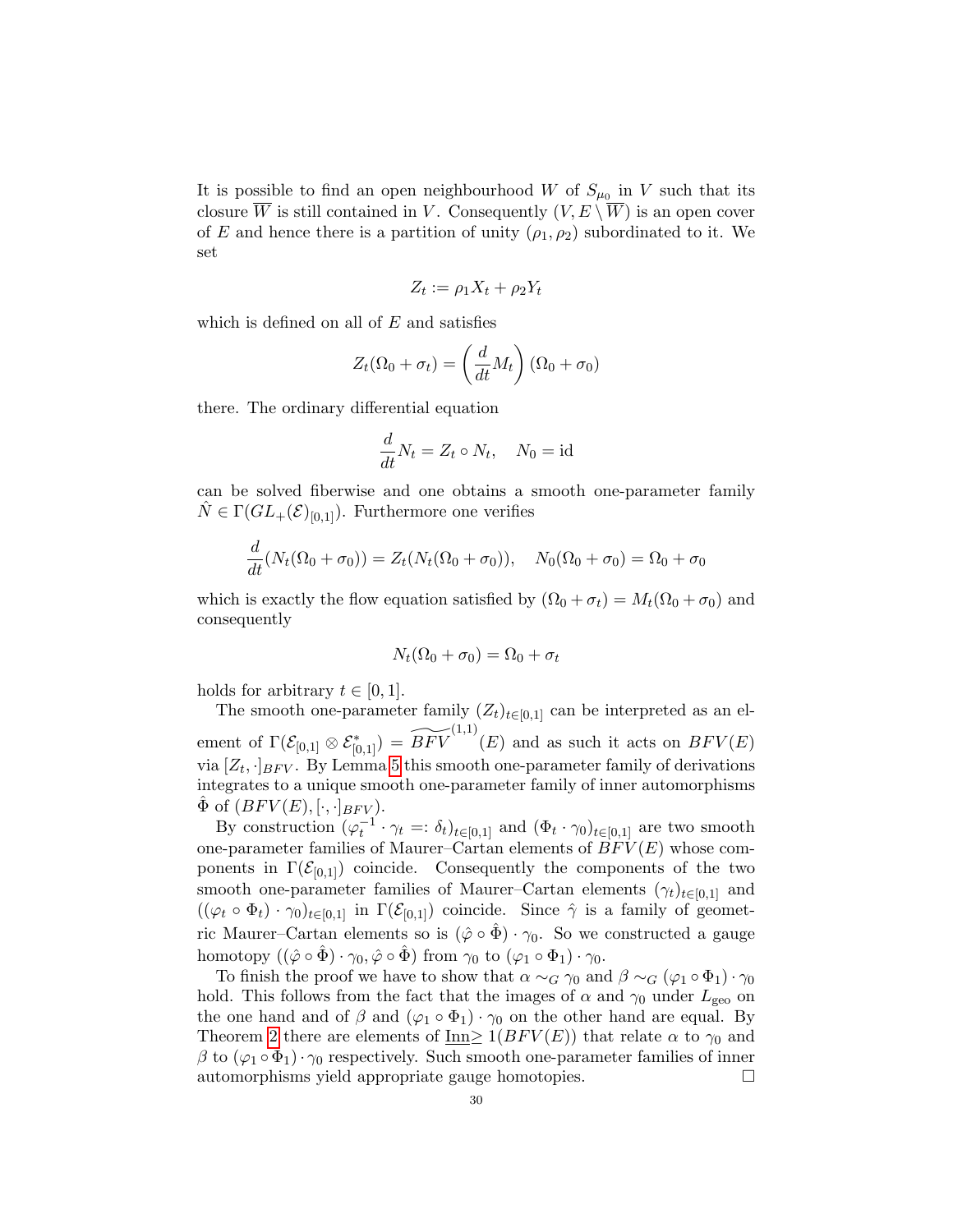<span id="page-30-0"></span>4.3. A morphism of groupoids. The aim of this subsection is to extend the map

$$
L_{\rm geo}: \mathcal{D}_{\rm geo}(E,\Pi) \to \mathcal{C}(E,\Pi)
$$

in a natural way to a morphism of groupoids

$$
\mathcal{L}_{\text{geo}} : \hat{\mathcal{D}}_{\text{geo}}(E,\Pi) \to \hat{\mathcal{C}}(E,\Pi)
$$

from the geometric BFV-groupoid  $\hat{\mathcal{D}}_{\text{geo}}(E,\Pi)$  to the groupoid of coisotropic sections  $\mathcal{C}(E,\Pi)$  of  $(E,\Pi)$ .

Let  $(\hat{\alpha}, \hat{\psi})$  be a gauge homotopy from the geometric Maurer–Cartan element  $\alpha$  to the geometric Maurer–Cartan element  $\beta$ . Then the map introduced in the proof of Theorem [4](#page-27-0)

$$
\hat{L}_{\rm geo}(\hat{\alpha}, \hat{\psi}) := (L_{\rm geo}(\hat{\alpha}), \underline{L}(\hat{\psi}))
$$

is a Hamiltonian homotopy from  $L_{\text{geo}}(\alpha)$  to  $L_{\text{geo}}(\beta)$ . It is straightforward to verify

$$
\hat{L}_{\rm geo}\left((\hat{\beta}, \hat{\phi}) \Box_{\rho}(\hat{\alpha}, \hat{\psi})\right) = \hat{L}_{\rm geo}(\hat{\beta}, \hat{\phi}) \Box_{\rho} \hat{L}_{\rm geo}(\hat{\alpha}, \hat{\psi})
$$

whenever the composition is defined, i.e. whenever the data attached to the boundary components  $\{1\}$  and  $\{0\}$  respectively match. Furthermore  $\hat{L}_{\text{geo}}$ maps id<sub>α</sub> to id<sub>L<sub>geo</sub>(α) and can be extented to a map from isotopies of gauge</sub> homotopies to isotopies of Hamiltonian homotopies.

<span id="page-30-1"></span>**Lemma 12.** The maps  $L_{\text{geo}}$  and  $\hat{L}_{\text{geo}}$  induce a morphism of groupoids

$$
\mathcal{L}_{\text{geo}}: \hat{\mathcal{D}}_{\text{geo}}(E,\Pi) \to \hat{\mathcal{C}}(E,\Pi)
$$

that extends  $L_{\text{geo}} : \mathcal{D}_{\text{geo}}(E,\Pi) \to \mathcal{C}(E,\Pi)$ .

Lemma 13. The morphism of groupoids

$$
\mathcal{L}_{\text{geo}} : \hat{\mathcal{D}}_{\text{geo}}(E,\Pi) \to \hat{\mathcal{C}}(E,\Pi)
$$

is surjective on objects and surjective on all homomorphism sets.

Proof. The surjectivity on the level of objects is content of part (a) of Theorem [2.](#page-19-0)

Let  $(-\hat{\mu}, \hat{\phi})$  be a Hamiltonian homotopy from  $-\mu$  to  $-\nu$ . In the proof of Theorem [4](#page-27-0) a gauge homotopy from some geometric Maurer–Cartan element α with  $L_{\text{geo}}(α) = -μ$  to some other geometric Maurer–Cartan element β with  $L_{\rm geo}(\beta) = -\nu$  was constructed. It is straightforward to check that the image of this gauge homotopy under  $\hat{L}_{\text{geo}}$  equals  $(-\hat{\mu}, \hat{\phi})$ .

The kernel ker( $\mathcal{L}_{\text{geo}}$ ) of  $\mathcal{L}_{\text{geo}} : \hat{\mathcal{D}}_{\text{geo}}(E,\Pi) \to \hat{\mathcal{C}}(E,\Pi)$  is the normal full subgroupoid of  $\hat{\mathcal{D}}_{\text{geo}}(E,\Pi)$  whose hom-sets are given by homomorphisms of  $\hat{\mathcal{D}}_{\text{geo}}(E,\Pi)$  that get mapped to Hamiltonian homotopies which are equivalent to ones of the form  $\mathrm{id}_{\mu}$  for  $\mu$  some coisotropic section under  $\simeq_H$  by  $\mathcal{L}_{\text{geo}}$ . Clearly all pure morphisms (see Definition [14](#page-22-1) in Subsection [3.7\)](#page-22-0) of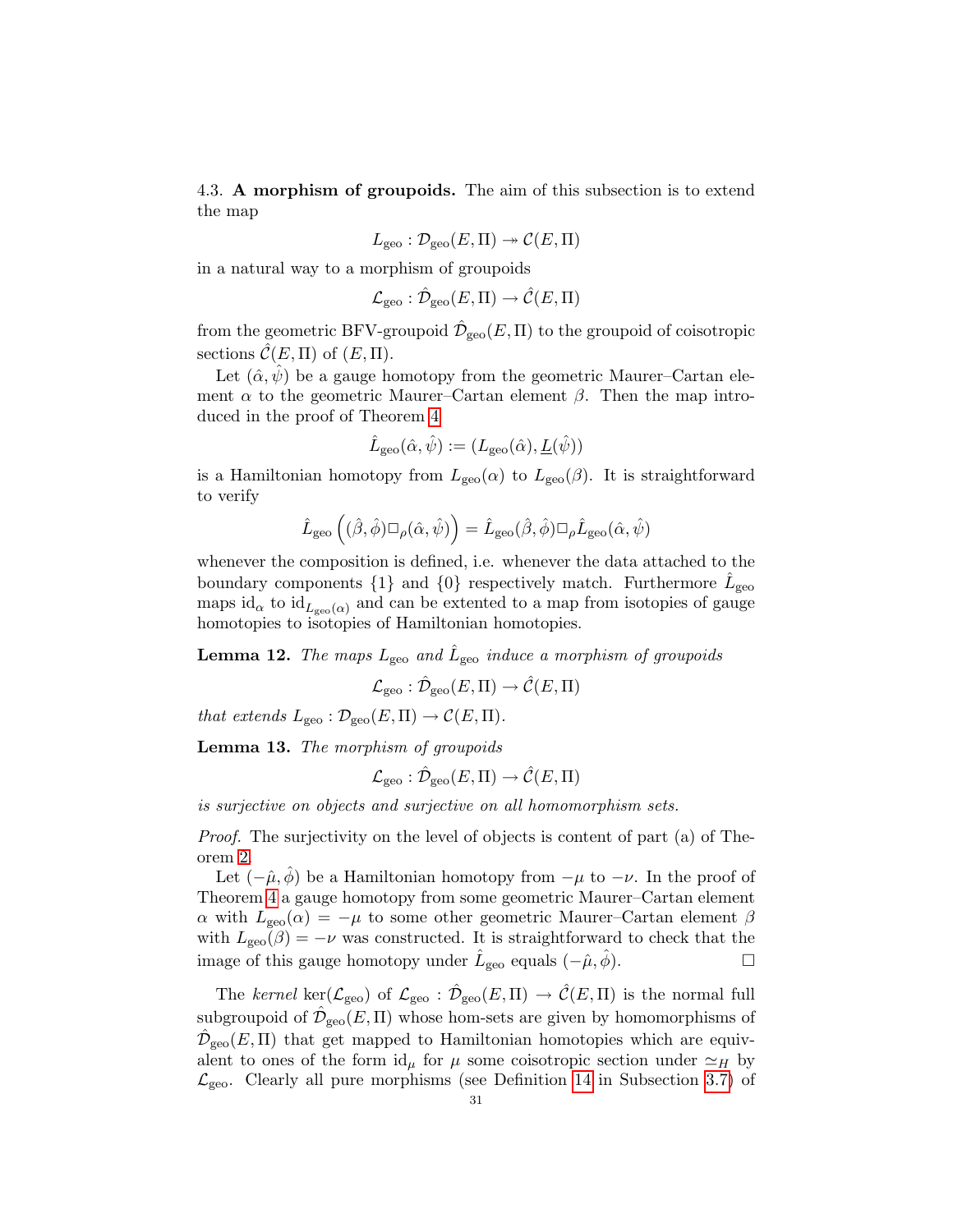$\hat{\mathcal{D}}_{\text{geo}}(E,\Pi)$  lie in the kernel of  $\mathcal{L}_{\text{geo}}$ . Proposition [2](#page-31-1) in the following Subsection asserts that this is in fact all of ker( $\mathcal{L}_{\text{geo}}$ ).

## <span id="page-31-0"></span>4.4. An isomorphism of groupoids.

<span id="page-31-1"></span>**Proposition 2.** The kernel ker( $\mathcal{L}_{\text{geo}}$ ) of  $\mathcal{L}_{\text{geo}} : \hat{\mathcal{D}}_{\text{geo}}(E,\Pi) \to \hat{\mathcal{C}}(E,\Pi)$  is exactly given by the class of pure morphisms of  $\hat{\mathcal{D}}_{\rm geo}(E,\Pi)$ .

Proof. We have to show that the following implication holds: given an arbitrary gauge homotopy  $(\hat{\alpha}, \hat{\phi})$  such that  $\mathcal{L}_{geo}(\hat{\alpha}, \hat{\phi}) \simeq_H \mathrm{id}_{\mu}$  for some coisotropic section  $\mu$  of  $(E, \Pi)$ , then there is a *pure* gauge homotopy  $(\hat{\beta}, \hat{\psi})$ such that  $(\hat{\alpha}, \hat{\phi}) \simeq_G (\hat{\beta}, \hat{\psi})$  holds.

Let  $(\hat{\gamma}, \hat{\varphi})$  be a Hamiltonian homotopy that is isotopic to  $\mathrm{id}_{\gamma_0}$ . Hence there is an isotopy of Hamiltonian homotopies  $(\Gamma, \Phi)$  which starts at  $(\hat{\gamma}, \hat{\varphi})$ and ends at id<sub> $\gamma_0$ </sub>. Moreover let  $(\hat{\alpha}, \hat{\phi})$  be a gauge homotopy with  $\mathcal{L}_{geo}(\hat{\alpha}, \hat{\phi}) =$  $(\hat{\gamma}, \hat{\varphi})$ .

In particular  $\hat{\Gamma}$  is a section of  $E_{[0,1]^2}$  such that  $-\Gamma_{t,s}$  is a coisotropic section for arbitrary  $t, s \in [0, 1]$ . Using the same lifting procedure as described in the proof of Theorem [4,](#page-27-0) we obtain

$$
\hat{\Theta} \in \Gamma(\wedge \mathcal{E}_{[0,1]^2} \otimes \wedge \mathcal{E}_{[0,1]^2}^*)
$$

such that  $\Theta_{t,s}$  is a normalized Maurer–Cartan element satisfying  $L_{\rm geo}(\Theta_{t,s}) =$  $\Gamma_{t,s}$  for all  $t, s \in [0,1]$ . Observe that  $\Theta_{0,s}$  is constant in  $s \in [0,1]$  and so is  $\Theta_{1,s}$ . Furthermore lift  $\hat{\Phi}$  to a smooth two-parameter family  $\hat{\Psi} = R(\hat{\Phi})$  of inner automorphism of  $BFV(E)$ .

Since the images of  $\Theta_{0,0}$  and  $\alpha_0$  under  $L_{\text{geo}}$  coincide, there is an element  $\eta$  in Inn<sub>>1</sub>( $BFV(E)$ ) such that

$$
\alpha_0=\eta\cdot\Theta_{0,0}
$$

holds according to Theorem [2.](#page-19-0)

Consider  $\Sigma_{t,s} := (\Psi_{t,s}^{-1} \circ \eta) \cdot \Theta_{t,s}$  which defines a smooth two-parameter family  $\hat{\Sigma}$  of Maurer–Cartan elements. This family is in general not a family of geometric Maurer–Cartan elements. However by definition  $\Sigma_{0,s} = \alpha_0$ holds. We fix  $s \in [0,1]$  and consider the smooth one-parameter family of Maurer–Cartan elements  $(\Sigma_{t,s})_{t\in[0,1]}$ . Applying the gauging-procedure used in the proof of Theorem [4](#page-27-0) one finds a smooth  $(\Upsilon_{t,s})_{t\in[0,1]}\in\underline{\mathrm{Inn}}_{\geq 1}(BFV(E))$ such that the components of  $\Upsilon_{t,s} \cdot \alpha_0$  and  $\Sigma_{t,s}$  in  $\Gamma(\mathcal{E}_{[0,1]})$  coincide. Inspecting the construction of  $\Upsilon_{t,s}$  reveals that it can be arranged such that the result is smooth with respect to  $s \in [0,1]$  too. This is due to the fact that  $\Upsilon_{t,s}$ is constructed as the solution of some ordinary differential equation and as such depends smoothly on the input-data.

Because the components of  $\Upsilon_{t,s} \cdot \alpha_0$  and  $\Sigma_{t,s} = (\Psi_{t,s}^{-1} \circ \eta) \cdot \Theta_{t,s}$  in  $\Gamma(\mathcal{E}_{[0,1]})$ coincide, so do the components of

$$
\Xi_{t,s} := (\Psi_{t,s} \circ \Upsilon_{t,s}) \cdot \alpha_0
$$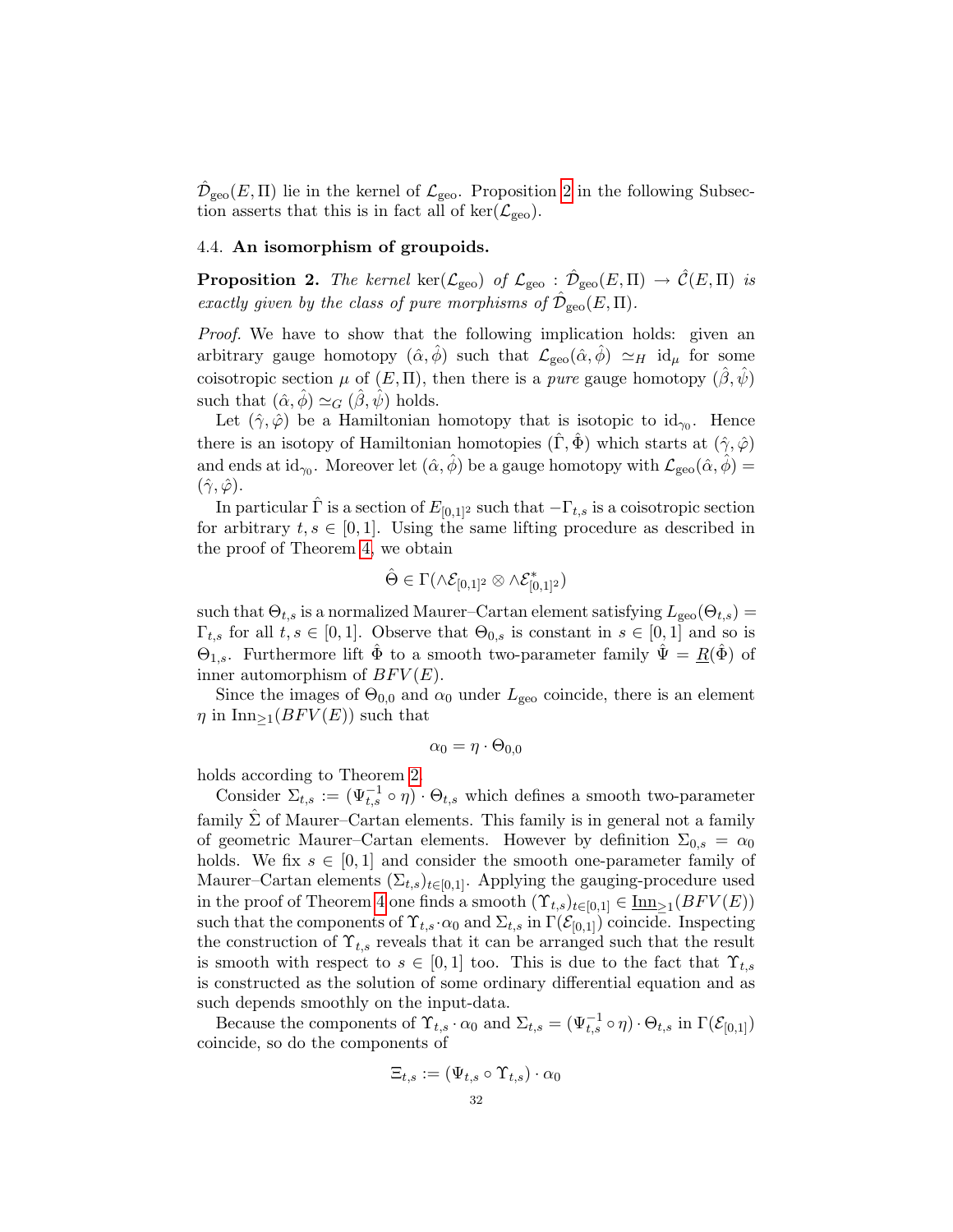and  $\eta \cdot \Theta_{t,s}$ . The smooth two-parameter family of Maurer–Cartan elements  $\eta \cdot \Theta_{t,s}$  is geometric by construction, and consequently so is  $\Xi_{t,s}$ .

We constructed a smooth one-parameter family of inner automorphisms  $\omega_{t,s} := \Psi_{t,s} \circ \Upsilon_{t,s}$  and a smooth two-parameter family of geometric Maurer– Cartan elements  $\Xi_{t,s}$  such that

$$
\Xi_{t,s}=\omega_{t,s}\cdot\Xi_{0,s}
$$

holds for arbitrary  $t, s \in [0, 1]$ . However this does not yield an isotopy of gauge homotopies since  $\Xi_{1,s} = (\Psi_{1,s} \circ \Upsilon_{1,s}) \cdot \alpha_0$  which is not constant in  $s \in [0, 1].$ 

By construction the component of the family

$$
\Xi_{1,s}=\omega_{1,s}\cdot\Xi_{0,s}
$$

in  $\Gamma(\mathcal{E}_{[0,1]})$  is equal to the component of  $\eta \cdot \Theta_{1,s}$  which is constant in s. So  $\eta^{-1} \cdot \Theta_{1,s}$  is a family of normalized Maurer–Cartan elements with constant image under  $L_{\text{nor}}$ . For fixed  $s \in [0, 1]$  there is a smooth one-parameter family of automorphisms  $\tau_{t,s}$  in  $\text{Inn}_{\geq 2}(BFV(E))$  such that  $\tau_{1,s}\cdot(\eta^{-1}\cdot\Xi_{1,s})=\eta^{-1}\Xi_{1,0}$ due to Theorem [1](#page-16-1) in Subsection [3.3.](#page-15-0) Inspecting the proof of Theorem [1](#page-16-1) given in [\[Sch1\]](#page-33-10) shows that  $(\tau_{t,s})$  can be constructed such that it is smooth also with respect to the parameter s. Consequently

$$
((\eta \circ \tau_{t,s} \circ \eta^{-1} \circ \omega_{t,s}) \cdot \Xi_{0,s}, \eta \circ \tau_{t,s} \circ \eta^{-1} \circ \omega_{t,s})
$$

is an isotopy of gauge homotopies.

The final step is to observe that the images of  $\hat{\phi}$  and of  $(\eta \circ \tau_{t,0} \circ \eta^{-1} \circ$  $\omega_{t,0}$ ) under <u>L</u> coincide. Lemma [11](#page-26-1) implies that there is a unique  $\zeta \in$  $\underline{\text{Inn}}_{\geq 1}(BFV(E))$  such that

$$
\zeta_t = \phi_t \circ (\eta \circ \tau_{t,0} \circ \eta^{-1} \circ \omega_{t,0})^{-1}
$$

holds for arbitrary  $t \in [0, 1]$ . This implies

$$
\phi_t = \zeta_t \circ \eta \circ \tau_{t,0} \circ \eta^{-1} \circ \omega_{t,0}
$$

and consequently

$$
((\zeta_t \circ \eta \circ \tau_{t,0} \circ \eta^{-1} \circ \omega_{t,0}) \cdot \alpha_0, (\zeta_t \circ \eta \circ \tau_{t,0} \circ \eta^{-1} \circ \omega_{t,0}))
$$

is an isotopy of gauge homotopies from  $(\hat{\alpha}, \hat{\psi})$  to  $(\zeta_t \circ \eta \circ \tau_{t,1} \circ \eta^{-1})$ . The latter gauge homotopy is pure.

Proposition [2](#page-31-1) implies that the morphism

$$
\mathcal{L}_{\text{geo}}: \hat{\mathcal{D}}_{\text{geo}}(E,\Pi) \twoheadrightarrow \hat{\mathcal{C}}(E,\Pi)
$$

factors through the natural projection  $\hat{\mathcal{D}}_{\text{geo}}(E,\Pi) \rightarrow \hat{\mathcal{D}}(E,\Pi)$  and induces an isomorphism of groupoids

$$
\mathcal{L} : \hat{\mathcal{D}}(E,\Pi) \xrightarrow{\cong} \hat{\mathcal{C}}(E,\Pi).
$$

<span id="page-32-0"></span>We conclude with the following "categorification" of Theorem [4](#page-27-0) Subsection [4.2](#page-26-0)